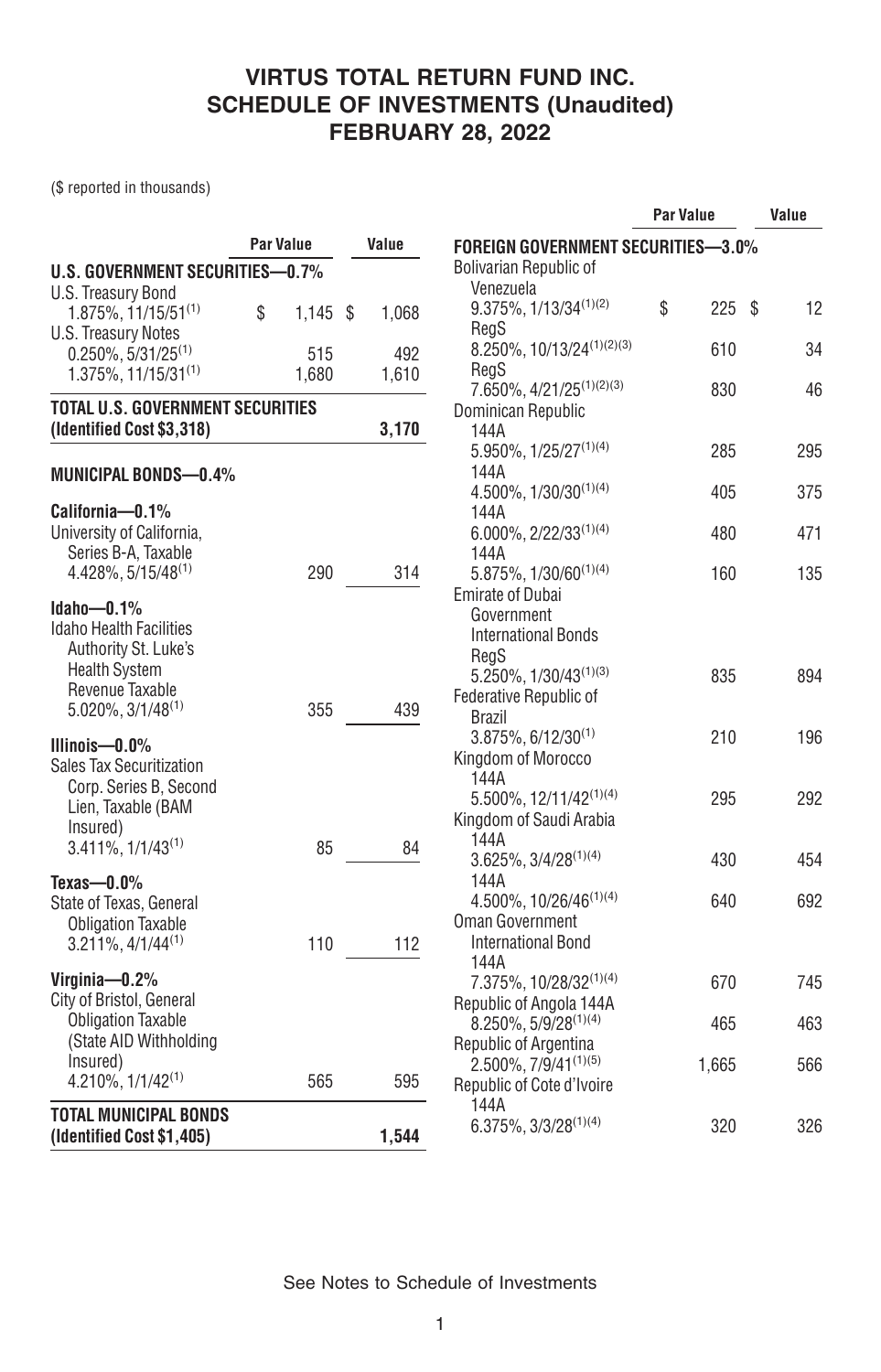(\$ reported in thousands)

| <b>FOREIGN GOVERNMENT SECURITIES-continued</b><br><b>FOREIGN GOVERNMENT SECURITIES-continued</b><br>Republic of Ecuador<br><b>United Mexican States</b><br>\$<br>144A<br>$4.500\%$ , $1/31/50^{(1)}$<br>665 \$<br>629<br>$5.000\%, 7/31/30^{(1)(4)(5)}$<br>\$<br>135S<br>118<br><b>TOTAL FOREIGN GOVERNMENT</b><br>144A<br><b>SECURITIES</b><br>$1.000\%, 7/31/35^{(1)(4)(5)}$<br>880<br>621<br>(Identified Cost \$14,852)<br>12,942<br><b>Republic of Egypt</b><br>144A<br><b>MORTGAGE-BACKED SECURITIES-7.4%</b><br>7.600%, 3/1/29(1)(4)<br>635<br>569<br>144A<br>Non-Agency-7.4%<br>163<br>$7.300\%$ , 9/30/33 <sup>(1)(4)</sup><br>200<br>Ajax Mortgage Loan Trust<br>144A<br>2019-D, A1 144A<br>155<br>$8.500\%$ , $1/31/47^{(1)(4)}$<br>200<br>$2.956\%, 9/25/65^{(1)(4)(5)}$<br>278<br>279<br>Republic of Ghana 144A<br><b>Aligned Data Centers</b><br>337<br>$8.125\%, 3/26/32^{(1)(4)}$<br>505<br>Issuer LLC 2021-1A,<br>Republic of Guatemala<br>A2144A<br>144A<br>1.937%, 8/15/46 <sup>(1)(4)</sup><br>590<br>565<br>$3.700\%$ , $10/7/33^{(1)(4)}$<br>412<br>455<br>American Homes 4 Rent<br>Republic of Indonesia<br>Trust<br>$2.850\%$ , 2/14/30 <sup>(1)</sup><br>265<br>262<br>2014-SFR2, C 144A<br>144A<br>4.705%, 10/17/36 <sup>(1)(4)</sup><br>1,000<br>1,026<br>$4.350\%$ , $1/8/27^{(1)(4)}$<br>587<br>550<br>2015-SFR1, A 144A<br>Republic of Kenya 144A<br>3.467%, 4/17/52(1)(4)<br>157<br>160<br>8.000%, 5/22/32(1)(4)<br>193<br>205<br>2015-SFR2, C 144A<br>Republic of Nigeria<br>4.691%, 10/17/52(1)(4)<br>354<br>340<br>144A<br><b>AMSR Trust</b><br>6.500%, 11/28/27 <sup>(1)(4)</sup><br>200<br>190<br>2021-SFR2, C 144A<br>144A<br>1.877%, 8/17/38(1)(4)<br>98<br>105<br>200<br>184<br>$7.875\%$ , 2/16/32 <sup>(1)(4)</sup><br>2021-SFR3, D 144A<br>144A<br>2.177%, 10/17/38(1)(4)<br>260<br>243<br>7.375%, 9/28/33(1)(4)<br>200<br>177 |
|-------------------------------------------------------------------------------------------------------------------------------------------------------------------------------------------------------------------------------------------------------------------------------------------------------------------------------------------------------------------------------------------------------------------------------------------------------------------------------------------------------------------------------------------------------------------------------------------------------------------------------------------------------------------------------------------------------------------------------------------------------------------------------------------------------------------------------------------------------------------------------------------------------------------------------------------------------------------------------------------------------------------------------------------------------------------------------------------------------------------------------------------------------------------------------------------------------------------------------------------------------------------------------------------------------------------------------------------------------------------------------------------------------------------------------------------------------------------------------------------------------------------------------------------------------------------------------------------------------------------------------------------------------------------------------------------------------------------------------------------------------------------------------------------------------------------------------------------------------------------------|
|                                                                                                                                                                                                                                                                                                                                                                                                                                                                                                                                                                                                                                                                                                                                                                                                                                                                                                                                                                                                                                                                                                                                                                                                                                                                                                                                                                                                                                                                                                                                                                                                                                                                                                                                                                                                                                                                         |
|                                                                                                                                                                                                                                                                                                                                                                                                                                                                                                                                                                                                                                                                                                                                                                                                                                                                                                                                                                                                                                                                                                                                                                                                                                                                                                                                                                                                                                                                                                                                                                                                                                                                                                                                                                                                                                                                         |
|                                                                                                                                                                                                                                                                                                                                                                                                                                                                                                                                                                                                                                                                                                                                                                                                                                                                                                                                                                                                                                                                                                                                                                                                                                                                                                                                                                                                                                                                                                                                                                                                                                                                                                                                                                                                                                                                         |
|                                                                                                                                                                                                                                                                                                                                                                                                                                                                                                                                                                                                                                                                                                                                                                                                                                                                                                                                                                                                                                                                                                                                                                                                                                                                                                                                                                                                                                                                                                                                                                                                                                                                                                                                                                                                                                                                         |
|                                                                                                                                                                                                                                                                                                                                                                                                                                                                                                                                                                                                                                                                                                                                                                                                                                                                                                                                                                                                                                                                                                                                                                                                                                                                                                                                                                                                                                                                                                                                                                                                                                                                                                                                                                                                                                                                         |
|                                                                                                                                                                                                                                                                                                                                                                                                                                                                                                                                                                                                                                                                                                                                                                                                                                                                                                                                                                                                                                                                                                                                                                                                                                                                                                                                                                                                                                                                                                                                                                                                                                                                                                                                                                                                                                                                         |
|                                                                                                                                                                                                                                                                                                                                                                                                                                                                                                                                                                                                                                                                                                                                                                                                                                                                                                                                                                                                                                                                                                                                                                                                                                                                                                                                                                                                                                                                                                                                                                                                                                                                                                                                                                                                                                                                         |
|                                                                                                                                                                                                                                                                                                                                                                                                                                                                                                                                                                                                                                                                                                                                                                                                                                                                                                                                                                                                                                                                                                                                                                                                                                                                                                                                                                                                                                                                                                                                                                                                                                                                                                                                                                                                                                                                         |
|                                                                                                                                                                                                                                                                                                                                                                                                                                                                                                                                                                                                                                                                                                                                                                                                                                                                                                                                                                                                                                                                                                                                                                                                                                                                                                                                                                                                                                                                                                                                                                                                                                                                                                                                                                                                                                                                         |
|                                                                                                                                                                                                                                                                                                                                                                                                                                                                                                                                                                                                                                                                                                                                                                                                                                                                                                                                                                                                                                                                                                                                                                                                                                                                                                                                                                                                                                                                                                                                                                                                                                                                                                                                                                                                                                                                         |
|                                                                                                                                                                                                                                                                                                                                                                                                                                                                                                                                                                                                                                                                                                                                                                                                                                                                                                                                                                                                                                                                                                                                                                                                                                                                                                                                                                                                                                                                                                                                                                                                                                                                                                                                                                                                                                                                         |
|                                                                                                                                                                                                                                                                                                                                                                                                                                                                                                                                                                                                                                                                                                                                                                                                                                                                                                                                                                                                                                                                                                                                                                                                                                                                                                                                                                                                                                                                                                                                                                                                                                                                                                                                                                                                                                                                         |
|                                                                                                                                                                                                                                                                                                                                                                                                                                                                                                                                                                                                                                                                                                                                                                                                                                                                                                                                                                                                                                                                                                                                                                                                                                                                                                                                                                                                                                                                                                                                                                                                                                                                                                                                                                                                                                                                         |
|                                                                                                                                                                                                                                                                                                                                                                                                                                                                                                                                                                                                                                                                                                                                                                                                                                                                                                                                                                                                                                                                                                                                                                                                                                                                                                                                                                                                                                                                                                                                                                                                                                                                                                                                                                                                                                                                         |
|                                                                                                                                                                                                                                                                                                                                                                                                                                                                                                                                                                                                                                                                                                                                                                                                                                                                                                                                                                                                                                                                                                                                                                                                                                                                                                                                                                                                                                                                                                                                                                                                                                                                                                                                                                                                                                                                         |
|                                                                                                                                                                                                                                                                                                                                                                                                                                                                                                                                                                                                                                                                                                                                                                                                                                                                                                                                                                                                                                                                                                                                                                                                                                                                                                                                                                                                                                                                                                                                                                                                                                                                                                                                                                                                                                                                         |
|                                                                                                                                                                                                                                                                                                                                                                                                                                                                                                                                                                                                                                                                                                                                                                                                                                                                                                                                                                                                                                                                                                                                                                                                                                                                                                                                                                                                                                                                                                                                                                                                                                                                                                                                                                                                                                                                         |
|                                                                                                                                                                                                                                                                                                                                                                                                                                                                                                                                                                                                                                                                                                                                                                                                                                                                                                                                                                                                                                                                                                                                                                                                                                                                                                                                                                                                                                                                                                                                                                                                                                                                                                                                                                                                                                                                         |
|                                                                                                                                                                                                                                                                                                                                                                                                                                                                                                                                                                                                                                                                                                                                                                                                                                                                                                                                                                                                                                                                                                                                                                                                                                                                                                                                                                                                                                                                                                                                                                                                                                                                                                                                                                                                                                                                         |
|                                                                                                                                                                                                                                                                                                                                                                                                                                                                                                                                                                                                                                                                                                                                                                                                                                                                                                                                                                                                                                                                                                                                                                                                                                                                                                                                                                                                                                                                                                                                                                                                                                                                                                                                                                                                                                                                         |
|                                                                                                                                                                                                                                                                                                                                                                                                                                                                                                                                                                                                                                                                                                                                                                                                                                                                                                                                                                                                                                                                                                                                                                                                                                                                                                                                                                                                                                                                                                                                                                                                                                                                                                                                                                                                                                                                         |
|                                                                                                                                                                                                                                                                                                                                                                                                                                                                                                                                                                                                                                                                                                                                                                                                                                                                                                                                                                                                                                                                                                                                                                                                                                                                                                                                                                                                                                                                                                                                                                                                                                                                                                                                                                                                                                                                         |
|                                                                                                                                                                                                                                                                                                                                                                                                                                                                                                                                                                                                                                                                                                                                                                                                                                                                                                                                                                                                                                                                                                                                                                                                                                                                                                                                                                                                                                                                                                                                                                                                                                                                                                                                                                                                                                                                         |
|                                                                                                                                                                                                                                                                                                                                                                                                                                                                                                                                                                                                                                                                                                                                                                                                                                                                                                                                                                                                                                                                                                                                                                                                                                                                                                                                                                                                                                                                                                                                                                                                                                                                                                                                                                                                                                                                         |
|                                                                                                                                                                                                                                                                                                                                                                                                                                                                                                                                                                                                                                                                                                                                                                                                                                                                                                                                                                                                                                                                                                                                                                                                                                                                                                                                                                                                                                                                                                                                                                                                                                                                                                                                                                                                                                                                         |
|                                                                                                                                                                                                                                                                                                                                                                                                                                                                                                                                                                                                                                                                                                                                                                                                                                                                                                                                                                                                                                                                                                                                                                                                                                                                                                                                                                                                                                                                                                                                                                                                                                                                                                                                                                                                                                                                         |
|                                                                                                                                                                                                                                                                                                                                                                                                                                                                                                                                                                                                                                                                                                                                                                                                                                                                                                                                                                                                                                                                                                                                                                                                                                                                                                                                                                                                                                                                                                                                                                                                                                                                                                                                                                                                                                                                         |
|                                                                                                                                                                                                                                                                                                                                                                                                                                                                                                                                                                                                                                                                                                                                                                                                                                                                                                                                                                                                                                                                                                                                                                                                                                                                                                                                                                                                                                                                                                                                                                                                                                                                                                                                                                                                                                                                         |
|                                                                                                                                                                                                                                                                                                                                                                                                                                                                                                                                                                                                                                                                                                                                                                                                                                                                                                                                                                                                                                                                                                                                                                                                                                                                                                                                                                                                                                                                                                                                                                                                                                                                                                                                                                                                                                                                         |
|                                                                                                                                                                                                                                                                                                                                                                                                                                                                                                                                                                                                                                                                                                                                                                                                                                                                                                                                                                                                                                                                                                                                                                                                                                                                                                                                                                                                                                                                                                                                                                                                                                                                                                                                                                                                                                                                         |
| Angel Oak Mortgage Trust<br><b>Republic of Pakistan</b><br><b>ILLC</b>                                                                                                                                                                                                                                                                                                                                                                                                                                                                                                                                                                                                                                                                                                                                                                                                                                                                                                                                                                                                                                                                                                                                                                                                                                                                                                                                                                                                                                                                                                                                                                                                                                                                                                                                                                                                  |
| 144A<br>2018-3, A1 144A                                                                                                                                                                                                                                                                                                                                                                                                                                                                                                                                                                                                                                                                                                                                                                                                                                                                                                                                                                                                                                                                                                                                                                                                                                                                                                                                                                                                                                                                                                                                                                                                                                                                                                                                                                                                                                                 |
| 8.250%, 9/30/25 <sup>(1)(4)</sup><br>285<br>287<br>$3.649\%, 9/25/48^{(1)(4)(5)}$<br>45<br>45                                                                                                                                                                                                                                                                                                                                                                                                                                                                                                                                                                                                                                                                                                                                                                                                                                                                                                                                                                                                                                                                                                                                                                                                                                                                                                                                                                                                                                                                                                                                                                                                                                                                                                                                                                           |
| 144A<br>2019-2, A1 144A                                                                                                                                                                                                                                                                                                                                                                                                                                                                                                                                                                                                                                                                                                                                                                                                                                                                                                                                                                                                                                                                                                                                                                                                                                                                                                                                                                                                                                                                                                                                                                                                                                                                                                                                                                                                                                                 |
| $6.875\%$ , 12/5/27 <sup>(1)(4)</sup><br>200<br>186<br>$3.628\%, 3/25/49^{(1)(4)(5)}$<br>47<br>47                                                                                                                                                                                                                                                                                                                                                                                                                                                                                                                                                                                                                                                                                                                                                                                                                                                                                                                                                                                                                                                                                                                                                                                                                                                                                                                                                                                                                                                                                                                                                                                                                                                                                                                                                                       |
| Republic of Panama<br>Arroyo Mortgage Trust                                                                                                                                                                                                                                                                                                                                                                                                                                                                                                                                                                                                                                                                                                                                                                                                                                                                                                                                                                                                                                                                                                                                                                                                                                                                                                                                                                                                                                                                                                                                                                                                                                                                                                                                                                                                                             |
| 464<br>$3.298\%, 1/19/33^{(1)}$<br>485<br>2021-1R, A1 144A                                                                                                                                                                                                                                                                                                                                                                                                                                                                                                                                                                                                                                                                                                                                                                                                                                                                                                                                                                                                                                                                                                                                                                                                                                                                                                                                                                                                                                                                                                                                                                                                                                                                                                                                                                                                              |
| $4.300\%$ , $4/29/53^{(1)}$<br>200<br>188<br>1.175%, 10/25/48(1)(4)(5)<br>256<br>251                                                                                                                                                                                                                                                                                                                                                                                                                                                                                                                                                                                                                                                                                                                                                                                                                                                                                                                                                                                                                                                                                                                                                                                                                                                                                                                                                                                                                                                                                                                                                                                                                                                                                                                                                                                    |
| <b>Republic of Philippines</b><br>2019-1, A1 144A                                                                                                                                                                                                                                                                                                                                                                                                                                                                                                                                                                                                                                                                                                                                                                                                                                                                                                                                                                                                                                                                                                                                                                                                                                                                                                                                                                                                                                                                                                                                                                                                                                                                                                                                                                                                                       |
| $3.700\%$ , $3/1/41^{(1)}$<br>390<br>372<br>$3.805\%, 1/25/49^{(1)(4)(5)}$<br>148<br>147<br>Republic of South Africa                                                                                                                                                                                                                                                                                                                                                                                                                                                                                                                                                                                                                                                                                                                                                                                                                                                                                                                                                                                                                                                                                                                                                                                                                                                                                                                                                                                                                                                                                                                                                                                                                                                                                                                                                    |
| 2019-2, A1 144A<br>$4.850\%, 9/27/27^{(1)}$<br>305<br>307                                                                                                                                                                                                                                                                                                                                                                                                                                                                                                                                                                                                                                                                                                                                                                                                                                                                                                                                                                                                                                                                                                                                                                                                                                                                                                                                                                                                                                                                                                                                                                                                                                                                                                                                                                                                               |
| $3.347\%, 4/25/49^{(1)(4)(5)}$<br>257<br>256<br>State of Qatar 144A                                                                                                                                                                                                                                                                                                                                                                                                                                                                                                                                                                                                                                                                                                                                                                                                                                                                                                                                                                                                                                                                                                                                                                                                                                                                                                                                                                                                                                                                                                                                                                                                                                                                                                                                                                                                     |
| $3.750\%$ , $4/16/30^{(1)(4)}$<br>505<br>545                                                                                                                                                                                                                                                                                                                                                                                                                                                                                                                                                                                                                                                                                                                                                                                                                                                                                                                                                                                                                                                                                                                                                                                                                                                                                                                                                                                                                                                                                                                                                                                                                                                                                                                                                                                                                            |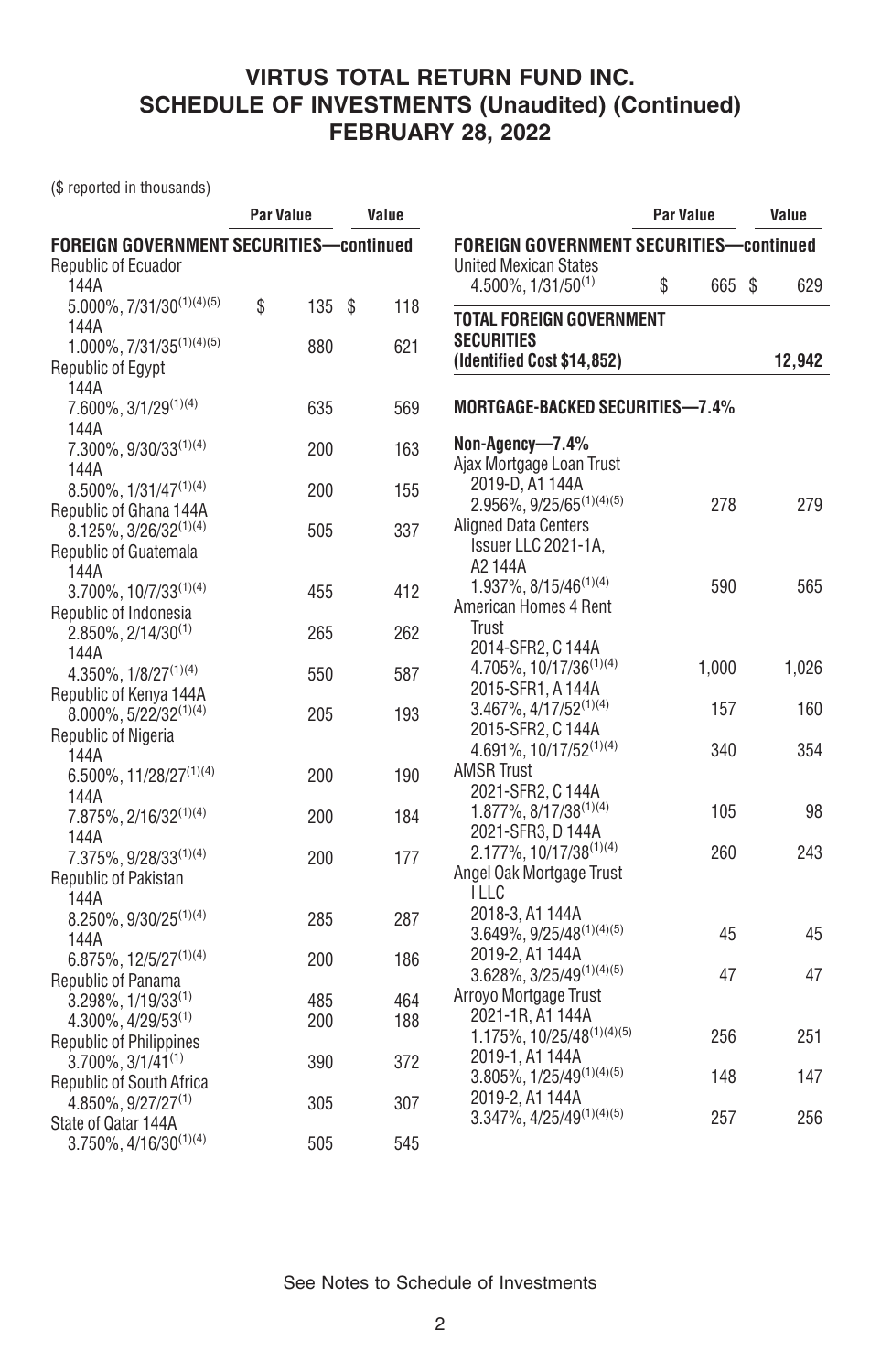(\$ reported in thousands)

|                                                                                    | <b>Par Value</b>     | Value   |                                                                                   | <b>Par Value</b> | Value |  |
|------------------------------------------------------------------------------------|----------------------|---------|-----------------------------------------------------------------------------------|------------------|-------|--|
| Non-Agency-continued<br><b>Banc of America Funding</b><br>Trust 2005-1, 1A1        |                      |         | Non-Agency-continued<br>2021-2, A3 144A<br>1.291%, 6/25/66 <sup>(1)(4)(5)</sup>   | \$<br>510 \$     | 495   |  |
| $5.500\%$ , 2/25/35 <sup>(1)</sup><br><b>Bayview Opportunity</b>                   | \$<br>$\overline{4}$ | \$<br>4 | FirstKey Homes Trust<br>2020-SFR1, B 144A                                         |                  |       |  |
| Master Fund IVa Trust                                                              |                      |         | 1.740%, 8/17/37 <sup>(1)(4)</sup>                                                 | 315              | 302   |  |
| 2016-SPL1, B1 144A<br>$4.250\%, 4/28/55^{(1)(4)}$                                  | 795                  | 794     | 2020-SFR2, B 144A<br>1.567%, 10/19/37(1)(4)                                       | 710              | 677   |  |
| 2017-SPL5, B1 144A<br>4.000%, 6/28/57(1)(4)(5)                                     | 485                  | 483     | 2021-SFR1, D 144A<br>$2.189\%, 8/17/38^{(1)(4)}$                                  | 710              | 665   |  |
| BX Trust 2019-OC11, D<br>144A                                                      |                      |         | <b>Galton Funding Mortgage</b><br>Trust                                           |                  |       |  |
| 4.075%, 12/9/41(1)(4)(5)<br>CF Hippolyta LLC 2020-1,                               | 660                  | 636     | 2017-1, A21 144A<br>$3.500\%$ , $7/25/56^{(1)(4)(5)}$                             | 47               | 47    |  |
| A1 144A<br>1.690%, 7/15/60(1)(4)<br>CIM Trust 2021-NR4, A1                         | 428                  | 414     | 2018-1, A23 144A<br>$3.500\%$ , 11/25/57 <sup>(1)(4)(5)</sup><br>2020-H1, A1 144A | 29               | 29    |  |
| 144A<br>$2.816\%$ , 10/25/61 <sup>(1)(4)(5)</sup>                                  | 398                  | 387     | $2.310\%$ , $1/25/60^{(1)(4)(5)}$<br><b>Hilton USA Trust</b>                      | 45               | 45    |  |
| Citigroup Mortgage Loan<br>Trust, Inc. 2019-IMC1,                                  |                      |         | 2016-SFP, B 144A<br>3.323%, 11/5/35 <sup>(1)(4)</sup>                             | 965              | 964   |  |
| A1 144A<br>2.720%, 7/25/49(1)(4)(5)                                                | 94                   | 93      | Home Partners of<br>America Trust 2020-2,                                         |                  |       |  |
| CoreVest American<br><b>Finance Issuer LLC</b>                                     |                      |         | A 144A<br>$1.532\%, 1/17/41^{(1)(4)}$                                             | 296              | 278   |  |
| 2021-RTL1, A1 144A<br>2.239%, 3/28/29(1)(4)(5)                                     | 235                  | 228     | JPMorgan Chase<br>Mortgage Trust                                                  |                  |       |  |
| CoreVest American<br><b>Finance Trust</b><br>2019-3, C 144A                        |                      |         | 2014-5, B2 144A<br>2.858%, 10/25/29(1)(4)(5)<br>2016-SH1, M2 144A                 | 205              | 202   |  |
| $3.265\%$ , 10/15/52 <sup>(1)(4)</sup><br>2018-2, A 144A                           | 400                  | 383     | 3.750%, 4/25/45(1)(4)(5)<br>2016-SH2, M2 144A                                     | 138              | 137   |  |
| 4.026%, 11/15/52(1)(4)<br><b>Credit Suisse First Boston</b>                        | 189                  | 192     | $3.731\%, 12/25/45^{(1)(4)(5)}$<br>2017-3, 2A2 144A                               | 465              | 464   |  |
| <b>Mortgage Securities</b><br>Corp. 2003-AR30, 5A1                                 |                      |         | 2.500%, 8/25/47(1)(4)(5)<br><b>Mello Warehouse</b>                                | 115              | 112   |  |
| 2.430%, 1/25/34(1)(5)<br><b>Credit Suisse Mortgage</b><br><b>Capital Trust</b>     | 74                   | 76      | <b>Securitization Trust</b><br>2021-2, C (1 month<br>LIBOR + 1.100%, Cap          |                  |       |  |
| 2020-RPL4, A1 144A<br>$2.000\%$ , $1/25/60^{(1)(4)(5)}$<br>Dominion Mortgage Trust | 384                  | 379     | N/A, Floor 1.100%)<br>144A<br>1.287%, 4/25/55 <sup>(1)(4)(5)</sup>                | 190              | 189   |  |
| 2021-RTL1, A1 144A<br>2.487%, 7/25/27(1)(4)(5)                                     | 705                  | 688     | MetLife Securitization<br>Trust                                                   |                  |       |  |
| <b>Ellington Financial</b><br>Mortgage Trust                                       |                      |         | 2017-1A, M1 144A<br>$3.455\%, 4/25/55^{(1)(4)(5)}$                                | 241              | 242   |  |
| 2019-2, A3 144A<br>$3.046\%$ , $11/25/59^{(1)(4)(5)}$                              | 69                   | 69      | 2019-1A, A1A 144A<br>3.750%, 4/25/58(1)(4)(5)                                     | 285              | 290   |  |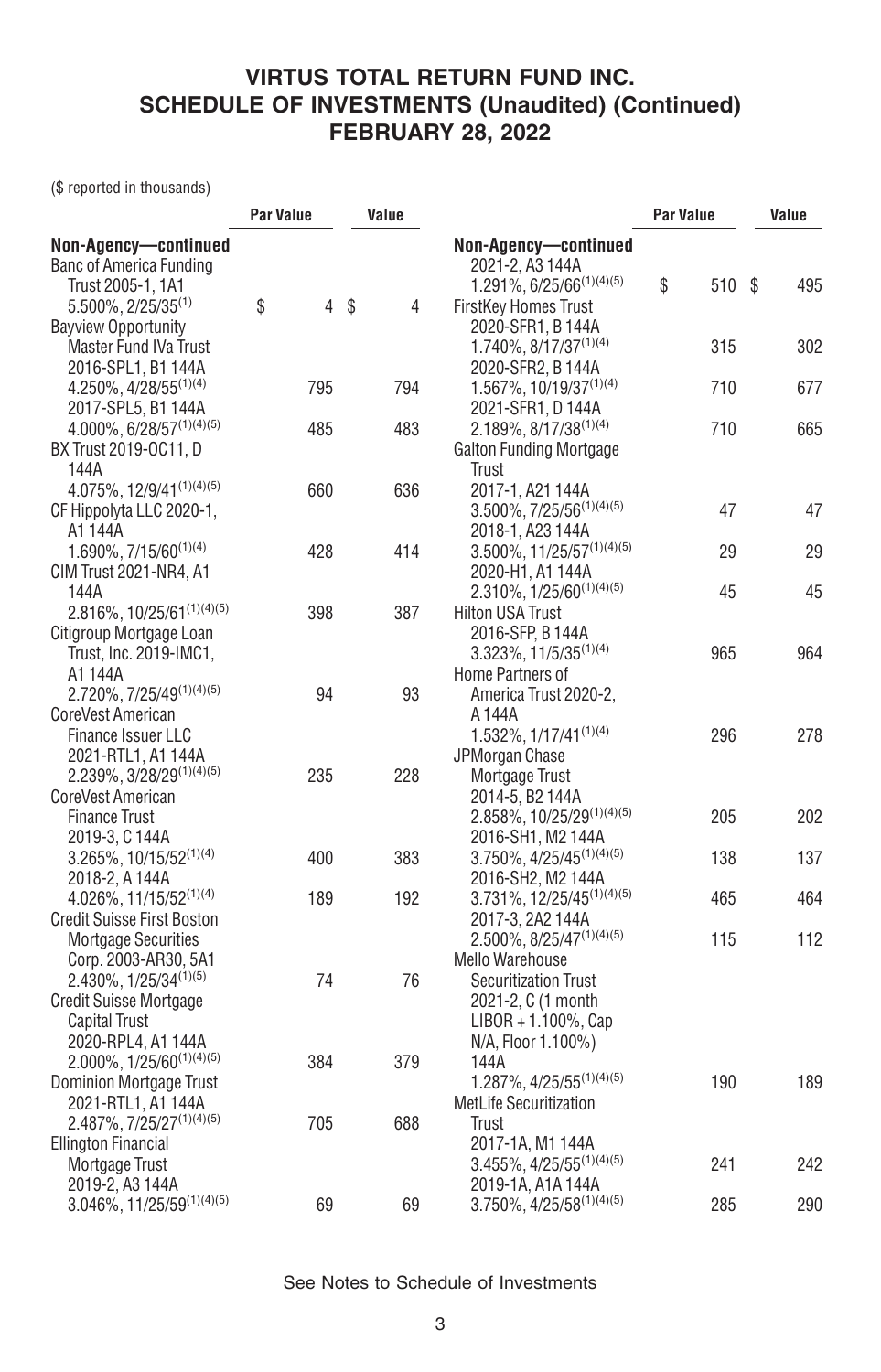(\$ reported in thousands)

|                                                        | <b>Par Value</b> | Value |                                                                     | <b>Par Value</b> | Value     |  |
|--------------------------------------------------------|------------------|-------|---------------------------------------------------------------------|------------------|-----------|--|
| Non-Agency-continued                                   |                  |       | Non-Agency-continued                                                |                  |           |  |
| Mill City Mortgage Loan<br>Trust                       |                  |       | 2021-9, A1 144A<br>2.363%, 10/25/26 <sup>(1)(4)(5)</sup>            | \$<br>313        | \$<br>304 |  |
| 2017-1, M2 144A<br>$3.250\%$ , $11/25/58^{(1)(4)(5)}$  | \$<br>210S       | 213   | 2021-RPL1, A1 144A<br>$1.319\%, 7/25/51^{(1)(4)(5)}$                | 159              | 154       |  |
| 2017-3, B1 144A<br>$3.250\%$ , $1/25/61^{(1)(4)(5)}$   | 217              | 218   | Progress Residential<br>Trust                                       |                  |           |  |
| 2019-1, M2 144A                                        |                  |       | 2021-SFR3, D 144A                                                   |                  |           |  |
| $3.500\%$ , $10/25/69^{(1)(4)(5)}$<br>New Residential  | 354              | 363   | $2.288\%, 5/17/26^{(1)(4)}$<br>2019-SFR2, A 144A                    | 830              | 777       |  |
| Mortgage Loan Trust                                    |                  |       | $3.147\%$ , 5/17/36 <sup>(1)(4)</sup>                               | 524              | 516       |  |
| 2014-1A, A 144A<br>$3.750\%$ , $1/25/54^{(1)(4)(5)}$   | 49               | 50    | 2019-SFR2, D 144A<br>$3.794\%$ , $5/17/36^{(1)(4)}$                 | 235              | 232       |  |
| 2016-3A, A1 144A                                       |                  |       | 2019-SFR3, B 144A                                                   |                  |           |  |
| $3.750\%$ , $9/25/56^{(1)(4)(5)}$<br>2016-3A, B1 144A  | 65               | 67    | 2.571%, 9/17/36 <sup>(1)(4)</sup><br>2021-SFR6, C 144A              | 280              | 277       |  |
| $4.000\%$ , $9/25/56^{(1)(4)(5)}$                      | 223              | 230   | 1.855%, 7/17/38(1)(4)                                               | 235              | 221       |  |
| 2016-4A, A1 144A<br>$3.750\%$ , $11/25/56^{(1)(4)(5)}$ | 30               | 31    | <b>RCKT Mortgage Trust</b><br>2020-1, A1 144A                       |                  |           |  |
| 2016-4A, B1A 144A                                      |                  |       | $3.000\%$ , $2/25/50^{(1)(4)(5)}$                                   | 255              | 254       |  |
| 4.500%, 11/25/56(1)(4)(5)<br>2017-2A, A3 144A          | 1,087            | 1,141 | RCO VI Mortgage LLC<br>2022-1, A1 144A                              |                  |           |  |
| $4.000\%, 3/25/57^{(1)(4)(5)}$                         | 295              | 303   | $3.000\%$ , $1/25/27^{(1)(4)(5)}$                                   | 425              | 419       |  |
| 2019-1, RPL2, M2<br>144A                               |                  |       | RCO VII Mortgage LLC<br>2021-2, A1 144A                             |                  |           |  |
| $3.750\%, 2/25/59^{(1)(4)(5)}$<br>NewRez Warehouse     | 440              | 450   | 2.116%, 9/25/26 <sup>(1)(4)(5)</sup><br><b>Residential Mortgage</b> | 315              | 308       |  |
| <b>Securitization Trust</b>                            |                  |       | Loan Trust 2019-2, A1                                               |                  |           |  |
| 2021-1, C (1 month<br>$LIBOR + 1.050\%$ , Cap          |                  |       | 144A<br>$2.913\%, 5/25/59^{(1)(4)(5)}$                              | 60               | 60        |  |
| N/A, Floor 1.050%)                                     |                  |       | Roc Mortgage Trust                                                  |                  |           |  |
| 144A<br>$1.237\%$ , 5/25/55 <sup>(1)(4)(5)</sup>       | 95               | 94    | 2021-RTL1, A1 144A<br>$2.487\%, 8/25/26^{(1)(4)(5)}$                | 580              | 564       |  |
| OBX Trust 2019-INV1, A3                                |                  |       | Sequoia Mortgage Trust                                              |                  |           |  |
| 144A<br>$4.500\%$ , $11/25/48^{(1)(4)(5)}$             | 83               | 84    | 2013-8, B1<br>$3.493\%, 6/25/43^{(1)(5)}$                           | 107              | 107       |  |
| Palisades Mortgage Loan                                |                  |       | Starwood Mortgage                                                   |                  |           |  |
| Trust 2021-RTL1, A1<br>144A                            |                  |       | <b>Residential Trust</b><br>2021-3, A3 144A                         |                  |           |  |
| $2.857\%$ , 6/25/26 <sup>(1)(4)(5)</sup>               | 280              | 276   | $1.518\%, 6/25/56^{(1)(4)(5)}$                                      | 89               | 86        |  |
| <b>Preston Ridge Partners</b><br>Mortgage LLC          |                  |       | <b>Towd Point Mortgage</b><br>Trust                                 |                  |           |  |
| 2020-6, A1 144A                                        |                  |       | 2016-4, B1 144A                                                     |                  |           |  |
| $2.363\%$ , $11/25/25^{(1)(4)(5)}$<br>2021-2, A1 144A  | 159              | 156   | $3.817\%, 7/25/56^{(1)(4)(5)}$<br>2017-1, A2 144A                   | 480              | 493       |  |
| $2.115\%, 3/25/26^{(1)(4)(5)}$                         | 131              | 129   | $3.500\%$ , $10/25/56^{(1)(4)(5)}$                                  | 145              | 147       |  |
| 2021-3, A1 144A<br>$1.867\%, 4/25/26^{(1)(4)(5)}$      | 403              | 391   | 2017-4, A2 144A<br>$3.000\%$ , 6/25/57 <sup>(1)(4)(5)</sup>         | 395              | 397       |  |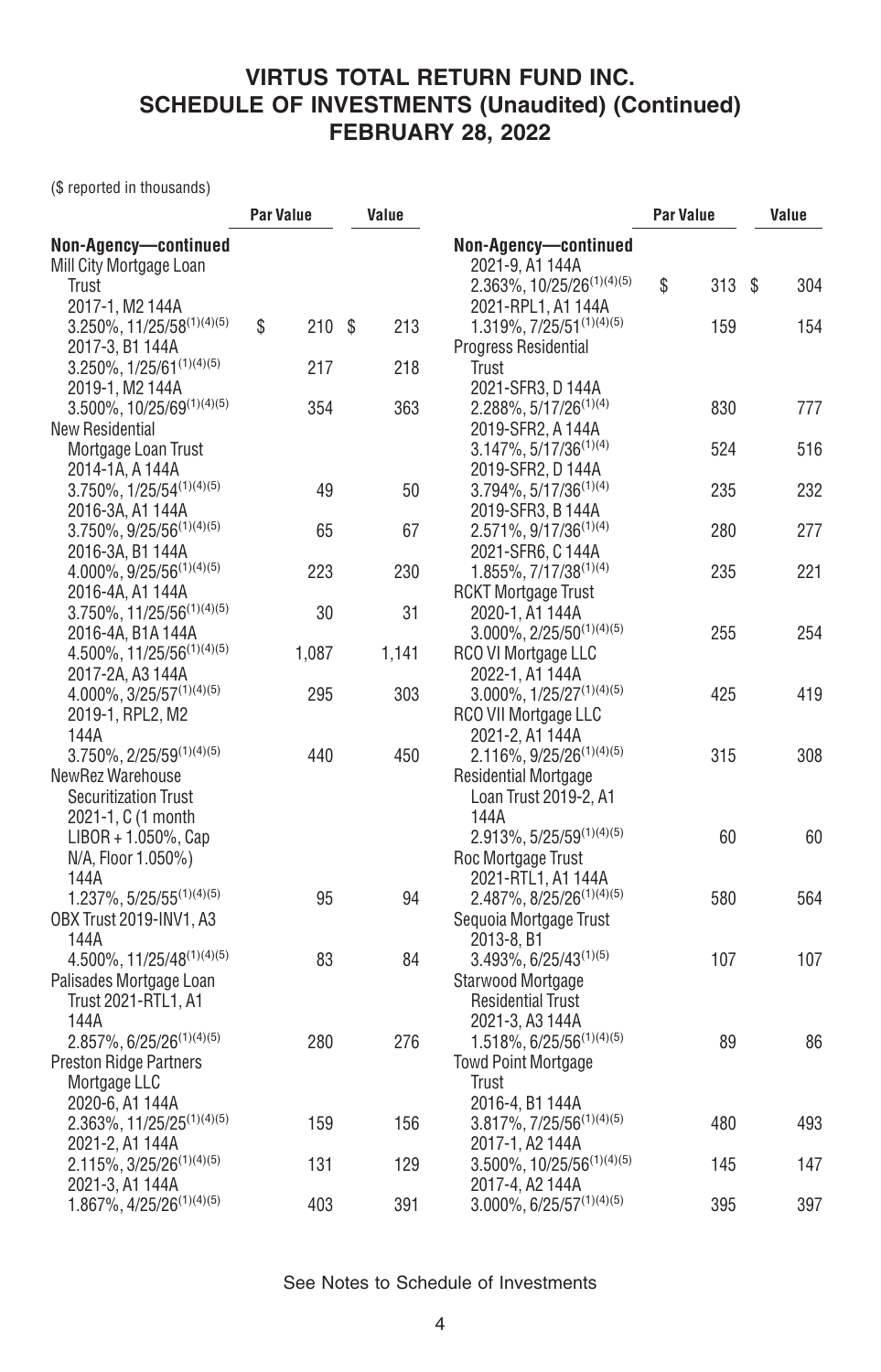(\$ reported in thousands)

| Non-Agency-continued<br>Non-Agency-continued<br>2018-6, A1B 144A<br>Vericrest Opportunity<br>$3.750\%$ , $3/25/58^{(1)(4)(5)}$<br>\$<br>330<br>\$<br>337<br>Loan Trust CVI LLC<br>2021-NP12, A1 144A<br>2018-6, A2 144A |       |
|-------------------------------------------------------------------------------------------------------------------------------------------------------------------------------------------------------------------------|-------|
|                                                                                                                                                                                                                         |       |
|                                                                                                                                                                                                                         |       |
|                                                                                                                                                                                                                         |       |
|                                                                                                                                                                                                                         |       |
| $3.750\%$ , $3/25/58^{(1)(4)(5)}$<br>2.734%, 12/26/51(1)(4)(5)<br>\$<br>480<br>492<br>219S                                                                                                                              | 215   |
| 2019-2, A2 144A<br>Vericrest Opportunity                                                                                                                                                                                |       |
| $3.750\%$ , $12/25/58^{(1)(4)(5)}$<br>528<br>Loan Trust XCII LLC<br>515                                                                                                                                                 |       |
| 2021-NPL1, A1 144A<br>2019-4, A2 144A                                                                                                                                                                                   |       |
| 1.893%, 2/27/51(1)(4)(5)<br>3.250%, 10/25/59(1)(4)(5)<br>445<br>452<br>489                                                                                                                                              | 479   |
| <b>Verus Securitization Trust</b><br>2020-1, M1 144A                                                                                                                                                                    |       |
| $3.500\%$ , $1/25/60^{(1)(4)(5)}$<br>220<br>220<br>2019-4, M1 144A                                                                                                                                                      |       |
| $3.207\%$ , $11/25/59^{(1)(4)(5)}$<br>2015-2, 1M1 144A<br>220                                                                                                                                                           | 219   |
| $3.250\%$ , $11/25/60^{(1)(4)(5)}$<br>528<br>531<br>Visio Trust 2020-1R, A2                                                                                                                                             |       |
| 2021-1, A2 144A<br>144A                                                                                                                                                                                                 |       |
| 2.750%, 11/25/61(1)(4)(5)<br>1.567%, 11/25/55 <sup>(1)(4)</sup><br>465<br>464<br>121                                                                                                                                    | 119   |
| <b>Wells Fargo Commercial</b><br>2017-1, M1 144A                                                                                                                                                                        |       |
| $3.750\%$ , $10/25/56^{(1)(4)(5)}$<br>392<br>385<br>Mortgage Trust                                                                                                                                                      |       |
| <b>Tricon American Homes</b><br>2014-C24, AS                                                                                                                                                                            |       |
| Trust<br>$3.931\%, 11/15/47^{(1)}$<br>160                                                                                                                                                                               | 163   |
| 2019-SFR1, C144A<br><b>Wells Fargo Mortgage</b>                                                                                                                                                                         |       |
| $3.149\%, 3/17/38^{(1)(4)}$<br>590<br>585<br><b>Backed Securities</b>                                                                                                                                                   |       |
| 2020-SFR2, D 144A<br>Trust 2020-4, A1 144A                                                                                                                                                                              |       |
| 2.281%, 11/17/39(1)(4)<br>$3.000\%, 7/25/50^{(1)(4)(5)}$<br>660<br>600<br>140                                                                                                                                           | 140   |
| <b>Tricon Residential Trust</b><br>ZH Trust 2021-1, A 144A                                                                                                                                                              |       |
| $2.253\%, 2/18/27^{(1)(4)}$<br>190<br>2021-SFR1, B 144A                                                                                                                                                                 | 189   |
| 2.244%, 7/17/38(1)(4)<br>185<br>178                                                                                                                                                                                     |       |
| TOTAL MORTGAGE-BACKED SECURITIES<br><b>TVC Mortgage Trust</b>                                                                                                                                                           |       |
| (Identified Cost \$32,031)<br>31,324<br>2020-RTL1, M 144A                                                                                                                                                               |       |
| 5.193%, 9/25/24(1)(4)(5)<br>520<br>509                                                                                                                                                                                  |       |
| <b>ASSET-BACKED SECURITIES-5.7%</b><br><b>UBS Commercial</b>                                                                                                                                                            |       |
| Mortgage Trust                                                                                                                                                                                                          |       |
| Automobiles-2.5%<br>2012-C1, D 144A                                                                                                                                                                                     |       |
| ACC Auto Trust 2021-A, C<br>250<br>$5.824\%, 5/10/45^{(1)(4)(5)}$<br>234                                                                                                                                                |       |
| 144A<br><b>VCAT LLC</b>                                                                                                                                                                                                 |       |
| 745<br>$3.790\%$ , $4/15/27^{(1)(4)}$<br>2021-NPL1, A2 144A                                                                                                                                                             | 729   |
| <b>ACC Trust</b><br>4.826%, 12/26/50(1)(4)(5)<br>120<br>117                                                                                                                                                             |       |
| 2019-1, B 144A<br>2021-NPL3, A1 144A                                                                                                                                                                                    |       |
| 4.470%, 10/20/22(1)(4)<br>6<br>$1.743\%, 5/25/51^{(1)(4)(5)}$<br>418<br>408                                                                                                                                             | $6\,$ |
| 2021-1, C 144A<br>2021-NPL4, A1 144A                                                                                                                                                                                    |       |
| $2.080\%$ , 12/20/24 <sup>(1)(4)</sup><br>595<br>$1.868\%$ , 8/25/51 <sup>(1)(4)(5)</sup><br>601<br>585                                                                                                                 | 586   |
| 2022-1, C 144A<br><b>Vericrest Opportunity</b>                                                                                                                                                                          |       |
| 3.240%, 10/20/25 <sup>(1)(4)</sup><br>670<br>Loan Trust C LLC                                                                                                                                                           | 662   |
| 2021-NPL9, A1 144A                                                                                                                                                                                                      |       |
| $1.992\%, 5/25/51^{(1)(4)(5)}$<br>221<br>226                                                                                                                                                                            |       |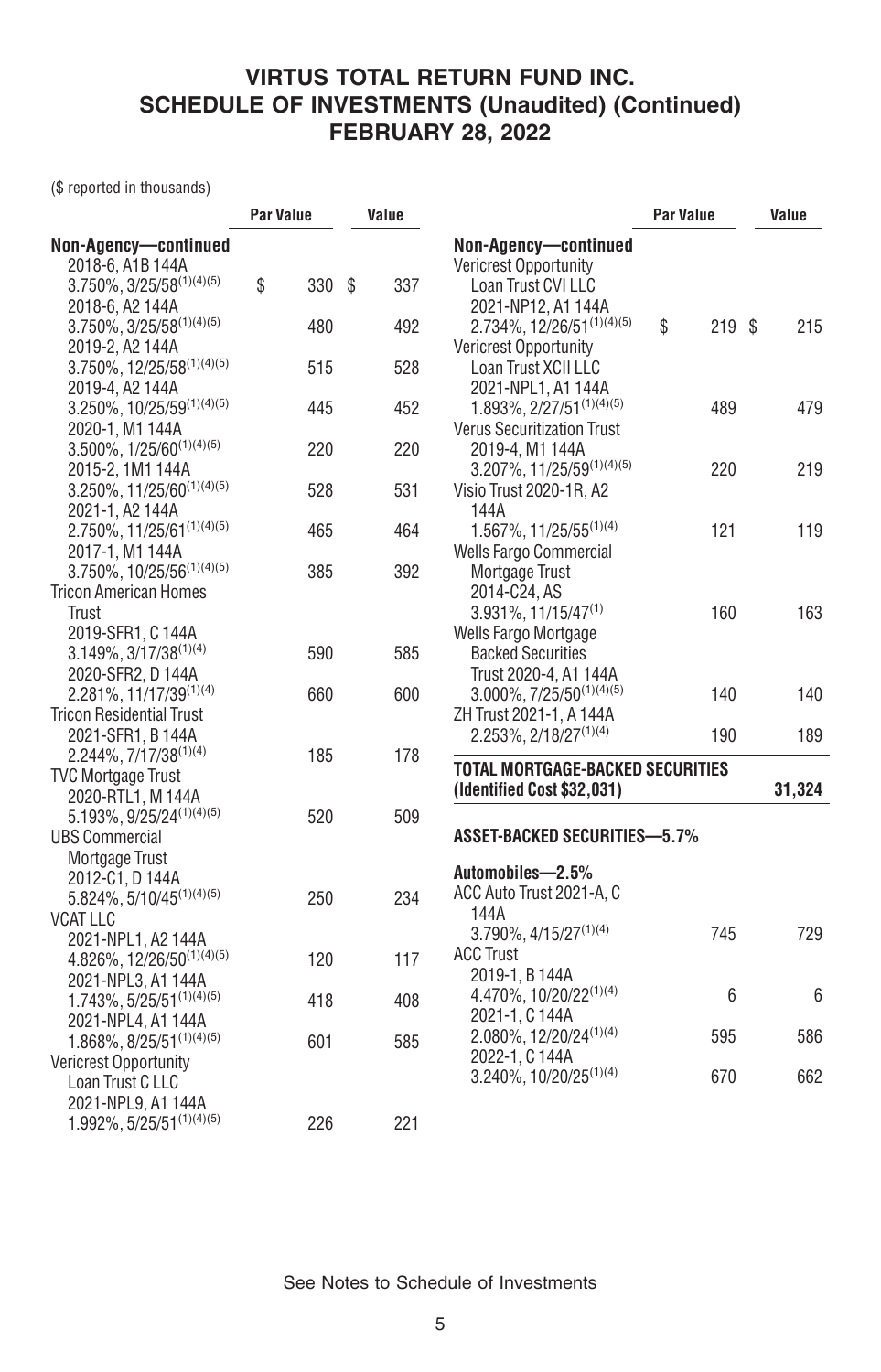(\$ reported in thousands)

| Automobiles-continued<br>Automobiles-continued<br>American Credit<br><b>GLS Auto Receivables</b><br>Acceptance<br>Trust 2018-3A, C 144A<br>\$<br>$4.180\%$ , $7/15/24^{(1)(4)}$<br>406 \$<br>411<br>Receivables Trust<br>2019-2, C 144A<br>Hertz Vehicle Financing<br>\$<br>$3.170\%$ , 6/12/25 <sup>(1)(4)</sup><br>- \$<br>38<br>38<br>III LP 2021-2A, A 144A<br>1.680%, $12/27/27^{(1)(4)}$<br>945<br>906<br>2022-1, E 144A<br>$3.640\%$ , $3/13/28^{(1)(4)}$<br>560<br>540<br>OneMain Direct Auto<br>Avid Automobile<br>Receivables Trust<br>Receivables Trust<br>2018-1A, C 144A<br>3.850%, 10/14/25 <sup>(1)(4)</sup><br>305<br>2019-1, C 144A<br>305<br>378<br>$3.140\%$ , $7/15/26^{(1)(4)}$<br>375<br>Prestige Auto<br>2021-1, E 144A<br><b>Receivables Trust</b><br>$3.390\%$ , $4/17/28^{(1)(4)}$<br>230<br>224<br>2019-1A, D 144A<br>$3.010\%$ , $8/15/25^{(1)(4)}$<br>Avis Budget Rental Car<br>345<br>347<br>Funding LLC (AESOP)<br><b>Skopos Auto Receivables</b><br>Trust 2019-1A, C 144A<br>2019-2A, D 144A<br>3.040%, 9/22/25 <sup>(1)(4)</sup><br>575<br>$3.630\%, 9/16/24^{(1)(4)}$<br>267<br>595<br>265<br>Carvana Auto Receivables<br>Veros Automobile<br>Receivables Trust<br>Trust<br>2019-2A, D 144A<br>2020-1, B 144A<br>$3.280\%, 1/15/25^{(1)(4)}$<br>$2.190\%, 6/16/25^{(1)(4)}$<br>612<br>555<br>561<br>613<br>2019-3A, D 144A<br>10,822<br>$3.040\%, 4/15/25^{(1)(4)}$<br>345<br>350<br>Drive Auto Receivables<br>Consumer Loans-0.1%<br>Trust 2019-4, C<br>Republic Finance<br>$2.510\%$ , 11/17/25 <sup>(1)</sup><br>207<br>207<br>Issuance Trust 2020-A,<br><b>Exeter Automobile</b><br>A 144A<br>Receivables Trust<br>475<br>$2.470\%, 11/20/30^{(1)(4)}$<br>474<br>2019-2A, E 144A<br>670<br>686<br>$4.680\%$ , $5/15/26^{(1)(4)}$<br>Credit Card-0.3%<br>2019-2A, C 144A<br><b>Avant Credit Card Master</b><br>$3.300\%, 3/15/24^{(1)(4)}$<br>54<br>54<br>Trust 2021-1A, A 144A<br>2019-4A, C 144A<br>572<br>$1.370\%$ , $4/15/27^{(1)(4)}$<br>590<br>2.440%, 9/16/24 <sup>(1)(4)</sup><br>232<br>233<br>Genesis Private Label<br>2019-1A, D 144A<br><b>Amortizing Trust</b><br>$4.130\%$ , 12/16/24 <sup>(1)(4)</sup><br>283<br>279<br>2020-1, B 144A<br><b>GLS Auto Receivables</b><br>30<br>$2.830\%$ , $7/20/30^{(1)(4)}$<br>30<br><b>Issuer Trust</b><br>2019-4A, D 144A<br>$4.090\%, 8/17/26^{(1)(4)}$<br>540<br>548<br>2020-3A, E 144A |                                   | <b>Par Value</b> |       | Value |       | <b>Par Value</b> |  | Value |  |
|------------------------------------------------------------------------------------------------------------------------------------------------------------------------------------------------------------------------------------------------------------------------------------------------------------------------------------------------------------------------------------------------------------------------------------------------------------------------------------------------------------------------------------------------------------------------------------------------------------------------------------------------------------------------------------------------------------------------------------------------------------------------------------------------------------------------------------------------------------------------------------------------------------------------------------------------------------------------------------------------------------------------------------------------------------------------------------------------------------------------------------------------------------------------------------------------------------------------------------------------------------------------------------------------------------------------------------------------------------------------------------------------------------------------------------------------------------------------------------------------------------------------------------------------------------------------------------------------------------------------------------------------------------------------------------------------------------------------------------------------------------------------------------------------------------------------------------------------------------------------------------------------------------------------------------------------------------------------------------------------------------------------------------------------------------------------------------------------------------------------------------------------------------------------------------------------------------------------------------------------------------------------------------------------------------------------------------------------------------------------------------|-----------------------------------|------------------|-------|-------|-------|------------------|--|-------|--|
|                                                                                                                                                                                                                                                                                                                                                                                                                                                                                                                                                                                                                                                                                                                                                                                                                                                                                                                                                                                                                                                                                                                                                                                                                                                                                                                                                                                                                                                                                                                                                                                                                                                                                                                                                                                                                                                                                                                                                                                                                                                                                                                                                                                                                                                                                                                                                                                    |                                   |                  |       |       |       |                  |  |       |  |
|                                                                                                                                                                                                                                                                                                                                                                                                                                                                                                                                                                                                                                                                                                                                                                                                                                                                                                                                                                                                                                                                                                                                                                                                                                                                                                                                                                                                                                                                                                                                                                                                                                                                                                                                                                                                                                                                                                                                                                                                                                                                                                                                                                                                                                                                                                                                                                                    |                                   |                  |       |       |       |                  |  |       |  |
|                                                                                                                                                                                                                                                                                                                                                                                                                                                                                                                                                                                                                                                                                                                                                                                                                                                                                                                                                                                                                                                                                                                                                                                                                                                                                                                                                                                                                                                                                                                                                                                                                                                                                                                                                                                                                                                                                                                                                                                                                                                                                                                                                                                                                                                                                                                                                                                    |                                   |                  |       |       |       |                  |  |       |  |
|                                                                                                                                                                                                                                                                                                                                                                                                                                                                                                                                                                                                                                                                                                                                                                                                                                                                                                                                                                                                                                                                                                                                                                                                                                                                                                                                                                                                                                                                                                                                                                                                                                                                                                                                                                                                                                                                                                                                                                                                                                                                                                                                                                                                                                                                                                                                                                                    |                                   |                  |       |       |       |                  |  |       |  |
|                                                                                                                                                                                                                                                                                                                                                                                                                                                                                                                                                                                                                                                                                                                                                                                                                                                                                                                                                                                                                                                                                                                                                                                                                                                                                                                                                                                                                                                                                                                                                                                                                                                                                                                                                                                                                                                                                                                                                                                                                                                                                                                                                                                                                                                                                                                                                                                    |                                   |                  |       |       |       |                  |  |       |  |
|                                                                                                                                                                                                                                                                                                                                                                                                                                                                                                                                                                                                                                                                                                                                                                                                                                                                                                                                                                                                                                                                                                                                                                                                                                                                                                                                                                                                                                                                                                                                                                                                                                                                                                                                                                                                                                                                                                                                                                                                                                                                                                                                                                                                                                                                                                                                                                                    |                                   |                  |       |       |       |                  |  |       |  |
|                                                                                                                                                                                                                                                                                                                                                                                                                                                                                                                                                                                                                                                                                                                                                                                                                                                                                                                                                                                                                                                                                                                                                                                                                                                                                                                                                                                                                                                                                                                                                                                                                                                                                                                                                                                                                                                                                                                                                                                                                                                                                                                                                                                                                                                                                                                                                                                    |                                   |                  |       |       |       |                  |  |       |  |
|                                                                                                                                                                                                                                                                                                                                                                                                                                                                                                                                                                                                                                                                                                                                                                                                                                                                                                                                                                                                                                                                                                                                                                                                                                                                                                                                                                                                                                                                                                                                                                                                                                                                                                                                                                                                                                                                                                                                                                                                                                                                                                                                                                                                                                                                                                                                                                                    |                                   |                  |       |       |       |                  |  |       |  |
|                                                                                                                                                                                                                                                                                                                                                                                                                                                                                                                                                                                                                                                                                                                                                                                                                                                                                                                                                                                                                                                                                                                                                                                                                                                                                                                                                                                                                                                                                                                                                                                                                                                                                                                                                                                                                                                                                                                                                                                                                                                                                                                                                                                                                                                                                                                                                                                    |                                   |                  |       |       |       |                  |  |       |  |
|                                                                                                                                                                                                                                                                                                                                                                                                                                                                                                                                                                                                                                                                                                                                                                                                                                                                                                                                                                                                                                                                                                                                                                                                                                                                                                                                                                                                                                                                                                                                                                                                                                                                                                                                                                                                                                                                                                                                                                                                                                                                                                                                                                                                                                                                                                                                                                                    |                                   |                  |       |       |       |                  |  |       |  |
|                                                                                                                                                                                                                                                                                                                                                                                                                                                                                                                                                                                                                                                                                                                                                                                                                                                                                                                                                                                                                                                                                                                                                                                                                                                                                                                                                                                                                                                                                                                                                                                                                                                                                                                                                                                                                                                                                                                                                                                                                                                                                                                                                                                                                                                                                                                                                                                    |                                   |                  |       |       |       |                  |  |       |  |
|                                                                                                                                                                                                                                                                                                                                                                                                                                                                                                                                                                                                                                                                                                                                                                                                                                                                                                                                                                                                                                                                                                                                                                                                                                                                                                                                                                                                                                                                                                                                                                                                                                                                                                                                                                                                                                                                                                                                                                                                                                                                                                                                                                                                                                                                                                                                                                                    |                                   |                  |       |       |       |                  |  |       |  |
|                                                                                                                                                                                                                                                                                                                                                                                                                                                                                                                                                                                                                                                                                                                                                                                                                                                                                                                                                                                                                                                                                                                                                                                                                                                                                                                                                                                                                                                                                                                                                                                                                                                                                                                                                                                                                                                                                                                                                                                                                                                                                                                                                                                                                                                                                                                                                                                    |                                   |                  |       |       |       |                  |  |       |  |
|                                                                                                                                                                                                                                                                                                                                                                                                                                                                                                                                                                                                                                                                                                                                                                                                                                                                                                                                                                                                                                                                                                                                                                                                                                                                                                                                                                                                                                                                                                                                                                                                                                                                                                                                                                                                                                                                                                                                                                                                                                                                                                                                                                                                                                                                                                                                                                                    |                                   |                  |       |       |       |                  |  |       |  |
|                                                                                                                                                                                                                                                                                                                                                                                                                                                                                                                                                                                                                                                                                                                                                                                                                                                                                                                                                                                                                                                                                                                                                                                                                                                                                                                                                                                                                                                                                                                                                                                                                                                                                                                                                                                                                                                                                                                                                                                                                                                                                                                                                                                                                                                                                                                                                                                    |                                   |                  |       |       |       |                  |  |       |  |
|                                                                                                                                                                                                                                                                                                                                                                                                                                                                                                                                                                                                                                                                                                                                                                                                                                                                                                                                                                                                                                                                                                                                                                                                                                                                                                                                                                                                                                                                                                                                                                                                                                                                                                                                                                                                                                                                                                                                                                                                                                                                                                                                                                                                                                                                                                                                                                                    |                                   |                  |       |       |       |                  |  |       |  |
|                                                                                                                                                                                                                                                                                                                                                                                                                                                                                                                                                                                                                                                                                                                                                                                                                                                                                                                                                                                                                                                                                                                                                                                                                                                                                                                                                                                                                                                                                                                                                                                                                                                                                                                                                                                                                                                                                                                                                                                                                                                                                                                                                                                                                                                                                                                                                                                    |                                   |                  |       |       |       |                  |  |       |  |
|                                                                                                                                                                                                                                                                                                                                                                                                                                                                                                                                                                                                                                                                                                                                                                                                                                                                                                                                                                                                                                                                                                                                                                                                                                                                                                                                                                                                                                                                                                                                                                                                                                                                                                                                                                                                                                                                                                                                                                                                                                                                                                                                                                                                                                                                                                                                                                                    |                                   |                  |       |       |       |                  |  |       |  |
|                                                                                                                                                                                                                                                                                                                                                                                                                                                                                                                                                                                                                                                                                                                                                                                                                                                                                                                                                                                                                                                                                                                                                                                                                                                                                                                                                                                                                                                                                                                                                                                                                                                                                                                                                                                                                                                                                                                                                                                                                                                                                                                                                                                                                                                                                                                                                                                    |                                   |                  |       |       |       |                  |  |       |  |
|                                                                                                                                                                                                                                                                                                                                                                                                                                                                                                                                                                                                                                                                                                                                                                                                                                                                                                                                                                                                                                                                                                                                                                                                                                                                                                                                                                                                                                                                                                                                                                                                                                                                                                                                                                                                                                                                                                                                                                                                                                                                                                                                                                                                                                                                                                                                                                                    |                                   |                  |       |       |       |                  |  |       |  |
|                                                                                                                                                                                                                                                                                                                                                                                                                                                                                                                                                                                                                                                                                                                                                                                                                                                                                                                                                                                                                                                                                                                                                                                                                                                                                                                                                                                                                                                                                                                                                                                                                                                                                                                                                                                                                                                                                                                                                                                                                                                                                                                                                                                                                                                                                                                                                                                    |                                   |                  |       |       |       |                  |  |       |  |
|                                                                                                                                                                                                                                                                                                                                                                                                                                                                                                                                                                                                                                                                                                                                                                                                                                                                                                                                                                                                                                                                                                                                                                                                                                                                                                                                                                                                                                                                                                                                                                                                                                                                                                                                                                                                                                                                                                                                                                                                                                                                                                                                                                                                                                                                                                                                                                                    |                                   |                  |       |       |       |                  |  |       |  |
|                                                                                                                                                                                                                                                                                                                                                                                                                                                                                                                                                                                                                                                                                                                                                                                                                                                                                                                                                                                                                                                                                                                                                                                                                                                                                                                                                                                                                                                                                                                                                                                                                                                                                                                                                                                                                                                                                                                                                                                                                                                                                                                                                                                                                                                                                                                                                                                    |                                   |                  |       |       |       |                  |  |       |  |
|                                                                                                                                                                                                                                                                                                                                                                                                                                                                                                                                                                                                                                                                                                                                                                                                                                                                                                                                                                                                                                                                                                                                                                                                                                                                                                                                                                                                                                                                                                                                                                                                                                                                                                                                                                                                                                                                                                                                                                                                                                                                                                                                                                                                                                                                                                                                                                                    |                                   |                  |       |       |       |                  |  |       |  |
|                                                                                                                                                                                                                                                                                                                                                                                                                                                                                                                                                                                                                                                                                                                                                                                                                                                                                                                                                                                                                                                                                                                                                                                                                                                                                                                                                                                                                                                                                                                                                                                                                                                                                                                                                                                                                                                                                                                                                                                                                                                                                                                                                                                                                                                                                                                                                                                    |                                   |                  |       |       |       |                  |  |       |  |
|                                                                                                                                                                                                                                                                                                                                                                                                                                                                                                                                                                                                                                                                                                                                                                                                                                                                                                                                                                                                                                                                                                                                                                                                                                                                                                                                                                                                                                                                                                                                                                                                                                                                                                                                                                                                                                                                                                                                                                                                                                                                                                                                                                                                                                                                                                                                                                                    |                                   |                  |       |       |       |                  |  |       |  |
|                                                                                                                                                                                                                                                                                                                                                                                                                                                                                                                                                                                                                                                                                                                                                                                                                                                                                                                                                                                                                                                                                                                                                                                                                                                                                                                                                                                                                                                                                                                                                                                                                                                                                                                                                                                                                                                                                                                                                                                                                                                                                                                                                                                                                                                                                                                                                                                    |                                   |                  |       |       |       |                  |  |       |  |
|                                                                                                                                                                                                                                                                                                                                                                                                                                                                                                                                                                                                                                                                                                                                                                                                                                                                                                                                                                                                                                                                                                                                                                                                                                                                                                                                                                                                                                                                                                                                                                                                                                                                                                                                                                                                                                                                                                                                                                                                                                                                                                                                                                                                                                                                                                                                                                                    |                                   |                  |       |       |       |                  |  |       |  |
|                                                                                                                                                                                                                                                                                                                                                                                                                                                                                                                                                                                                                                                                                                                                                                                                                                                                                                                                                                                                                                                                                                                                                                                                                                                                                                                                                                                                                                                                                                                                                                                                                                                                                                                                                                                                                                                                                                                                                                                                                                                                                                                                                                                                                                                                                                                                                                                    |                                   |                  |       |       |       |                  |  |       |  |
|                                                                                                                                                                                                                                                                                                                                                                                                                                                                                                                                                                                                                                                                                                                                                                                                                                                                                                                                                                                                                                                                                                                                                                                                                                                                                                                                                                                                                                                                                                                                                                                                                                                                                                                                                                                                                                                                                                                                                                                                                                                                                                                                                                                                                                                                                                                                                                                    |                                   |                  |       |       |       |                  |  |       |  |
|                                                                                                                                                                                                                                                                                                                                                                                                                                                                                                                                                                                                                                                                                                                                                                                                                                                                                                                                                                                                                                                                                                                                                                                                                                                                                                                                                                                                                                                                                                                                                                                                                                                                                                                                                                                                                                                                                                                                                                                                                                                                                                                                                                                                                                                                                                                                                                                    |                                   |                  |       |       |       |                  |  |       |  |
|                                                                                                                                                                                                                                                                                                                                                                                                                                                                                                                                                                                                                                                                                                                                                                                                                                                                                                                                                                                                                                                                                                                                                                                                                                                                                                                                                                                                                                                                                                                                                                                                                                                                                                                                                                                                                                                                                                                                                                                                                                                                                                                                                                                                                                                                                                                                                                                    |                                   |                  |       |       |       |                  |  |       |  |
|                                                                                                                                                                                                                                                                                                                                                                                                                                                                                                                                                                                                                                                                                                                                                                                                                                                                                                                                                                                                                                                                                                                                                                                                                                                                                                                                                                                                                                                                                                                                                                                                                                                                                                                                                                                                                                                                                                                                                                                                                                                                                                                                                                                                                                                                                                                                                                                    |                                   |                  |       |       |       |                  |  |       |  |
|                                                                                                                                                                                                                                                                                                                                                                                                                                                                                                                                                                                                                                                                                                                                                                                                                                                                                                                                                                                                                                                                                                                                                                                                                                                                                                                                                                                                                                                                                                                                                                                                                                                                                                                                                                                                                                                                                                                                                                                                                                                                                                                                                                                                                                                                                                                                                                                    |                                   |                  |       |       |       |                  |  |       |  |
|                                                                                                                                                                                                                                                                                                                                                                                                                                                                                                                                                                                                                                                                                                                                                                                                                                                                                                                                                                                                                                                                                                                                                                                                                                                                                                                                                                                                                                                                                                                                                                                                                                                                                                                                                                                                                                                                                                                                                                                                                                                                                                                                                                                                                                                                                                                                                                                    |                                   |                  |       |       |       |                  |  |       |  |
|                                                                                                                                                                                                                                                                                                                                                                                                                                                                                                                                                                                                                                                                                                                                                                                                                                                                                                                                                                                                                                                                                                                                                                                                                                                                                                                                                                                                                                                                                                                                                                                                                                                                                                                                                                                                                                                                                                                                                                                                                                                                                                                                                                                                                                                                                                                                                                                    |                                   |                  |       |       |       |                  |  |       |  |
|                                                                                                                                                                                                                                                                                                                                                                                                                                                                                                                                                                                                                                                                                                                                                                                                                                                                                                                                                                                                                                                                                                                                                                                                                                                                                                                                                                                                                                                                                                                                                                                                                                                                                                                                                                                                                                                                                                                                                                                                                                                                                                                                                                                                                                                                                                                                                                                    |                                   |                  |       |       |       |                  |  |       |  |
|                                                                                                                                                                                                                                                                                                                                                                                                                                                                                                                                                                                                                                                                                                                                                                                                                                                                                                                                                                                                                                                                                                                                                                                                                                                                                                                                                                                                                                                                                                                                                                                                                                                                                                                                                                                                                                                                                                                                                                                                                                                                                                                                                                                                                                                                                                                                                                                    |                                   |                  |       |       |       |                  |  |       |  |
|                                                                                                                                                                                                                                                                                                                                                                                                                                                                                                                                                                                                                                                                                                                                                                                                                                                                                                                                                                                                                                                                                                                                                                                                                                                                                                                                                                                                                                                                                                                                                                                                                                                                                                                                                                                                                                                                                                                                                                                                                                                                                                                                                                                                                                                                                                                                                                                    |                                   |                  |       |       |       |                  |  |       |  |
|                                                                                                                                                                                                                                                                                                                                                                                                                                                                                                                                                                                                                                                                                                                                                                                                                                                                                                                                                                                                                                                                                                                                                                                                                                                                                                                                                                                                                                                                                                                                                                                                                                                                                                                                                                                                                                                                                                                                                                                                                                                                                                                                                                                                                                                                                                                                                                                    |                                   |                  |       |       |       |                  |  |       |  |
|                                                                                                                                                                                                                                                                                                                                                                                                                                                                                                                                                                                                                                                                                                                                                                                                                                                                                                                                                                                                                                                                                                                                                                                                                                                                                                                                                                                                                                                                                                                                                                                                                                                                                                                                                                                                                                                                                                                                                                                                                                                                                                                                                                                                                                                                                                                                                                                    |                                   |                  |       |       |       |                  |  |       |  |
|                                                                                                                                                                                                                                                                                                                                                                                                                                                                                                                                                                                                                                                                                                                                                                                                                                                                                                                                                                                                                                                                                                                                                                                                                                                                                                                                                                                                                                                                                                                                                                                                                                                                                                                                                                                                                                                                                                                                                                                                                                                                                                                                                                                                                                                                                                                                                                                    | 4.310%, 7/15/27 <sup>(1)(4)</sup> |                  | 1,285 |       | 1,313 |                  |  |       |  |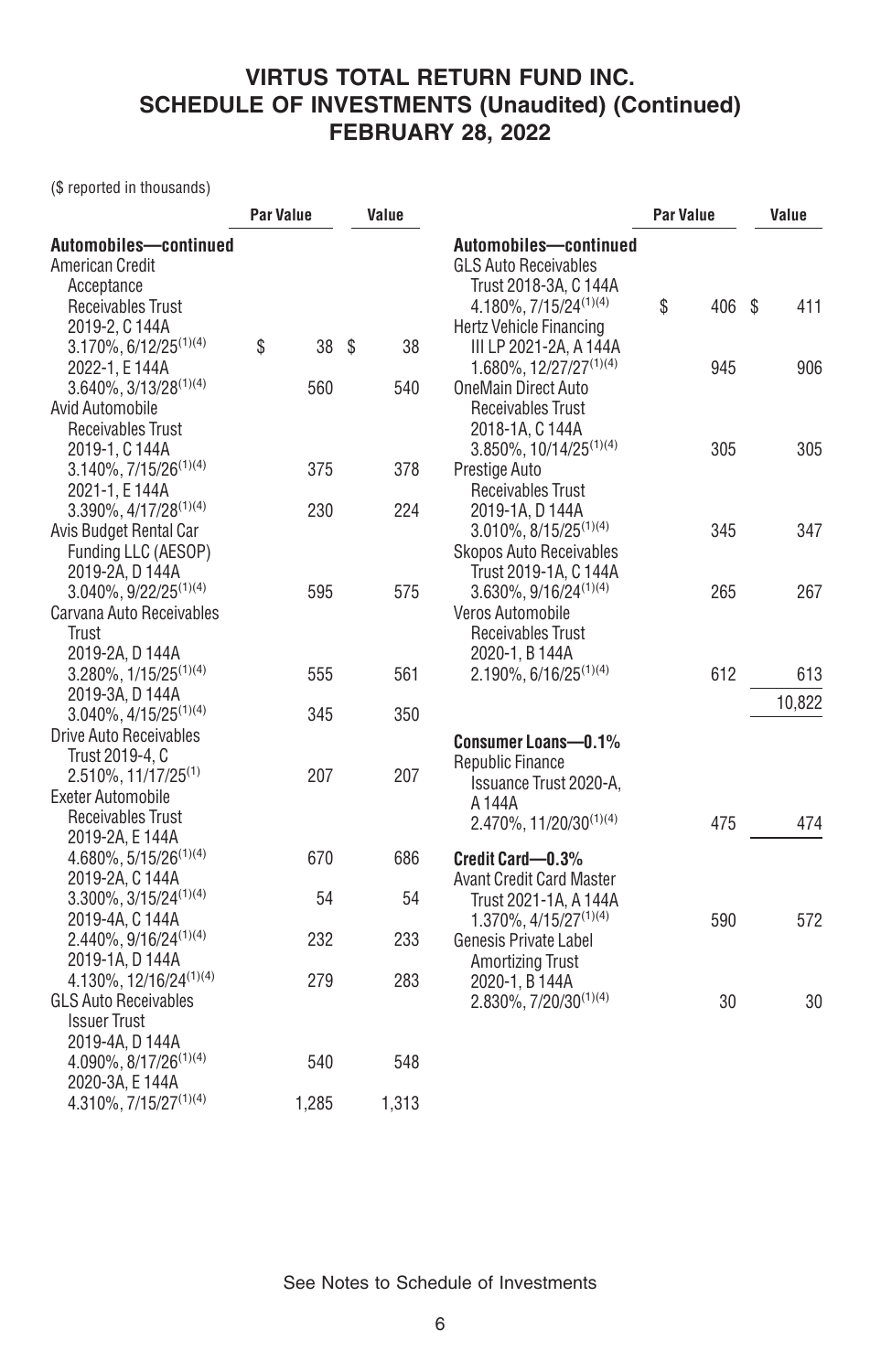(\$ reported in thousands)

|                                                                                              | Par Value |     | Value |              |                                                                                          | Par Value | Value |     |
|----------------------------------------------------------------------------------------------|-----------|-----|-------|--------------|------------------------------------------------------------------------------------------|-----------|-------|-----|
| <b>Credit Card-continued</b><br><b>Mercury Financial Credit</b><br><b>Card Master Trust</b>  |           |     |       |              | Other-continued<br>Dext ABS LLC 2020-1, D<br>144A                                        | \$<br>475 | -\$   | 465 |
| 2021-1A, A 144A<br>1.540%, 3/20/26 <sup>(1)(4)</sup>                                         | \$        | 590 | \$    | 584<br>1,186 | 7.210%, 2/15/28 <sup>(1)(4)</sup><br>Diamond Resorts Owner<br>Trust<br>2017-1A, A 144A   |           |       |     |
| Other $-2.8%$                                                                                |           |     |       |              | 3.270%, 10/22/29 <sup>(1)(4)</sup><br>2021-1A, B 144A                                    | 62        |       | 62  |
| <b>Amur Equipment Finance</b><br>Receivables IX LLC<br>2021-1A, C 144A                       |           |     |       |              | $2.050\%, 11/21/33^{(1)(4)}$<br><b>FAT Brands Royalty LLC</b><br>2021-1A, A2 144A        | 305       |       | 299 |
| $1.750\%$ , 6/21/27 <sup>(1)(4)</sup><br><b>Amur Equipment Finance</b><br>Receivables VI LLC |           | 710 |       | 694          | $4.750\%$ , $4/25/51^{(1)(4)}$<br><b>Foundation Finance Trust</b><br>2019-1A, A 144A     | 590       |       | 580 |
| 2018-2A, A2 144A<br>3.890%, 7/20/22 <sup>(1)(4)</sup><br>Aqua Finance Trust                  |           | 17  |       | 17           | $3.860\%$ , 11/15/34 <sup>(1)(4)</sup><br>FREED ABS Trust 2019-2.<br><b>B144A</b>        | 211       |       | 214 |
| 2017-A, A 144A<br>3.720%, 11/15/35 <sup>(1)(4)</sup><br>2019-A, C 144A                       |           | 84  |       | 85           | 3.190%, 11/18/26 <sup>(1)(4)</sup><br>Hardee's Funding LLC                               | 26        |       | 26  |
| 4.010%, 7/16/40 <sup>(1)(4)</sup><br>2020-AA, D 144A                                         |           | 705 |       | 709          | 2020-1A, A2 144A<br>$3.981\%$ , 12/20/50 <sup>(1)(4)</sup><br><b>HIN Timeshare Trust</b> | 594       |       | 602 |
| 7.150%, 7/17/46 <sup>(1)(4)</sup><br>Arby's Funding LLC<br>2020-1A, A2 144A                  |           | 480 |       | 489          | 2020-A, C 144A<br>3.420%, 10/9/39(1)(4)<br><b>Hotwire Funding LLC</b>                    | 144       |       | 145 |
| 3.237%, 7/30/50(1)(4)<br><b>Business Jet</b><br><b>Securities LLC</b>                        |           | 576 |       | 569          | 2021-1, C 144A<br>$4.459\%, 11/20/51^{(1)(4)}$<br>Jersey Mike's Funding                  | 695       |       | 663 |
| 2019-1, A 144A<br>$4.212\%, 7/15/34^{(1)(4)}$<br>2020-1A, A 144A                             |           | 169 |       | 169          | 2019-1A, A2 144A<br>4.433%, 2/15/50(1)(4)<br><b>Lendmark Funding Trust</b>               | 433       |       | 445 |
| 2.981%, 11/15/35 <sup>(1)(4)</sup><br><b>BXG Receivables</b><br>Note Trust 2020-A, B         |           | 285 |       | 284          | 2021-1A, A 144A<br>1.900%, $11/20/31^{(1)(4)}$<br><b>Mariner Finance Issuance</b>        | 590       |       | 564 |
| 144A<br>2.490%, 2/28/36 <sup>(1)(4)</sup><br>Cajun Global LLC 2021-1,<br>A2144A              |           | 394 |       | 388          | Trust 2020-AA, A 144A<br>$2.190\%, 8/21/34^{(1)(4)}$<br><b>NBC Funding LLC</b>           | 595       |       | 590 |
| 3.931%, 11/20/51(1)(4)<br><b>Conn's Receivables</b><br>Funding LLC 2020-A, B                 |           | 344 |       | 337          | 2021-1, A2 144A<br>$2.989\%, 7/30/51^{(1)(4)}$<br>Oasis LLC 2020-2A, A                   | 473       |       | 456 |
| 144A<br>4.270%, 6/16/25 <sup>(1)(4)</sup>                                                    |           | 107 |       | 107          | 144A<br>4.262%, 5/15/32(1)(4)                                                            | 136       |       | 136 |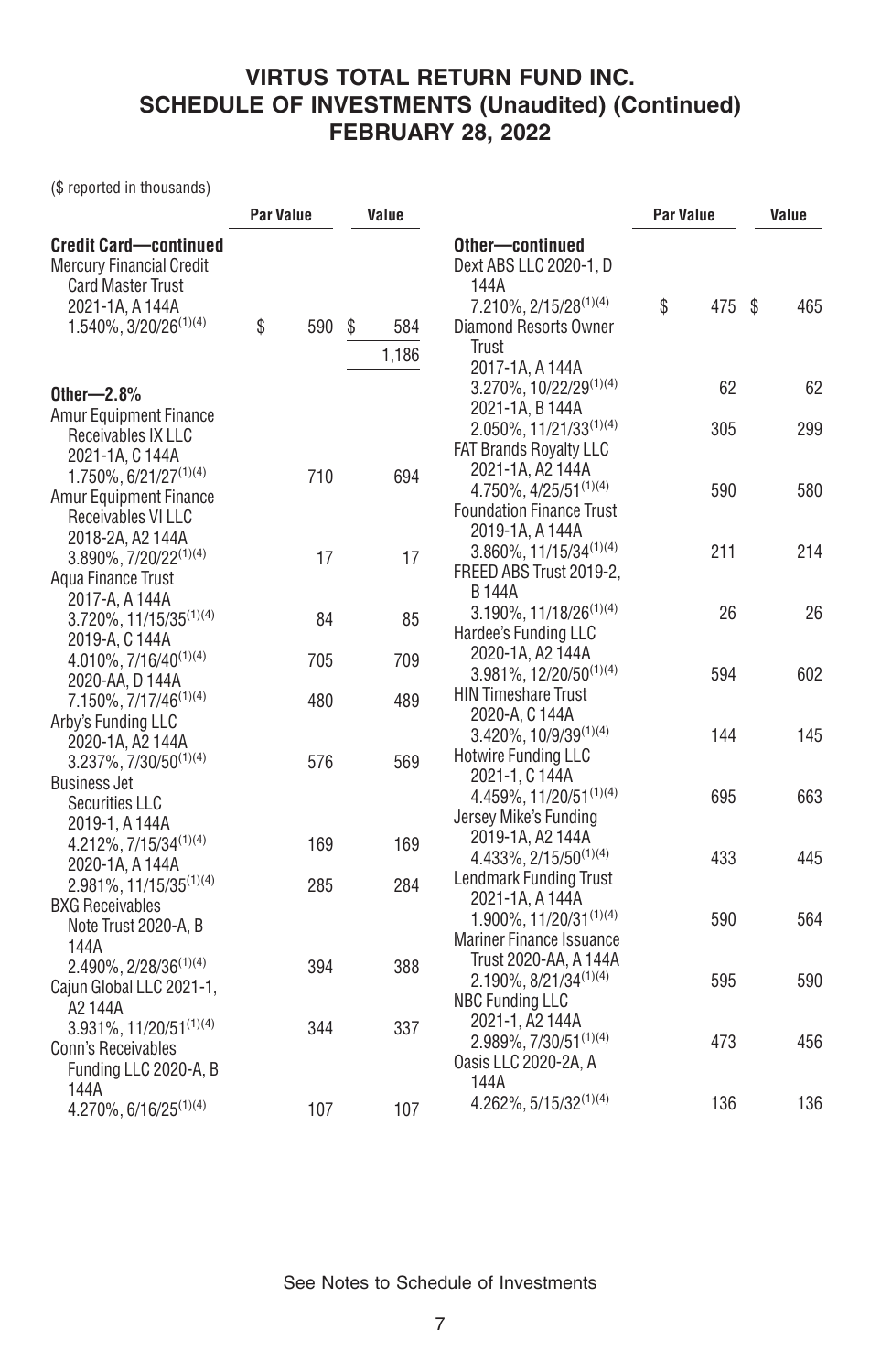(\$ reported in thousands)

|                                        | <b>Par Value</b> |        | Value  |                                         | <b>Par Value</b> | Value |  |
|----------------------------------------|------------------|--------|--------|-----------------------------------------|------------------|-------|--|
| Other-continued                        |                  |        |        | <b>Communication Services-continued</b> |                  |       |  |
| <b>Oasis Securitization</b>            |                  |        |        | <b>Clear Channel Outdoor</b>            |                  |       |  |
| Funding LLC 2021-1A,                   |                  |        |        | Holdings, Inc. 144A                     |                  |       |  |
| A 144A                                 |                  |        |        | 7.750%, 4/15/28 <sup>(1)(4)</sup>       | \$<br>10S        | 10    |  |
| $2.579\%$ , 2/15/33 <sup>(1)(4)</sup>  | \$               | 170 \$ | 170    | CommScope, Inc.                         |                  |       |  |
| <b>Octane Receivables Trust</b>        |                  |        |        | 144A                                    |                  |       |  |
| 2019-1A, A 144A                        |                  |        |        | 7.125%, 7/1/28(1)(4)                    | 340              | 321   |  |
| $3.160\%$ , $9/20/23^{(1)(4)}$         |                  | 32     | 32     | 144A                                    |                  |       |  |
| 2019-1A, C 144A                        |                  |        |        | $4.750\%$ , $9/1/29^{(1)(4)}$           | 160              | 149   |  |
| $4.740\%$ , 6/20/25 <sup>(1)(4)</sup>  |                  | 755    | 770    | CSC Holdings LLC 144A                   |                  |       |  |
| 2020-1A, B 144A                        |                  |        |        | $5.750\%$ , $1/15/30^{(1)(4)}$          | 410              | 363   |  |
| $1.980\%$ , 6/20/25 <sup>(1)(4)</sup>  |                  | 710    | 708    | CT Trust 144A                           |                  |       |  |
| Orange Lake Timeshare                  |                  |        |        | $5.125\%$ , $2/3/32^{(1)(4)}$           | 450              | 451   |  |
| Trust 2019-A, B 144A                   |                  |        |        | Directy Financing LLC                   |                  |       |  |
| $3.360\%, 4/9/38^{(1)(4)}$             |                  | 162    | 163    | 144A                                    |                  |       |  |
| <b>Purchasing Power</b>                |                  |        |        | $5.875\%$ , $8/15/27^{(1)(4)}$          | 120              | 120   |  |
| Funding LLC 2021-A, B                  |                  |        |        | DISH DBS Corp.                          |                  |       |  |
| 144A                                   |                  |        |        | 7.750%, 7/1/26 <sup>(1)</sup>           | 330              | 334   |  |
| 1.920%, 10/15/25 <sup>(1)(4)</sup>     |                  | 710    | 698    | <b>Frontier Communications</b>          |                  |       |  |
| VSE VOI Mortgage LLC                   |                  |        |        | Holdings LLC 144A                       |                  |       |  |
| 2016-A, A 144A                         |                  |        |        | $6.750\%$ , 5/1/29 <sup>(1)(4)</sup>    | 535              | 519   |  |
| 2.540%, 7/20/33(1)(4)                  |                  | 52     | 52     | iHeartCommunications,                   |                  |       |  |
|                                        |                  |        | 11,688 | Inc.                                    |                  |       |  |
|                                        |                  |        |        | 8.375%, 5/1/27(1)                       | 237              | 248   |  |
| Student Loan-0.0%                      |                  |        |        | Level 3 Financing, Inc.                 |                  |       |  |
| <b>Commonbond Student</b>              |                  |        |        | 144A                                    |                  |       |  |
| Loan Trust 2019-AGS,                   |                  |        |        | $4.250\%$ , $7/1/28^{(1)(4)}$           | 185              | 171   |  |
| A1 144A                                |                  |        |        | 144A                                    |                  |       |  |
| $2.540\%, 1/25/47^{(1)(4)}$            |                  | 149    | 149    | $3.625\%$ , $1/15/29^{(1)(4)}$          | 310              | 272   |  |
|                                        |                  |        |        | McGraw-Hill Education,                  |                  |       |  |
| TOTAL ASSET-BACKED SECURITIES          |                  |        |        | Inc. 144A                               |                  |       |  |
| (Identified Cost \$24,624)             |                  |        | 24,319 | $8.000\%$ , $8/1/29^{(1)(4)}$           | 395              | 362   |  |
|                                        |                  |        |        | Millennium Escrow Corp.                 |                  |       |  |
| <b>CORPORATE BONDS AND NOTES-21.6%</b> |                  |        |        | 144A                                    |                  |       |  |
|                                        |                  |        |        | $6.625\%, 8/1/26^{(1)(4)}$              | 325              | 314   |  |
| <b>Communication Services-1.5%</b>     |                  |        |        | Northwest Fiber LLC                     |                  |       |  |
| Altice France Holding S.A.             |                  |        |        | 144A                                    |                  |       |  |
| 144A                                   |                  |        |        | 4.750%, 4/30/27(1)(4)                   | 80               | 74    |  |
| $6.000\%$ , 2/15/28 <sup>(1)(4)</sup>  |                  | 200    | 177    | 144A                                    |                  |       |  |
| Altice France S.A. 144A                |                  |        |        | $6.000\%$ , 2/15/28 <sup>(1)(4)</sup>   | 45               | 39    |  |
| 5.125%, 1/15/29 <sup>(1)(4)</sup>      |                  | 300    | 272    | 144A                                    |                  |       |  |
| Cable Onda S.A. 144A                   |                  |        |        | 10.750%, 6/1/28(1)(4)                   | 220              | 232   |  |
| 4.500%, 1/30/30 <sup>(1)(4)</sup>      |                  | 600    | 570    | Telesat Canada 144A                     |                  |       |  |
| CCO Holdings LLC 144A                  |                  |        |        | 6.500%, 10/15/27(1)(4)                  | 240              | 120   |  |
| $4.750\%, 3/1/30^{(1)(4)}$             |                  | 630    | 619    |                                         |                  |       |  |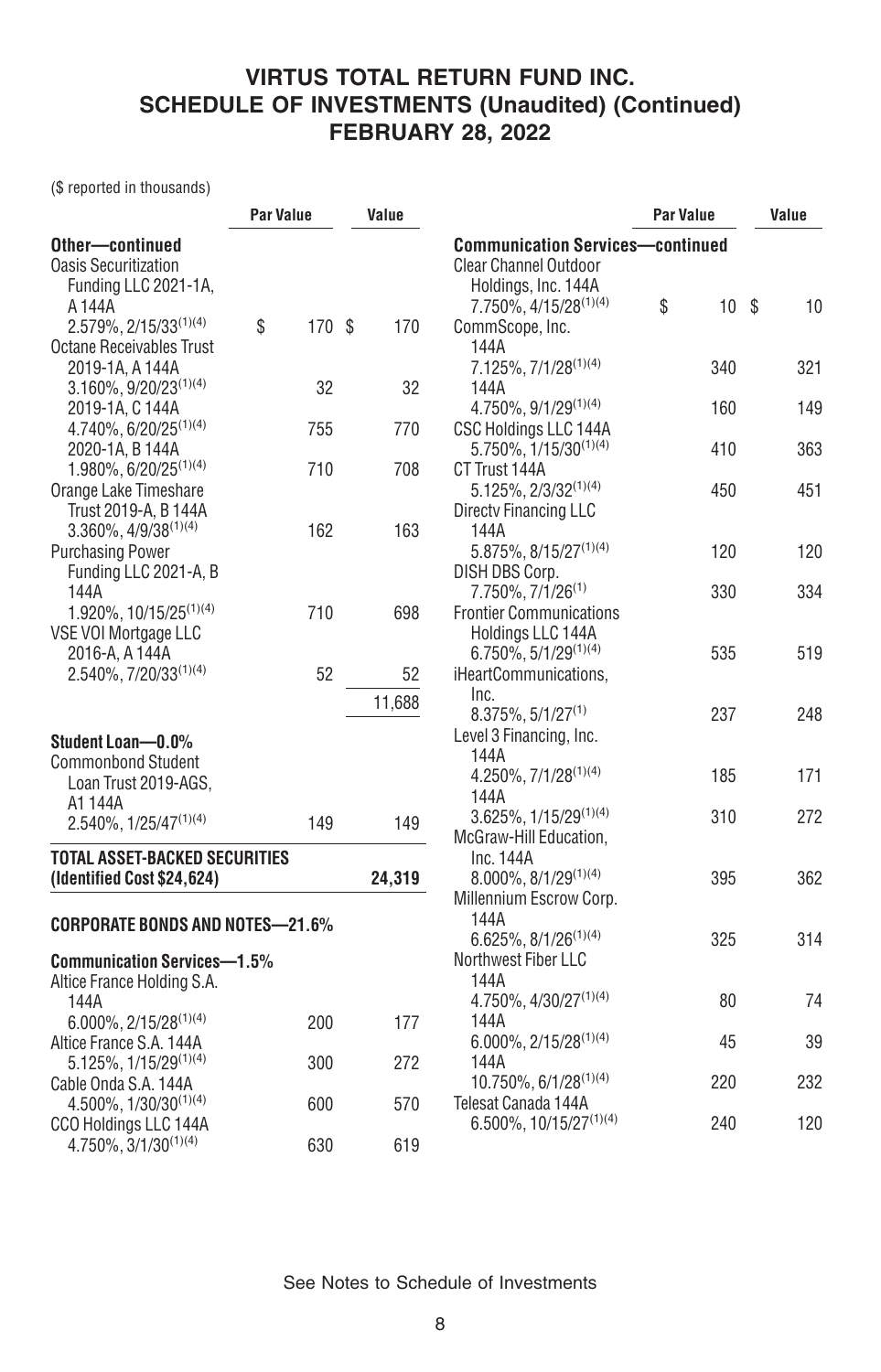(\$ reported in thousands)

| <b>Communication Services-continued</b><br><b>Consumer Discretionary-continued</b><br>Twitter, Inc. 144A<br>Fertitta<br>$3.875\%, 12/15/27^{(1)(4)}$<br>\$<br>270<br>\$<br>265<br>Entertainment LLC<br><b>VZ Secured Financing</b><br>144A<br>\$<br>4.625%, $1/15/29^{(1)(4)}$<br><b>B.V. 144A</b><br>225S<br>215<br>5.000%, 1/15/32(1)(4)<br>400<br>379<br>Ford Motor Co.<br>3.250%, 2/12/32(1)<br>155<br>146<br>6,381<br>Ford Motor Credit Co.<br>LLC<br><b>Consumer Discretionary-2.8%</b><br>$4.125\%, 8/17/27^{(1)}$<br>285<br>287<br><b>Aston Martin Capital</b><br><b>Hilton Grand Vacations</b><br>Holdings Ltd. 144A<br><b>Borrower Escrow LLC</b><br>10.500%, 11/30/25 <sup>(1)(4)</sup><br>310<br>324<br>144A<br>At Home Group, Inc.<br>$5.000\%$ , $6/1/29^{(1)(4)}$<br>289<br>295<br>144A<br>Jacobs Entertainment,<br>4.875%, 7/15/28 <sup>(1)(4)</sup><br>74<br>80<br>Inc. 144A<br>144A<br>6.750%, 2/15/29(1)(4)<br>330<br>331<br>7.125%, 7/15/29(1)(4)<br>400<br>355<br><b>Lindblad Expeditions LLC</b><br>Brunswick Corp.<br>144A<br>2.400%, 8/18/31(1)<br>432<br>395<br>6.750%, 2/15/27 <sup>(1)(4)</sup><br>335<br>337<br>Caesars Entertainment,<br>M/I Homes, Inc.<br>Inc.<br>4.950%, 2/1/28 <sup>(1)</sup><br>475<br>464<br>144A<br>Mclaren Finance plc 144A<br>$6.250\%, 7/1/25^{(1)(4)}$<br>135<br>140<br>7.500%, 8/1/26 <sup>(1)(4)</sup><br>517<br>520<br>144A<br>Metis Merger Sub LLC<br>$8.125\%, 7/1/27^{(1)(4)}$<br>135<br>146<br>144A<br>Carnival Corp. 144A<br>$6.500\%$ , 5/15/29 <sup>(1)(4)</sup><br>219<br>235<br>7.625%, 3/1/26 <sup>(1)(4)</sup><br>535<br>550<br><b>MGM Growth Properties</b><br>Carriage Services, Inc.<br>Operating<br>144A<br>Partnership LP<br>$4.250\%, 5/15/29^{(1)(4)}$<br>335<br>316<br>206<br>$5.750\%$ , $2/1/27^{(1)}$<br>190<br>Carvana Co.<br>144A<br>144A<br>$4.625\%, 6/15/25^{(1)(4)}$<br>65<br>67<br>5.625%, 10/1/25 <sup>(1)(4)</sup><br>190<br>182<br>Mohegan Gaming &<br>144A<br>Entertainment 144A<br>$5.875\%, 10/1/28^{(1)(4)}$<br>190<br>170<br>8.000%, 2/1/26 <sup>(1)(4)</sup><br>350<br>354<br>Clarios Global LP 144A<br>NMG Holding Co., Inc.<br>$8.500\%, 5/15/27^{(1)(4)}$<br>260<br>271<br>144A<br>Cooper-Standard<br>7.125%, 4/1/26 <sup>(1)(4)</sup><br>510<br>525<br>Automotive, Inc. 144A<br>PetSmart, Inc. 144A<br>$13.000\%$ , 6/1/24 <sup>(1)(4)</sup><br>335<br>353<br>4.750%, 2/15/28 <sup>(1)(4)</sup><br>349<br>350<br>Dick's Sporting Goods,<br>Premier Entertainment<br>Inc.<br>Sub LLC 144A<br>$3.150\%, 1/15/32^{(1)}$<br>402<br>386<br>5.625%, 9/1/29(1)(4)<br>495<br>449<br>Dornoch Debt Merger<br>PulteGroup, Inc.<br>Sub, Inc. 144A<br>318<br>7.875%, 6/15/32 <sup>(1)</sup><br>235 |                        | <b>Par Value</b> |     | Value |     | <b>Par Value</b> |  | Value |  |
|--------------------------------------------------------------------------------------------------------------------------------------------------------------------------------------------------------------------------------------------------------------------------------------------------------------------------------------------------------------------------------------------------------------------------------------------------------------------------------------------------------------------------------------------------------------------------------------------------------------------------------------------------------------------------------------------------------------------------------------------------------------------------------------------------------------------------------------------------------------------------------------------------------------------------------------------------------------------------------------------------------------------------------------------------------------------------------------------------------------------------------------------------------------------------------------------------------------------------------------------------------------------------------------------------------------------------------------------------------------------------------------------------------------------------------------------------------------------------------------------------------------------------------------------------------------------------------------------------------------------------------------------------------------------------------------------------------------------------------------------------------------------------------------------------------------------------------------------------------------------------------------------------------------------------------------------------------------------------------------------------------------------------------------------------------------------------------------------------------------------------------------------------------------------------------------------------------------------------------------------------------------------------------------------------------------------------------------------------------------------------------------------------------------------------------------------------------------------------------------------------------------------------------------------------------------------------------------------------------------------------------------------------------------------------------------------|------------------------|------------------|-----|-------|-----|------------------|--|-------|--|
|                                                                                                                                                                                                                                                                                                                                                                                                                                                                                                                                                                                                                                                                                                                                                                                                                                                                                                                                                                                                                                                                                                                                                                                                                                                                                                                                                                                                                                                                                                                                                                                                                                                                                                                                                                                                                                                                                                                                                                                                                                                                                                                                                                                                                                                                                                                                                                                                                                                                                                                                                                                                                                                                                            |                        |                  |     |       |     |                  |  |       |  |
|                                                                                                                                                                                                                                                                                                                                                                                                                                                                                                                                                                                                                                                                                                                                                                                                                                                                                                                                                                                                                                                                                                                                                                                                                                                                                                                                                                                                                                                                                                                                                                                                                                                                                                                                                                                                                                                                                                                                                                                                                                                                                                                                                                                                                                                                                                                                                                                                                                                                                                                                                                                                                                                                                            |                        |                  |     |       |     |                  |  |       |  |
|                                                                                                                                                                                                                                                                                                                                                                                                                                                                                                                                                                                                                                                                                                                                                                                                                                                                                                                                                                                                                                                                                                                                                                                                                                                                                                                                                                                                                                                                                                                                                                                                                                                                                                                                                                                                                                                                                                                                                                                                                                                                                                                                                                                                                                                                                                                                                                                                                                                                                                                                                                                                                                                                                            |                        |                  |     |       |     |                  |  |       |  |
|                                                                                                                                                                                                                                                                                                                                                                                                                                                                                                                                                                                                                                                                                                                                                                                                                                                                                                                                                                                                                                                                                                                                                                                                                                                                                                                                                                                                                                                                                                                                                                                                                                                                                                                                                                                                                                                                                                                                                                                                                                                                                                                                                                                                                                                                                                                                                                                                                                                                                                                                                                                                                                                                                            |                        |                  |     |       |     |                  |  |       |  |
|                                                                                                                                                                                                                                                                                                                                                                                                                                                                                                                                                                                                                                                                                                                                                                                                                                                                                                                                                                                                                                                                                                                                                                                                                                                                                                                                                                                                                                                                                                                                                                                                                                                                                                                                                                                                                                                                                                                                                                                                                                                                                                                                                                                                                                                                                                                                                                                                                                                                                                                                                                                                                                                                                            |                        |                  |     |       |     |                  |  |       |  |
|                                                                                                                                                                                                                                                                                                                                                                                                                                                                                                                                                                                                                                                                                                                                                                                                                                                                                                                                                                                                                                                                                                                                                                                                                                                                                                                                                                                                                                                                                                                                                                                                                                                                                                                                                                                                                                                                                                                                                                                                                                                                                                                                                                                                                                                                                                                                                                                                                                                                                                                                                                                                                                                                                            |                        |                  |     |       |     |                  |  |       |  |
|                                                                                                                                                                                                                                                                                                                                                                                                                                                                                                                                                                                                                                                                                                                                                                                                                                                                                                                                                                                                                                                                                                                                                                                                                                                                                                                                                                                                                                                                                                                                                                                                                                                                                                                                                                                                                                                                                                                                                                                                                                                                                                                                                                                                                                                                                                                                                                                                                                                                                                                                                                                                                                                                                            |                        |                  |     |       |     |                  |  |       |  |
|                                                                                                                                                                                                                                                                                                                                                                                                                                                                                                                                                                                                                                                                                                                                                                                                                                                                                                                                                                                                                                                                                                                                                                                                                                                                                                                                                                                                                                                                                                                                                                                                                                                                                                                                                                                                                                                                                                                                                                                                                                                                                                                                                                                                                                                                                                                                                                                                                                                                                                                                                                                                                                                                                            |                        |                  |     |       |     |                  |  |       |  |
|                                                                                                                                                                                                                                                                                                                                                                                                                                                                                                                                                                                                                                                                                                                                                                                                                                                                                                                                                                                                                                                                                                                                                                                                                                                                                                                                                                                                                                                                                                                                                                                                                                                                                                                                                                                                                                                                                                                                                                                                                                                                                                                                                                                                                                                                                                                                                                                                                                                                                                                                                                                                                                                                                            |                        |                  |     |       |     |                  |  |       |  |
|                                                                                                                                                                                                                                                                                                                                                                                                                                                                                                                                                                                                                                                                                                                                                                                                                                                                                                                                                                                                                                                                                                                                                                                                                                                                                                                                                                                                                                                                                                                                                                                                                                                                                                                                                                                                                                                                                                                                                                                                                                                                                                                                                                                                                                                                                                                                                                                                                                                                                                                                                                                                                                                                                            |                        |                  |     |       |     |                  |  |       |  |
|                                                                                                                                                                                                                                                                                                                                                                                                                                                                                                                                                                                                                                                                                                                                                                                                                                                                                                                                                                                                                                                                                                                                                                                                                                                                                                                                                                                                                                                                                                                                                                                                                                                                                                                                                                                                                                                                                                                                                                                                                                                                                                                                                                                                                                                                                                                                                                                                                                                                                                                                                                                                                                                                                            |                        |                  |     |       |     |                  |  |       |  |
|                                                                                                                                                                                                                                                                                                                                                                                                                                                                                                                                                                                                                                                                                                                                                                                                                                                                                                                                                                                                                                                                                                                                                                                                                                                                                                                                                                                                                                                                                                                                                                                                                                                                                                                                                                                                                                                                                                                                                                                                                                                                                                                                                                                                                                                                                                                                                                                                                                                                                                                                                                                                                                                                                            |                        |                  |     |       |     |                  |  |       |  |
|                                                                                                                                                                                                                                                                                                                                                                                                                                                                                                                                                                                                                                                                                                                                                                                                                                                                                                                                                                                                                                                                                                                                                                                                                                                                                                                                                                                                                                                                                                                                                                                                                                                                                                                                                                                                                                                                                                                                                                                                                                                                                                                                                                                                                                                                                                                                                                                                                                                                                                                                                                                                                                                                                            |                        |                  |     |       |     |                  |  |       |  |
|                                                                                                                                                                                                                                                                                                                                                                                                                                                                                                                                                                                                                                                                                                                                                                                                                                                                                                                                                                                                                                                                                                                                                                                                                                                                                                                                                                                                                                                                                                                                                                                                                                                                                                                                                                                                                                                                                                                                                                                                                                                                                                                                                                                                                                                                                                                                                                                                                                                                                                                                                                                                                                                                                            |                        |                  |     |       |     |                  |  |       |  |
|                                                                                                                                                                                                                                                                                                                                                                                                                                                                                                                                                                                                                                                                                                                                                                                                                                                                                                                                                                                                                                                                                                                                                                                                                                                                                                                                                                                                                                                                                                                                                                                                                                                                                                                                                                                                                                                                                                                                                                                                                                                                                                                                                                                                                                                                                                                                                                                                                                                                                                                                                                                                                                                                                            |                        |                  |     |       |     |                  |  |       |  |
|                                                                                                                                                                                                                                                                                                                                                                                                                                                                                                                                                                                                                                                                                                                                                                                                                                                                                                                                                                                                                                                                                                                                                                                                                                                                                                                                                                                                                                                                                                                                                                                                                                                                                                                                                                                                                                                                                                                                                                                                                                                                                                                                                                                                                                                                                                                                                                                                                                                                                                                                                                                                                                                                                            |                        |                  |     |       |     |                  |  |       |  |
|                                                                                                                                                                                                                                                                                                                                                                                                                                                                                                                                                                                                                                                                                                                                                                                                                                                                                                                                                                                                                                                                                                                                                                                                                                                                                                                                                                                                                                                                                                                                                                                                                                                                                                                                                                                                                                                                                                                                                                                                                                                                                                                                                                                                                                                                                                                                                                                                                                                                                                                                                                                                                                                                                            |                        |                  |     |       |     |                  |  |       |  |
|                                                                                                                                                                                                                                                                                                                                                                                                                                                                                                                                                                                                                                                                                                                                                                                                                                                                                                                                                                                                                                                                                                                                                                                                                                                                                                                                                                                                                                                                                                                                                                                                                                                                                                                                                                                                                                                                                                                                                                                                                                                                                                                                                                                                                                                                                                                                                                                                                                                                                                                                                                                                                                                                                            |                        |                  |     |       |     |                  |  |       |  |
|                                                                                                                                                                                                                                                                                                                                                                                                                                                                                                                                                                                                                                                                                                                                                                                                                                                                                                                                                                                                                                                                                                                                                                                                                                                                                                                                                                                                                                                                                                                                                                                                                                                                                                                                                                                                                                                                                                                                                                                                                                                                                                                                                                                                                                                                                                                                                                                                                                                                                                                                                                                                                                                                                            |                        |                  |     |       |     |                  |  |       |  |
|                                                                                                                                                                                                                                                                                                                                                                                                                                                                                                                                                                                                                                                                                                                                                                                                                                                                                                                                                                                                                                                                                                                                                                                                                                                                                                                                                                                                                                                                                                                                                                                                                                                                                                                                                                                                                                                                                                                                                                                                                                                                                                                                                                                                                                                                                                                                                                                                                                                                                                                                                                                                                                                                                            |                        |                  |     |       |     |                  |  |       |  |
|                                                                                                                                                                                                                                                                                                                                                                                                                                                                                                                                                                                                                                                                                                                                                                                                                                                                                                                                                                                                                                                                                                                                                                                                                                                                                                                                                                                                                                                                                                                                                                                                                                                                                                                                                                                                                                                                                                                                                                                                                                                                                                                                                                                                                                                                                                                                                                                                                                                                                                                                                                                                                                                                                            |                        |                  |     |       |     |                  |  |       |  |
|                                                                                                                                                                                                                                                                                                                                                                                                                                                                                                                                                                                                                                                                                                                                                                                                                                                                                                                                                                                                                                                                                                                                                                                                                                                                                                                                                                                                                                                                                                                                                                                                                                                                                                                                                                                                                                                                                                                                                                                                                                                                                                                                                                                                                                                                                                                                                                                                                                                                                                                                                                                                                                                                                            |                        |                  |     |       |     |                  |  |       |  |
|                                                                                                                                                                                                                                                                                                                                                                                                                                                                                                                                                                                                                                                                                                                                                                                                                                                                                                                                                                                                                                                                                                                                                                                                                                                                                                                                                                                                                                                                                                                                                                                                                                                                                                                                                                                                                                                                                                                                                                                                                                                                                                                                                                                                                                                                                                                                                                                                                                                                                                                                                                                                                                                                                            |                        |                  |     |       |     |                  |  |       |  |
|                                                                                                                                                                                                                                                                                                                                                                                                                                                                                                                                                                                                                                                                                                                                                                                                                                                                                                                                                                                                                                                                                                                                                                                                                                                                                                                                                                                                                                                                                                                                                                                                                                                                                                                                                                                                                                                                                                                                                                                                                                                                                                                                                                                                                                                                                                                                                                                                                                                                                                                                                                                                                                                                                            |                        |                  |     |       |     |                  |  |       |  |
|                                                                                                                                                                                                                                                                                                                                                                                                                                                                                                                                                                                                                                                                                                                                                                                                                                                                                                                                                                                                                                                                                                                                                                                                                                                                                                                                                                                                                                                                                                                                                                                                                                                                                                                                                                                                                                                                                                                                                                                                                                                                                                                                                                                                                                                                                                                                                                                                                                                                                                                                                                                                                                                                                            |                        |                  |     |       |     |                  |  |       |  |
|                                                                                                                                                                                                                                                                                                                                                                                                                                                                                                                                                                                                                                                                                                                                                                                                                                                                                                                                                                                                                                                                                                                                                                                                                                                                                                                                                                                                                                                                                                                                                                                                                                                                                                                                                                                                                                                                                                                                                                                                                                                                                                                                                                                                                                                                                                                                                                                                                                                                                                                                                                                                                                                                                            |                        |                  |     |       |     |                  |  |       |  |
|                                                                                                                                                                                                                                                                                                                                                                                                                                                                                                                                                                                                                                                                                                                                                                                                                                                                                                                                                                                                                                                                                                                                                                                                                                                                                                                                                                                                                                                                                                                                                                                                                                                                                                                                                                                                                                                                                                                                                                                                                                                                                                                                                                                                                                                                                                                                                                                                                                                                                                                                                                                                                                                                                            |                        |                  |     |       |     |                  |  |       |  |
|                                                                                                                                                                                                                                                                                                                                                                                                                                                                                                                                                                                                                                                                                                                                                                                                                                                                                                                                                                                                                                                                                                                                                                                                                                                                                                                                                                                                                                                                                                                                                                                                                                                                                                                                                                                                                                                                                                                                                                                                                                                                                                                                                                                                                                                                                                                                                                                                                                                                                                                                                                                                                                                                                            |                        |                  |     |       |     |                  |  |       |  |
|                                                                                                                                                                                                                                                                                                                                                                                                                                                                                                                                                                                                                                                                                                                                                                                                                                                                                                                                                                                                                                                                                                                                                                                                                                                                                                                                                                                                                                                                                                                                                                                                                                                                                                                                                                                                                                                                                                                                                                                                                                                                                                                                                                                                                                                                                                                                                                                                                                                                                                                                                                                                                                                                                            |                        |                  |     |       |     |                  |  |       |  |
|                                                                                                                                                                                                                                                                                                                                                                                                                                                                                                                                                                                                                                                                                                                                                                                                                                                                                                                                                                                                                                                                                                                                                                                                                                                                                                                                                                                                                                                                                                                                                                                                                                                                                                                                                                                                                                                                                                                                                                                                                                                                                                                                                                                                                                                                                                                                                                                                                                                                                                                                                                                                                                                                                            |                        |                  |     |       |     |                  |  |       |  |
|                                                                                                                                                                                                                                                                                                                                                                                                                                                                                                                                                                                                                                                                                                                                                                                                                                                                                                                                                                                                                                                                                                                                                                                                                                                                                                                                                                                                                                                                                                                                                                                                                                                                                                                                                                                                                                                                                                                                                                                                                                                                                                                                                                                                                                                                                                                                                                                                                                                                                                                                                                                                                                                                                            |                        |                  |     |       |     |                  |  |       |  |
|                                                                                                                                                                                                                                                                                                                                                                                                                                                                                                                                                                                                                                                                                                                                                                                                                                                                                                                                                                                                                                                                                                                                                                                                                                                                                                                                                                                                                                                                                                                                                                                                                                                                                                                                                                                                                                                                                                                                                                                                                                                                                                                                                                                                                                                                                                                                                                                                                                                                                                                                                                                                                                                                                            |                        |                  |     |       |     |                  |  |       |  |
|                                                                                                                                                                                                                                                                                                                                                                                                                                                                                                                                                                                                                                                                                                                                                                                                                                                                                                                                                                                                                                                                                                                                                                                                                                                                                                                                                                                                                                                                                                                                                                                                                                                                                                                                                                                                                                                                                                                                                                                                                                                                                                                                                                                                                                                                                                                                                                                                                                                                                                                                                                                                                                                                                            |                        |                  |     |       |     |                  |  |       |  |
|                                                                                                                                                                                                                                                                                                                                                                                                                                                                                                                                                                                                                                                                                                                                                                                                                                                                                                                                                                                                                                                                                                                                                                                                                                                                                                                                                                                                                                                                                                                                                                                                                                                                                                                                                                                                                                                                                                                                                                                                                                                                                                                                                                                                                                                                                                                                                                                                                                                                                                                                                                                                                                                                                            |                        |                  |     |       |     |                  |  |       |  |
|                                                                                                                                                                                                                                                                                                                                                                                                                                                                                                                                                                                                                                                                                                                                                                                                                                                                                                                                                                                                                                                                                                                                                                                                                                                                                                                                                                                                                                                                                                                                                                                                                                                                                                                                                                                                                                                                                                                                                                                                                                                                                                                                                                                                                                                                                                                                                                                                                                                                                                                                                                                                                                                                                            |                        |                  |     |       |     |                  |  |       |  |
|                                                                                                                                                                                                                                                                                                                                                                                                                                                                                                                                                                                                                                                                                                                                                                                                                                                                                                                                                                                                                                                                                                                                                                                                                                                                                                                                                                                                                                                                                                                                                                                                                                                                                                                                                                                                                                                                                                                                                                                                                                                                                                                                                                                                                                                                                                                                                                                                                                                                                                                                                                                                                                                                                            |                        |                  |     |       |     |                  |  |       |  |
|                                                                                                                                                                                                                                                                                                                                                                                                                                                                                                                                                                                                                                                                                                                                                                                                                                                                                                                                                                                                                                                                                                                                                                                                                                                                                                                                                                                                                                                                                                                                                                                                                                                                                                                                                                                                                                                                                                                                                                                                                                                                                                                                                                                                                                                                                                                                                                                                                                                                                                                                                                                                                                                                                            |                        |                  |     |       |     |                  |  |       |  |
|                                                                                                                                                                                                                                                                                                                                                                                                                                                                                                                                                                                                                                                                                                                                                                                                                                                                                                                                                                                                                                                                                                                                                                                                                                                                                                                                                                                                                                                                                                                                                                                                                                                                                                                                                                                                                                                                                                                                                                                                                                                                                                                                                                                                                                                                                                                                                                                                                                                                                                                                                                                                                                                                                            |                        |                  |     |       |     |                  |  |       |  |
|                                                                                                                                                                                                                                                                                                                                                                                                                                                                                                                                                                                                                                                                                                                                                                                                                                                                                                                                                                                                                                                                                                                                                                                                                                                                                                                                                                                                                                                                                                                                                                                                                                                                                                                                                                                                                                                                                                                                                                                                                                                                                                                                                                                                                                                                                                                                                                                                                                                                                                                                                                                                                                                                                            |                        |                  |     |       |     |                  |  |       |  |
|                                                                                                                                                                                                                                                                                                                                                                                                                                                                                                                                                                                                                                                                                                                                                                                                                                                                                                                                                                                                                                                                                                                                                                                                                                                                                                                                                                                                                                                                                                                                                                                                                                                                                                                                                                                                                                                                                                                                                                                                                                                                                                                                                                                                                                                                                                                                                                                                                                                                                                                                                                                                                                                                                            |                        |                  |     |       |     |                  |  |       |  |
|                                                                                                                                                                                                                                                                                                                                                                                                                                                                                                                                                                                                                                                                                                                                                                                                                                                                                                                                                                                                                                                                                                                                                                                                                                                                                                                                                                                                                                                                                                                                                                                                                                                                                                                                                                                                                                                                                                                                                                                                                                                                                                                                                                                                                                                                                                                                                                                                                                                                                                                                                                                                                                                                                            |                        |                  |     |       |     |                  |  |       |  |
|                                                                                                                                                                                                                                                                                                                                                                                                                                                                                                                                                                                                                                                                                                                                                                                                                                                                                                                                                                                                                                                                                                                                                                                                                                                                                                                                                                                                                                                                                                                                                                                                                                                                                                                                                                                                                                                                                                                                                                                                                                                                                                                                                                                                                                                                                                                                                                                                                                                                                                                                                                                                                                                                                            |                        |                  |     |       |     |                  |  |       |  |
|                                                                                                                                                                                                                                                                                                                                                                                                                                                                                                                                                                                                                                                                                                                                                                                                                                                                                                                                                                                                                                                                                                                                                                                                                                                                                                                                                                                                                                                                                                                                                                                                                                                                                                                                                                                                                                                                                                                                                                                                                                                                                                                                                                                                                                                                                                                                                                                                                                                                                                                                                                                                                                                                                            |                        |                  |     |       |     |                  |  |       |  |
|                                                                                                                                                                                                                                                                                                                                                                                                                                                                                                                                                                                                                                                                                                                                                                                                                                                                                                                                                                                                                                                                                                                                                                                                                                                                                                                                                                                                                                                                                                                                                                                                                                                                                                                                                                                                                                                                                                                                                                                                                                                                                                                                                                                                                                                                                                                                                                                                                                                                                                                                                                                                                                                                                            |                        |                  |     |       |     |                  |  |       |  |
|                                                                                                                                                                                                                                                                                                                                                                                                                                                                                                                                                                                                                                                                                                                                                                                                                                                                                                                                                                                                                                                                                                                                                                                                                                                                                                                                                                                                                                                                                                                                                                                                                                                                                                                                                                                                                                                                                                                                                                                                                                                                                                                                                                                                                                                                                                                                                                                                                                                                                                                                                                                                                                                                                            |                        |                  |     |       |     |                  |  |       |  |
|                                                                                                                                                                                                                                                                                                                                                                                                                                                                                                                                                                                                                                                                                                                                                                                                                                                                                                                                                                                                                                                                                                                                                                                                                                                                                                                                                                                                                                                                                                                                                                                                                                                                                                                                                                                                                                                                                                                                                                                                                                                                                                                                                                                                                                                                                                                                                                                                                                                                                                                                                                                                                                                                                            | 6.625%, 10/15/29(1)(4) |                  | 270 |       | 250 |                  |  |       |  |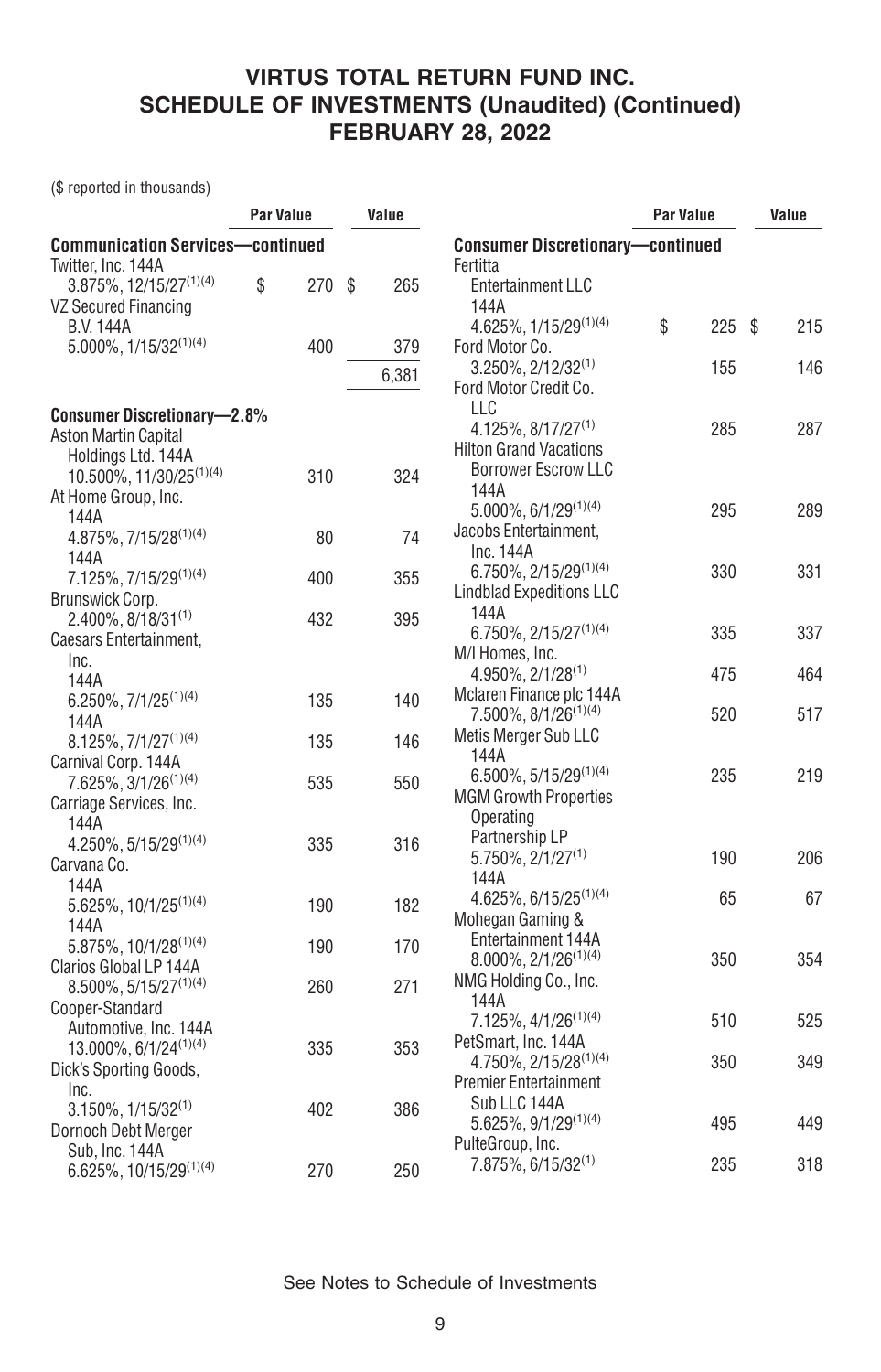(\$ reported in thousands)

|                                         | Par Value | Value      |                                             | Par Value | Value |           |
|-----------------------------------------|-----------|------------|---------------------------------------------|-----------|-------|-----------|
| <b>Consumer Discretionary-continued</b> |           |            | <b>Consumer Staples-continued</b>           |           |       |           |
| $6.375\%, 5/15/33^{(1)}$                | 350<br>\$ | -\$<br>432 | Turning Point Brands,                       |           |       |           |
| Royal Caribbean Cruises                 |           |            | Inc. 144A                                   |           |       |           |
| Ltd.                                    |           |            | 5.625%, 2/15/26 <sup>(1)(4)</sup>           | \$        | 565   | \$<br>551 |
| 144A                                    |           |            | Vector Group Ltd. 144A                      |           |       |           |
| 4.250%, $7/1/26^{(1)(4)}$               | 20        | 19         | 5.750%, 2/1/29 <sup>(1)(4)</sup>            |           | 345   | 318       |
| 144A                                    |           |            |                                             |           |       | 1,778     |
| $5.500\%$ , $8/31/26^{(1)(4)}$          | 160       | 159        |                                             |           |       |           |
| 144A                                    |           |            | Energy- $4.3\%$                             |           |       |           |
| 5.375%, 7/15/27(1)(4)                   | 5         | 5          | Alliance Resource                           |           |       |           |
| 144A                                    |           |            | <b>Operating Partners LP</b>                |           |       |           |
| $5.500\%$ , $4/1/28^{(1)(4)}$           | 35        | 34         | 144A                                        |           |       |           |
| <b>Scientific Games</b>                 |           |            | $7.500\%$ , $5/1/25^{(1)(4)}$               |           | 600   | 600       |
| Holdings LP 144A                        |           |            | Antero Midstream                            |           |       |           |
| $6.625\%, 3/1/30^{(1)(4)}$              | 35        | 35         | Partners LP 144A                            |           |       |           |
| <b>Scientific Games</b>                 |           |            | 5.750%, 1/15/28 <sup>(1)(4)</sup>           |           | 460   | 467       |
| International, Inc.                     |           |            | Antero Resources Corp.                      |           |       |           |
| 144A                                    |           |            | 144A                                        |           |       |           |
| $8.250\%$ , 3/15/26 <sup>(1)(4)</sup>   | 290       | 303        | 8.375%, 7/15/26 <sup>(1)(4)</sup>           |           | 124   | 136       |
| 144A                                    |           |            | 144A                                        |           |       |           |
| 7.000%, 5/15/28 <sup>(1)(4)</sup>       | 115       | 119        | 7.625%, 2/1/29 <sup>(1)(4)</sup>            |           | 108   | 117       |
| SeaWorld Parks &                        |           |            | 144A                                        |           |       |           |
| Entertainment, Inc.                     |           |            | 5.375%, 3/1/30 <sup>(1)(4)</sup>            |           | 150   | 153       |
| 144A                                    |           |            | <b>Ascent Resources Utica</b>               |           |       |           |
| $5.250\%$ , $8/15/29^{(1)(4)}$          | 340       | 331        |                                             |           |       |           |
| Station Casinos LLC 144A                |           |            | Holdings LLC 144A<br>8.250%, 12/31/28(1)(4) |           | 385   | 395       |
| $4.500\%$ , $2/15/28^{(1)(4)}$          | 390       | 375        |                                             |           |       |           |
| Tenneco, Inc. 144A                      |           |            | BP Capital Markets plc<br>4.875% (1)(6)     |           | 465   | 461       |
| $5.125\%$ , 4/15/29 <sup>(1)(4)</sup>   | 420       | 421        | Callon Petroleum Co.                        |           |       |           |
| Under Armour, Inc.                      |           |            |                                             |           |       |           |
| $3.250\%$ , 6/15/26 <sup>(1)</sup>      | 360       | 357        | $6.125\%$ , 10/1/24 <sup>(1)</sup>          |           | 124   | 124       |
| <b>Weekley Homes LLC</b>                |           |            | 144A                                        |           |       | 140       |
| 144A                                    |           |            | $8.000\%$ , $8/1/28^{(1)(4)}$               |           | 135   |           |
| 4.875%, 9/15/28(1)(4)                   | 330       | 314        | <b>Calumet Specialty</b>                    |           |       |           |
|                                         |           |            | <b>Products Partners LP</b>                 |           |       |           |
|                                         |           | 11,889     | 144A                                        |           |       |           |
|                                         |           |            | $8.125\%$ , $1/15/27^{(1)(4)}$              |           | 325   | 322       |
| <b>Consumer Staples-0.4%</b>            |           |            | Cheniere Energy, Inc.                       |           |       |           |
| <b>BAT Capital Corp.</b>                |           |            | $4.625\%$ , 10/15/28 <sup>(1)</sup>         |           | 225   | 230       |
| $4.906\%, 4/2/30^{(1)}$                 | 500       | 534        | Citgo Petroleum Corp.                       |           |       |           |
| <b>Central American Bottling</b>        |           |            | 144A                                        |           |       |           |
| Corp. 144A                              |           |            | $7.000\%$ , 6/15/25 <sup>(1)(4)</sup>       |           | 225   | 225       |
| 5.250%, 4/27/29 <sup>(1)(4)</sup>       | 225       | 228        | Coronado Finance Pty                        |           |       |           |
| HLF Financing S.a.r.I. LLC              |           |            | Ltd. 144A                                   |           |       |           |
| 144A                                    |           |            | 10.750%, 5/15/26 <sup>(1)(4)</sup>          |           | 355   | 382       |
| $4.875\%, 6/1/29^{(1)(4)}$              | 160       | 147        |                                             |           |       |           |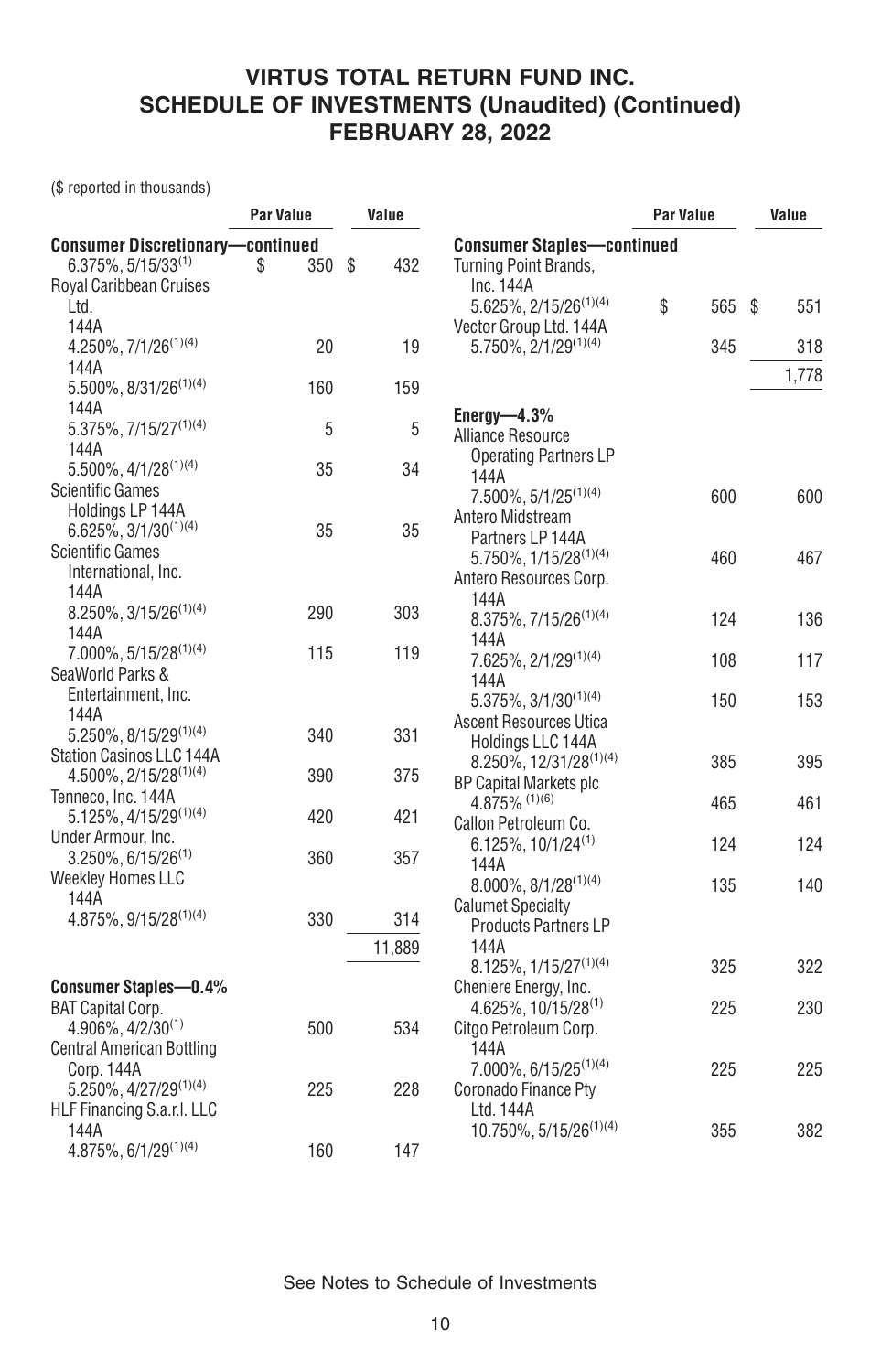(\$ reported in thousands)

|                                                                                             |    | <b>Par Value</b> |  | Value |                                                                                                             | <b>Par Value</b> |                  | Value |                  |
|---------------------------------------------------------------------------------------------|----|------------------|--|-------|-------------------------------------------------------------------------------------------------------------|------------------|------------------|-------|------------------|
| Energy-continued<br>CrownRock LP<br>144A                                                    |    |                  |  |       | Energy-continued<br>Northriver Midstream<br>Finance LP 144A                                                 |                  |                  |       |                  |
| 5.625%, 10/15/25 <sup>(1)(4)</sup><br>144A                                                  | \$ | 405 \$           |  | 410   | $5.625\%, 2/15/26^{(1)(4)}$<br>Occidental Petroleum                                                         | \$               | 340 \$           |       | 342              |
| $5.000\%, 5/1/29^{(1)(4)}$                                                                  |    | 160              |  | 163   | Corp.                                                                                                       |                  |                  |       |                  |
| CSI Compressco LP 144A<br>7.500%, 4/1/25 <sup>(1)(4)</sup><br>DCP Midstream<br>Operating LP |    | 415              |  | 410   | 5.500%, 12/1/25 <sup>(1)</sup><br>$6.625\%, 9/1/30^{(1)}$<br>$6.125\%, 1/1/31^{(1)}$<br>Odebrecht Oil & Gas |                  | 10<br>240<br>525 |       | 11<br>279<br>597 |
| $3.250\%$ , $2/15/32^{(1)}$<br>Ecopetrol S.A.                                               |    | 295              |  | 275   | Finance Ltd. 144A<br>$0.000\%$ (1)(4)(6)(7)                                                                 |                  | 26               |       | $-^{(8)}$        |
| 4.625%, 11/2/31 <sup>(1)</sup><br><b>Energy Transfer LP Series</b>                          |    | 585              |  | 524   | Parsley Energy LLC 144A<br>$4.125\%$ , 2/15/28 <sup>(1)(4)</sup>                                            |                  | 345              |       | 350              |
| Η<br>$6.500\%$ (1)(6)<br><b>Hilcorp Energy I LP</b>                                         |    | 470              |  | 465   | Patterson-UTI Energy,<br>Inc.<br>$5.150\%$ , 11/15/29 <sup>(1)</sup>                                        |                  | 465              |       | 464              |
| 144A<br>5.750%, 2/1/29(1)(4)                                                                |    | 375              |  | 377   | Pertamina Persero PT<br>144A                                                                                |                  |                  |       |                  |
| 144A<br>$6.000\%$ , $2/1/31^{(1)(4)}$                                                       |    | 270              |  | 273   | $2.300\%$ , $2/9/31^{(1)(4)}$<br>Petroleos de Venezuela                                                     |                  | 480              |       | 429              |
| HollyFrontier Corp.<br>$5.875\%$ , 4/1/26 <sup>(1)</sup><br><b>International Petroleum</b>  |    | 520              |  | 564   | S.A. 144A<br>$6.000\%$ , 5/16/24 <sup>(1)(2)(4)</sup>                                                       |                  | 665              |       | 25               |
| Corp. RegS, 144A<br>$7.250\%, 2/1/27^{(1)(3)(4)}$                                           |    | 380              |  | 378   | Petroleos Mexicanos<br>$6.500\%$ , 3/13/27 <sup>(1)</sup><br>$5.950\%$ , 1/28/31 <sup>(1)</sup>             |                  | 1,325<br>445     |       | 1,361<br>417     |
| KazMunayGas National<br>Co., JSC 144A                                                       |    |                  |  |       | 7.690%, 1/23/50 <sup>(1)</sup><br>Petronas Capital Ltd.                                                     |                  | 610              |       | 548              |
| 6.375%, 10/24/48(1)(4)<br>Kinder Morgan Energy<br>Partners LP                               |    | 355              |  | 393   | 144A<br>$3.500\%, 4/21/30^{(1)(4)}$<br>Plains All American                                                  |                  | 375              |       | 384              |
| 7.500%, 11/15/40 <sup>(1)</sup><br>Kinder Morgan, Inc.                                      |    | 440              |  | 586   | Pipeline LP<br>$3.800\%, 9/15/30^{(1)}$                                                                     |                  | 565              |       | 567              |
| $7.750\%$ , 1/15/32 <sup>(1)</sup><br>Magnolia Oil & Gas                                    |    | 25               |  | 33    | Reliance Industries Ltd.<br>144A                                                                            |                  |                  |       |                  |
| Operating LLC 144A<br>$6.000\%$ , $8/1/26^{(1)(4)}$<br>Mesquite Energy, Inc.                |    | 355              |  | 363   | $2.875\%, 1/12/32^{(1)(4)}$<br>Rockcliff Energy II LLC<br>144A                                              |                  | 570              |       | 533              |
| 144A<br>7.250%, 2/15/23(1)(4)(7)                                                            |    | 105              |  | 1     | 5.500%, 10/15/29(1)(4)<br>Saudi Arabian Oil Co.                                                             |                  | 10               |       | 10               |
| Nabors Industries Ltd.<br>144A                                                              |    |                  |  |       | 144A<br>$2.250\%$ , 11/24/30 <sup>(1)(4)</sup>                                                              |                  | 555              |       | 516              |
| $7.250\%$ , $1/15/26^{(1)(4)}$<br>Nabors Industries, Inc.                                   |    | 265              |  | 258   | Southwestern Energy Co.<br>5.375%, 2/1/29 <sup>(1)</sup>                                                    |                  | 360              |       | 370              |
| 144A<br>7.375%, 5/15/27(1)(4)                                                               |    | 85               |  | 88    |                                                                                                             |                  |                  |       |                  |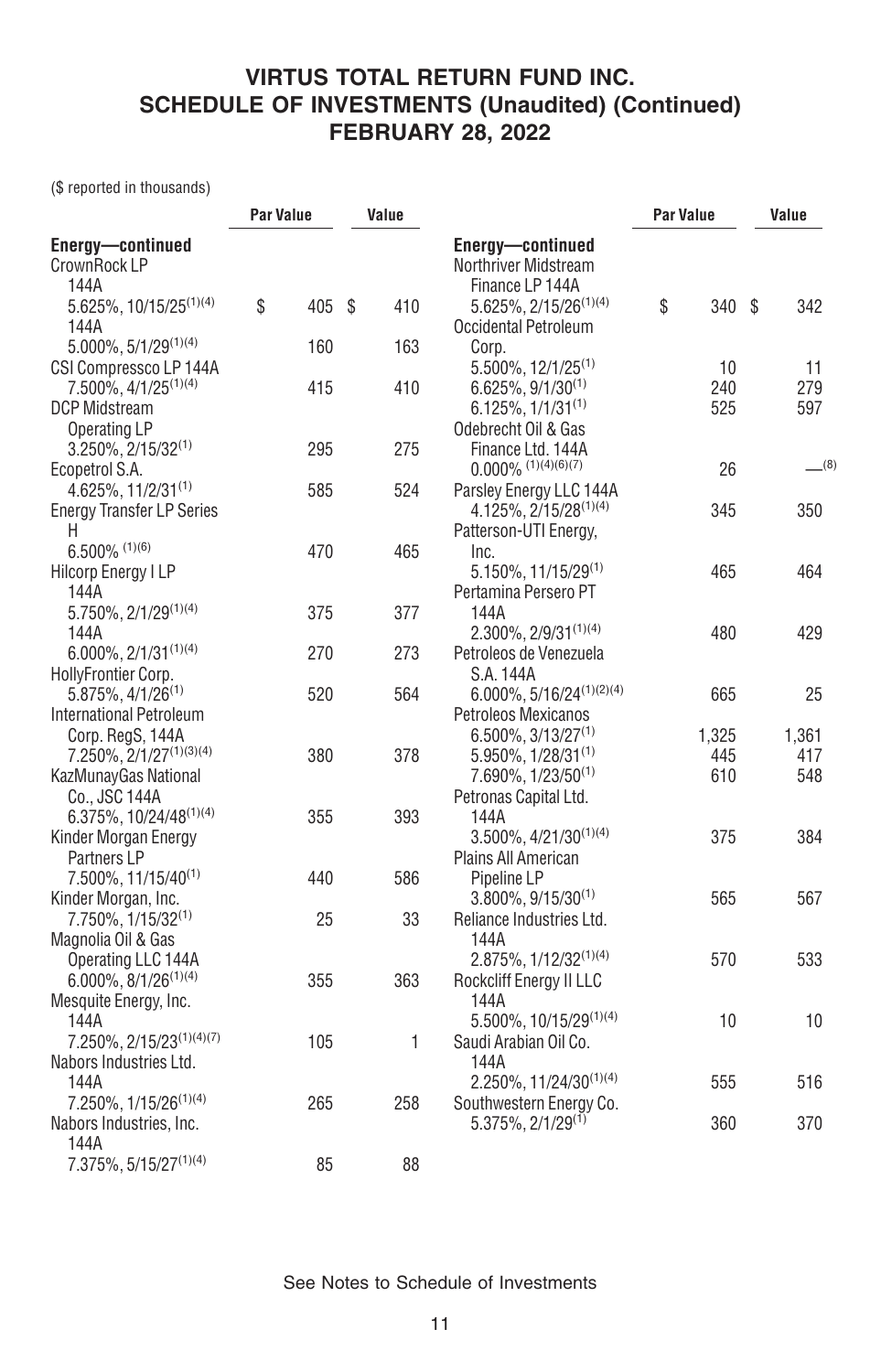(\$ reported in thousands)

|                                                                                       | <b>Par Value</b> |  | Value         |                                                                                 | <b>Par Value</b> |     | Value |     |
|---------------------------------------------------------------------------------------|------------------|--|---------------|---------------------------------------------------------------------------------|------------------|-----|-------|-----|
| Energy-continued<br>State Oil Co. of the<br>Azerbaijan Republic                       |                  |  |               | Financials-continued<br><b>Banco Santander Chile</b><br>144A                    |                  |     |       |     |
| RegS                                                                                  |                  |  |               | 3.177%, 10/26/31(1)(4)                                                          | \$               | 575 | Ŝ.    | 559 |
| $6.950\%$ , 3/18/30 <sup>(1)(3)</sup><br><b>Targa Resources</b><br><b>Partners LP</b> | \$<br>480 \$     |  | 557           | Bancolombia S.A.<br>$4.625\%, 12/18/29^{(1)}$<br>Bank of America Corp.          |                  | 200 |       | 191 |
| $5.875\%$ , 4/15/26 <sup>(1)</sup><br>4.875%, 2/1/31(1)                               | 295<br>120       |  | 305<br>123    | $2.482\%$ , 9/21/36 <sup>(1)</sup><br>Bank of New York Mellon                   |                  | 605 |       | 549 |
| Transocean Guardian Ltd.<br>144A                                                      |                  |  |               | Corp. (The) Series G<br>$4.700\%$ (1)(6)                                        |                  | 530 |       | 544 |
| $5.875\%$ , $1/15/24^{(1)(4)}$<br>Transocean, Inc. 144A                               | 67               |  | 64            | <b>BBVA Bancomer S.A.</b><br>144A                                               |                  |     |       |     |
| 11.500%, 1/30/27(1)(4)<br><b>USA Compression</b><br>Partners LP                       | 40               |  | 40            | $5.125\%$ , $1/18/33^{(1)(4)}$<br><b>Blackstone Private Credit</b><br>Fund 144A |                  | 485 |       | 468 |
| 6.875%, 4/1/26(1)<br>Venture Global Calcasieu                                         | 225              |  | 226           | 2.625%, 12/15/26 <sup>(1)(4)</sup><br><b>Blue Owl Finance LLC</b>               |                  | 317 |       | 295 |
| Pass LLC<br>144A                                                                      |                  |  |               | 144A<br>$3.125\%$ , 6/10/31 <sup>(1)(4)</sup>                                   |                  | 415 |       | 375 |
| $3.875\%$ , $8/15/29^{(1)(4)}$<br>144A                                                | 35               |  | 34            | Brighthouse Financial,<br>Inc.                                                  |                  |     |       |     |
| 4.125%, 8/15/31(1)(4)                                                                 | 320              |  | 317<br>18,182 | $5.625\%, 5/15/30^{(1)}$<br>BroadStreet Partners, Inc.                          |                  | 560 |       | 639 |
| Financials-4.9%                                                                       |                  |  |               | 144A<br>$5.875\%$ , 4/15/29 <sup>(1)(4)</sup>                                   |                  | 500 |       | 465 |
| Acrisure LLC 144A<br>7.000%, 11/15/25 <sup>(1)(4)</sup>                               | 670              |  | 667           | Charles Schwab Corp.<br>(The) Series H                                          |                  |     |       |     |
| Ally Financial, Inc. Series<br>B                                                      |                  |  |               | $4.000\%$ (1)(6)<br>Citadel LP 144A                                             |                  | 605 |       | 560 |
| 4.700% (1)(6)<br>Ascot Group Ltd. 144A                                                | 769              |  | 733           | 4.875%, 1/15/27 <sup>(1)(4)</sup><br>Citigroup, Inc. Series W                   |                  | 525 |       | 543 |
| 4.250%, 12/15/30 <sup>(1)(4)</sup><br>Australia & New Zealand                         | 580              |  | 580           | $4.000\%$ (1)(6)<br>Cobra Acquisition Co.<br><b>LLC 144A</b>                    |                  | 480 |       | 464 |
| Banking Group Ltd.<br>144A<br>$4.400\%, 5/19/26^{(1)(4)}$                             | 395              |  | 418           | 6.375%, 11/1/29(1)(4)<br>Coinbase Global, Inc.                                  |                  | 335 |       | 307 |
| Banco de Bogota S.A.<br>144A                                                          |                  |  |               | 144A<br>$3.625\%$ , 10/1/31 <sup>(1)(4)</sup>                                   |                  | 355 |       | 313 |
| $6.250\%$ , $5/12/26^{(1)(4)}$<br><b>Banco Mercantil del Norte</b>                    | 250              |  | 251           | Doric Nimrod Air Alpha<br>Pass-Through Trust<br>2013-1, A 144A                  |                  |     |       |     |
| S.A. 144A<br>$6.625\%$ (1)(4)(6)                                                      | 620              |  | 570           | $5.250\%$ , $5/30/23^{(1)(4)}$                                                  |                  | 570 |       | 568 |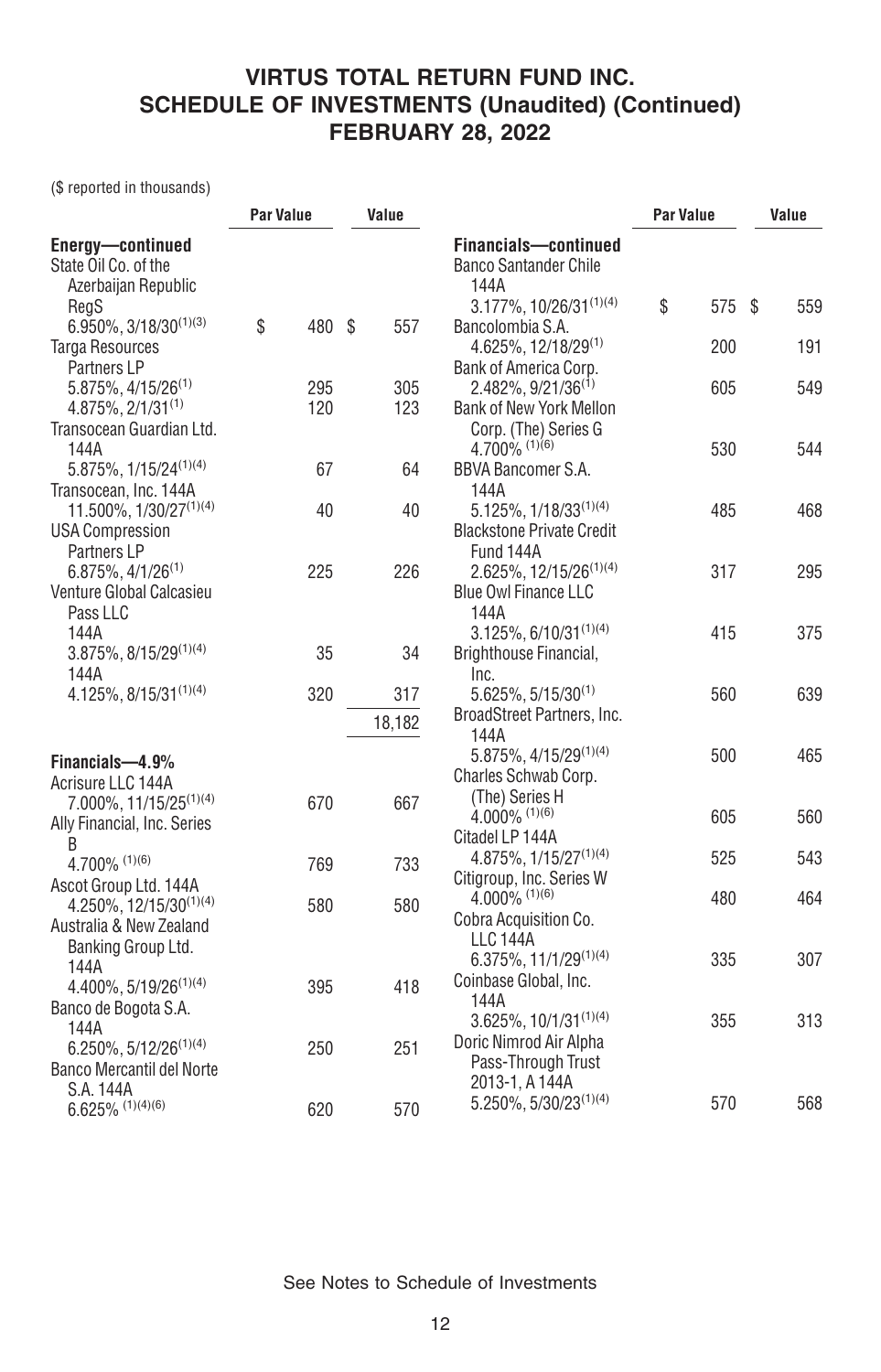(\$ reported in thousands)

|                                                                     | <b>Par Value</b> |        | Value |       |                                                         | Par Value |     | Value |        |
|---------------------------------------------------------------------|------------------|--------|-------|-------|---------------------------------------------------------|-----------|-----|-------|--------|
| Financials-continued<br>Drawbridge Special<br>Opportunities Fund LP |                  |        |       |       | Financials-continued<br>Santander Holdings USA,<br>Inc. |           |     |       |        |
| 144A                                                                |                  |        |       |       | 4.400%, 7/13/27 <sup>(1)</sup>                          | \$        | 435 | \$    | 458    |
| $3.875\%, 2/15/26^{(1)(4)}$<br>Icahn Enterprises LP                 | \$               | 720 \$ |       | 711   | Synovus Financial Corp.<br>$5.900\%$ , $2/7/29^{(1)}$   |           | 249 |       | 261    |
| $6.250\%$ , 5/15/26 <sup>(1)</sup>                                  |                  | 465    |       | 469   | Texas Capital Bancshares,                               |           |     |       |        |
| $5.250\%$ , 5/15/27 <sup>(1)</sup>                                  |                  | 35     |       | 35    | Inc.                                                    |           |     |       |        |
| Intercorp Peru Ltd. 144A                                            |                  |        |       |       | $4.000\%$ , 5/6/31 <sup>(1)</sup>                       |           | 705 |       | 710    |
| $3.875\%$ , $8/15/29^{(1)(4)}$                                      |                  | 630    |       | 595   | Wells Fargo & Co. Series                                |           |     |       |        |
| Itau Unibanco Holding                                               |                  |        |       |       | BB                                                      |           |     |       |        |
| S.A. 144A                                                           |                  |        |       |       | $3.900\%$ (1)(6)                                        |           | 905 |       | 871    |
| $3.875\%$ , $4/15/31^{(1)(4)}$                                      |                  | 445    |       | 417   |                                                         |           |     |       | 20,613 |
| JPMorgan Chase & Co.                                                |                  |        |       |       |                                                         |           |     |       |        |
| $1.953\%, 2/4/32^{(1)}$                                             |                  | 1,165  |       | 1,062 | Health Care-1.5%                                        |           |     |       |        |
| <b>Ladder Capital Finance</b>                                       |                  |        |       |       | Akumin, Inc. 144A                                       |           |     |       |        |
| Holdings LLLP 144A                                                  |                  |        |       |       | 7.000%, 11/1/25 <sup>(1)(4)</sup>                       |           | 375 |       | 327    |
| $4.250\%, 2/1/27^{(1)(4)}$                                          |                  | 325    |       | 316   | Bausch Health Americas,                                 |           |     |       |        |
| Liberty Mutual Group,                                               |                  |        |       |       | Inc.                                                    |           |     |       |        |
| Inc. 144A                                                           |                  |        |       |       | 144A                                                    |           |     |       |        |
| 4.125%, 12/15/51(1)(4)                                              |                  | 480    |       | 460   | $9.250\%, 4/1/26^{(1)(4)}$                              |           | 90  |       | 93     |
| Lincoln National Corp. (3)                                          |                  |        |       |       | 144A                                                    |           |     |       |        |
| month LIBOR +                                                       |                  |        |       |       | $8.500\%$ , $1/31/27^{(1)(4)}$                          |           | 270 |       | 273    |
| $2.040\%$                                                           |                  |        |       |       | Bausch Health Cos., Inc.                                |           |     |       |        |
| 2.294%, 4/20/67 <sup>(1)(5)</sup>                                   |                  | 515    |       | 402   | 144A                                                    |           |     |       |        |
| MetLife, Inc. Series G                                              |                  |        |       |       | $6.125\%, 2/1/27^{(1)(4)}$                              |           | 35  |       | 35     |
| $3.850\%$ (1)(6)                                                    |                  | 435    |       | 432   | 144A                                                    |           |     |       |        |
| <b>Midcap Financial Issuer</b>                                      |                  |        |       |       | 7.000%, 1/15/28 <sup>(1)(4)</sup>                       |           | 170 |       | 156    |
| Trust 144A                                                          |                  |        |       |       | Bio-Rad Laboratories,                                   |           |     |       |        |
| $6.500\%$ , $5/1/28^{(1)(4)}$                                       |                  | 475    |       | 464   | Inc.                                                    |           |     |       |        |
| Navient Corp.                                                       |                  |        |       |       | $3.700\%$ , $3/15/32^{(1)}$                             |           | 148 |       | 149    |
| $6.750\%, 6/25/25^{(1)}$                                            |                  | 510    |       | 532   | Cheplapharm Arzneimittel                                |           |     |       |        |
| 5.500%, 3/15/29 <sup>(1)</sup>                                      |                  | 20     |       | 19    | GmbH 144A                                               |           |     |       |        |
| OneMain Finance Corp.<br>$7.125\%$ , 3/15/26 <sup>(1)</sup>         |                  | 290    |       | 314   | 5.500%, 1/15/28 <sup>(1)(4)</sup>                       |           | 705 |       | 705    |
| <b>OWL Rock Core Income</b>                                         |                  |        |       |       | <b>Community Health</b>                                 |           |     |       |        |
| Corp. 144A                                                          |                  |        |       |       | Systems, Inc.                                           |           |     |       |        |
| 4.700%, 2/8/27 <sup>(1)(4)</sup>                                    |                  | 449    |       | 444   | 144A                                                    |           |     |       |        |
| Prospect Capital Corp.                                              |                  |        |       |       | 6.875%, 4/15/29(1)(4)                                   |           | 30  |       | 29     |
| $3.706\%$ , $1/22/26^{(1)}$                                         |                  | 585    |       | 577   | 144A                                                    |           |     |       |        |
| Prudential Financial, Inc.                                          |                  |        |       |       | $6.125\%, 4/1/30^{(1)(4)}$                              |           | 405 |       | 377    |
| $5.875\%$ , 9/15/42 <sup>(1)</sup>                                  |                  | 440    |       | 445   | 144A                                                    |           |     |       |        |
| $5.625\%, 6/15/43^{(1)}$                                            |                  | 400    |       | 410   | 5.250%, 5/15/30 <sup>(1)(4)</sup>                       |           | 335 |       | 324    |
| (U.S. Treasury Yield                                                |                  |        |       |       | 144A                                                    |           |     |       |        |
| Curve CMT 5 year +                                                  |                  |        |       |       | $4.750\%, 2/15/31^{(1)(4)}$                             |           | 265 |       | 249    |
| $3.162\%$                                                           |                  |        |       |       | DaVita, Inc. 144A                                       |           |     |       |        |
| 5.125%, 3/1/52(1)                                                   |                  | 148    |       | 150   | 4.625%, 6/1/30(1)(4)                                    |           | 345 |       | 331    |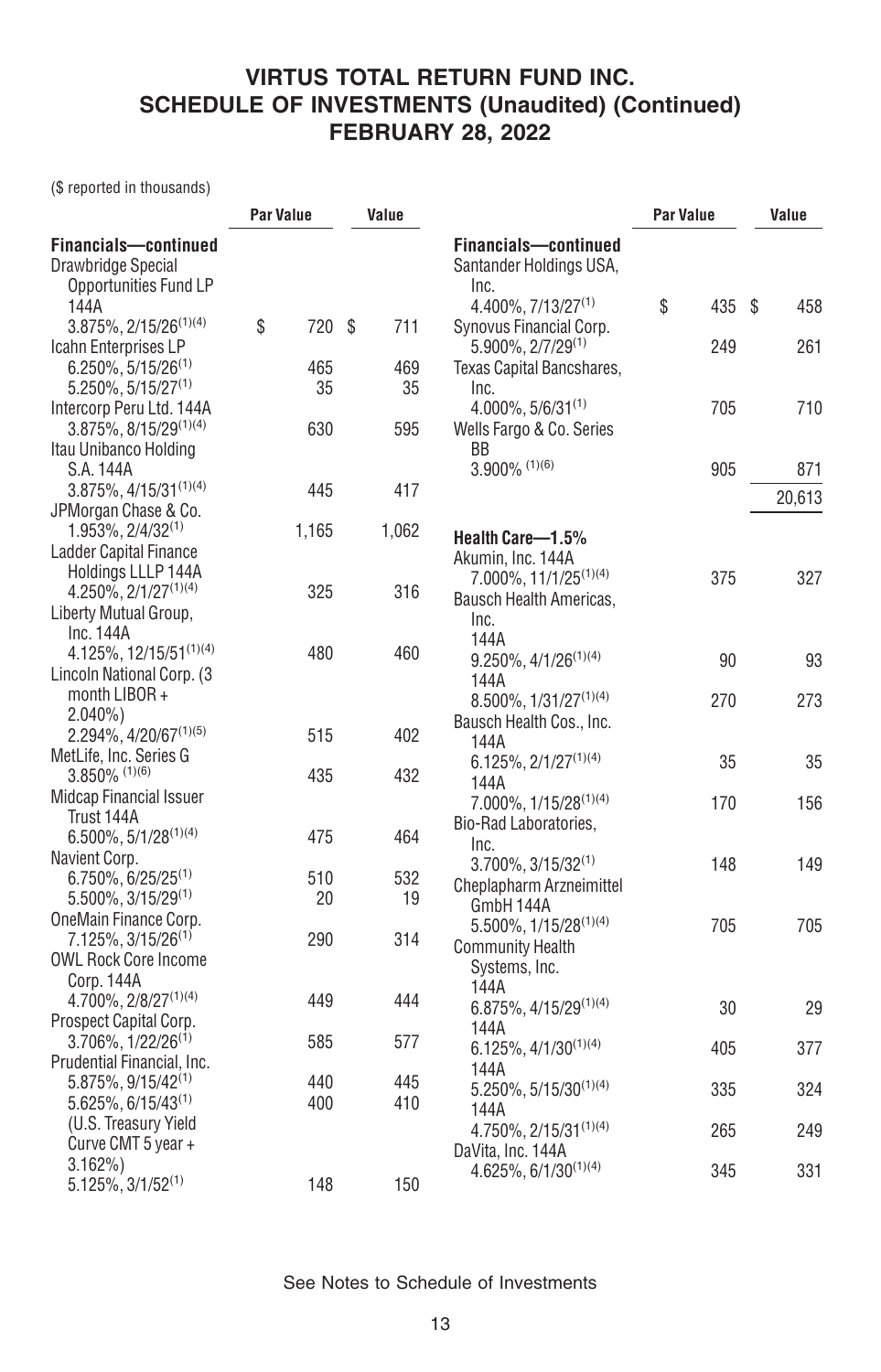(\$ reported in thousands)

|                                                                                      | <b>Par Value</b> |     | Value |     |                                                                                       | <b>Par Value</b> |     | Value |       |
|--------------------------------------------------------------------------------------|------------------|-----|-------|-----|---------------------------------------------------------------------------------------|------------------|-----|-------|-------|
| <b>Health Care-continued</b><br>Encompass Health Corp.<br>$4.500\%$ , $2/1/28^{(1)}$ | \$               | 340 | S     | 331 | <b>Health Care-continued</b><br>Teva Pharmaceutical<br><b>Finance Netherlands III</b> |                  |     |       |       |
| Endo Dac 144A                                                                        |                  |     |       |     | B.V.                                                                                  |                  |     |       |       |
| $6.000\%$ , $6/30/28^{(1)(4)}$                                                       |                  | 119 |       | 79  | $3.150\%$ , 10/1/26 <sup>(1)</sup>                                                    | \$               | 215 | \$    | 196   |
| Endo Dac 144A                                                                        |                  |     |       |     | $4.750\%$ , 5/9/27 <sup>(1)</sup>                                                     | 230              |     |       | 222   |
| 9.500%, 7/31/27 <sup>(1)(4)</sup>                                                    |                  | 94  |       | 92  | Universal Health                                                                      |                  |     |       |       |
| Endo Luxembourg<br>Finance Co. I S.a.r.l.<br>144A                                    |                  |     |       |     | Services, Inc. 144A<br>2.650%, 1/15/32(1)(4)                                          | 390              |     |       | 363   |
| 6.125%, 4/1/29(1)(4)                                                                 |                  | 140 |       | 132 |                                                                                       |                  |     |       | 6,557 |
| Illumina, Inc.                                                                       |                  |     |       |     |                                                                                       |                  |     |       |       |
| $2.550\%$ , 3/23/31 <sup>(1)</sup>                                                   |                  | 290 |       | 275 | Industrials-2.2%                                                                      |                  |     |       |       |
| Lannett Co., Inc. 144A                                                               |                  |     |       |     | <b>Allied Universal</b>                                                               |                  |     |       |       |
| 7.750%, 4/15/26 <sup>(1)(4)</sup>                                                    |                  | 135 |       | 70  | <b>Holdco LLC</b>                                                                     |                  |     |       |       |
| Legacy LifePoint                                                                     |                  |     |       |     | 144A                                                                                  |                  |     |       |       |
| Health LLC 144A                                                                      |                  |     |       |     | $6.625\%, 7/15/26^{(1)(4)}$                                                           | 610              |     |       | 625   |
| 6.750%, 4/15/25 <sup>(1)(4)</sup>                                                    |                  | 5   |       | 5   | 144A                                                                                  |                  |     |       |       |
| Molina Healthcare, Inc.                                                              |                  |     |       |     | $6.000\%$ , $6/1/29^{(1)(4)}$                                                         | 200              |     |       | 186   |
| 144A                                                                                 |                  |     |       |     | American Airlines Group,<br>Inc. 144A                                                 |                  |     |       |       |
| $3.875\%$ , $5/15/32^{(1)(4)}$                                                       |                  | 330 |       | 323 | $5.000\%$ , $6/1/22^{(1)(4)}$                                                         | 265              |     |       | 266   |
| Mozart Debt Merger Sub,                                                              |                  |     |       |     | American Airlines, Inc.                                                               |                  |     |       |       |
| Inc.                                                                                 |                  |     |       |     | 144A                                                                                  |                  |     |       |       |
| 144A                                                                                 |                  |     |       |     | 11.750%, 7/15/25 <sup>(1)(4)</sup>                                                    | 625              |     |       | 758   |
| $3.875\%, 4/1/29^{(1)(4)}$                                                           |                  | 95  |       | 90  | Ashtead Capital, Inc.                                                                 |                  |     |       |       |
| 144A                                                                                 |                  |     |       |     | 144A                                                                                  |                  |     |       |       |
| $5.250\%$ , 10/1/29 <sup>(1)(4)</sup>                                                |                  | 25  |       | 24  | $4.375\%$ , $8/15/27^{(1)(4)}$                                                        | 610              |     |       | 628   |
| Ortho-Clinical                                                                       |                  |     |       |     | <b>Aviation Capital</b>                                                               |                  |     |       |       |
| Diagnostics, Inc.                                                                    |                  |     |       |     | Group LLC 144A                                                                        |                  |     |       |       |
| 144A                                                                                 |                  |     |       |     | $3.500\%$ , $11/1/27^{(1)(4)}$                                                        | 605              |     |       | 598   |
| 7.375%, 6/1/25 <sup>(1)(4)</sup>                                                     |                  | 147 |       | 152 | Avolon Holdings Funding                                                               |                  |     |       |       |
| 144A                                                                                 |                  |     |       |     | Ltd. 144A                                                                             |                  |     |       |       |
| 7.250%, 2/1/28 <sup>(1)(4)</sup>                                                     |                  | 54  |       | 56  | $4.375\%, 5/1/26^{(1)(4)}$                                                            | 335              |     |       | 345   |
| Par Pharmaceutical, Inc.                                                             |                  |     |       |     | <b>BCPE Ulysses</b>                                                                   |                  |     |       |       |
| 144A                                                                                 |                  |     |       |     | Intermediate, Inc. PIK                                                                |                  |     |       |       |
| 7.500%, 4/1/27 <sup>(1)(4)</sup>                                                     |                  | 172 |       | 172 | 144A                                                                                  |                  |     |       |       |
| Prime Healthcare                                                                     |                  |     |       |     | 7.750%, 4/1/27 <sup>(1)(4)(9)</sup>                                                   | 375              |     |       | 349   |
| Services, Inc. 144A<br>7.250%, 11/1/25 <sup>(1)(4)</sup>                             |                  | 55  |       | 56  | BlueLinx Holdings, Inc.                                                               |                  |     |       |       |
| Surgery Center Holdings,                                                             |                  |     |       |     | 144A                                                                                  |                  |     |       |       |
| Inc.                                                                                 |                  |     |       |     | $6.000\%$ , 11/15/29 <sup>(1)(4)</sup>                                                | 235              |     |       | 229   |
| 144A                                                                                 |                  |     |       |     | Boeing Co. (The)                                                                      |                  |     |       |       |
| 6.750%, 7/1/25 <sup>(1)(4)</sup>                                                     |                  | 400 |       | 398 | $5.150\%$ , 5/1/30 <sup>(1)</sup>                                                     | 365              |     |       | 403   |
| 144A                                                                                 |                  |     |       |     | $3.750\%$ , $2/1/50^{(1)}$                                                            | 205              |     |       | 191   |
| 10.000%, 4/15/27 <sup>(1)(4)</sup>                                                   |                  | 135 |       | 142 | $5.930\%$ , 5/1/60 <sup>(1)</sup>                                                     | 147              |     |       | 175   |
| Team Health Holdings,                                                                |                  |     |       |     | Bombardier, Inc. 144A                                                                 |                  |     |       |       |
| Inc. 144A                                                                            |                  |     |       |     | 6.000%, 2/15/28(1)(4)                                                                 | 160              |     |       | 153   |
| $6.375\%, 2/1/25^{(1)(4)}$                                                           |                  | 365 |       | 331 |                                                                                       |                  |     |       |       |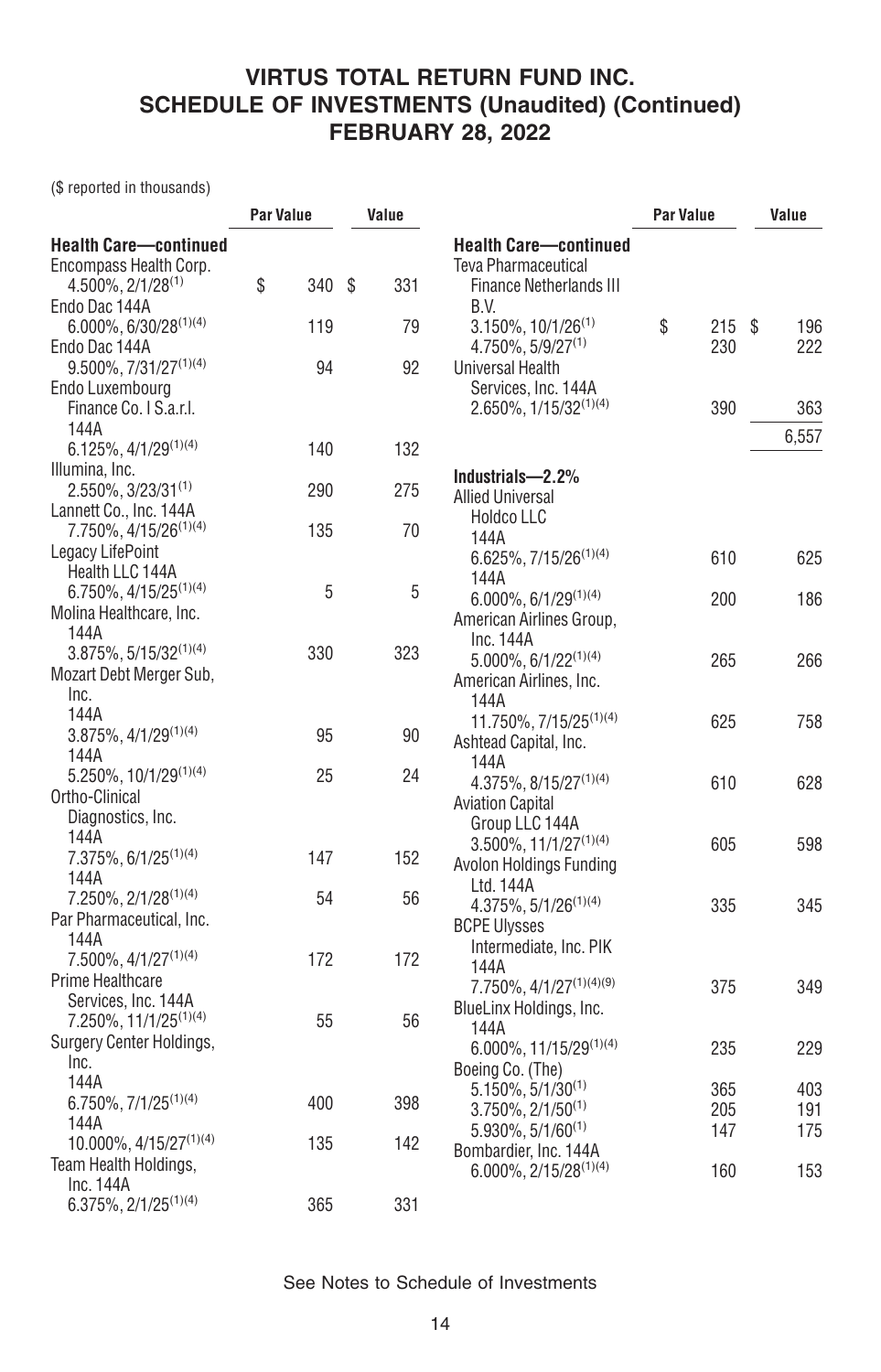(\$ reported in thousands)

|                                     | <b>Par Value</b> |      | Value |                                        | <b>Par Value</b> |        | Value |       |
|-------------------------------------|------------------|------|-------|----------------------------------------|------------------|--------|-------|-------|
| Industrials-continued               |                  |      |       | Information Technology-continued       |                  |        |       |       |
| <b>British Airways</b>              |                  |      |       | Dell International LLC                 |                  |        |       |       |
| Pass-Through Trust                  |                  |      |       | $8.100\%$ , $7/15/36^{(1)}$            | \$               | 184 \$ |       | 255   |
| 2021-1, A 144A                      |                  |      |       | Kyndryl Holdings, Inc.                 |                  |        |       |       |
| 2.900%, 3/15/35 <sup>(1)(4)</sup>   | \$<br>495        | - \$ | 484   | 144A                                   |                  |        |       |       |
| Cleaver-Brooks, Inc.                |                  |      |       | $3.150\%$ , 10/15/31 <sup>(1)(4)</sup> |                  | 575    |       | 521   |
| 144A                                |                  |      |       | MicroStrategy, Inc. 144A               |                  |        |       |       |
| $7.875\%, 3/1/23^{(1)(4)}$          | 380              |      | 365   | $6.125\%$ , 6/15/28 <sup>(1)(4)</sup>  |                  | 340    |       | 326   |
| CoStar Group, Inc. 144A             |                  |      |       | Minerva Merger Sub, Inc.               |                  |        |       |       |
| $2.800\%$ , $7/15/30^{(1)(4)}$      | 593              |      | 565   | 144A                                   |                  |        |       |       |
| CP Atlas Buyer, Inc. 144A           |                  |      |       | 6.500%, 2/15/30(1)(4)                  |                  | 80     |       | 77    |
| 7.000%, 12/1/28 <sup>(1)(4)</sup>   | 370              |      | 333   | Motorola Solutions, Inc.               |                  |        |       |       |
| Deluxe Corp. 144A                   |                  |      |       | $4.600\%$ , 5/23/29 <sup>(1)</sup>     |                  | 10     |       | 11    |
| 8.000%, 6/1/29(1)(4)                | 175              |      | 179   | Oracle Corp.                           |                  |        |       |       |
| <b>LBM Acquisition LLC</b>          |                  |      |       | $2.875\%, 3/25/31^{(1)}$               |                  | 230    |       | 219   |
| 144A                                |                  |      |       | Plantronics, Inc. 144A                 |                  |        |       |       |
| 6.250%, 1/15/29(1)(4)               | 240              |      | 222   | $4.750\%$ , $3/1/29^{(1)(4)}$          |                  | 360    |       | 319   |
| OT Merger Corp. 144A                |                  |      |       | Rocket Software, Inc.                  |                  |        |       |       |
| 7.875%, 10/15/29(1)(4)              | 165              |      | 147   | 144A                                   |                  |        |       |       |
| Seaspan Corp. 144A                  |                  |      |       | 6.500%, 2/15/29(1)(4)                  |                  | 350    |       | 325   |
| 5.500%, 8/1/29(1)(4)                | 40               |      | 38    | <b>Science Applications</b>            |                  |        |       |       |
| Sempra Infrastructure               |                  |      |       | International Corp.                    |                  |        |       |       |
| Partners LP 144A                    |                  |      |       | 144A                                   |                  |        |       |       |
| $3.250\%$ , $1/15/32^{(1)(4)}$      | 599              |      | 568   | 4.875%, 4/1/28 <sup>(1)(4)</sup>       |                  | 575    |       | 561   |
| Standard Industries, Inc.           |                  |      |       | TD SYNNEX Corp. 144A                   |                  |        |       |       |
| 144A                                |                  |      |       | 2.375%, 8/9/28 <sup>(1)(4)</sup>       |                  | 720    |       | 671   |
| $4.375\%$ , $7/15/30^{(1)(4)}$      | 375              |      | 355   |                                        |                  |        |       |       |
| Titan Acquisition Ltd.              |                  |      |       |                                        |                  |        |       | 3,941 |
| 144A                                |                  |      |       |                                        |                  |        |       |       |
| $7.750\%, 4/15/26^{(1)(4)}$         | 250              |      | 245   | Materials-1.3%                         |                  |        |       |       |
| TransDigm, Inc.                     |                  |      |       | ARD Finance S.A. PIK                   |                  |        |       |       |
| $5.500\%$ , 11/15/27 <sup>(1)</sup> | 380              |      | 379   | 144A                                   |                  |        |       |       |
| Vertiv Group Corp. 144A             |                  |      |       | 6.500%, 6/30/27(1)(4)(9)               |                  | 490    |       | 469   |
| $4.125\%, 11/15/28^{(1)(4)}$        | 370              |      | 339   | Chemours Co. (The)                     |                  |        |       |       |
|                                     |                  |      |       | 144A                                   |                  |        |       |       |
|                                     |                  |      | 9,125 | 5.750%, 11/15/28(1)(4)                 |                  | 445    |       | 438   |
|                                     |                  |      |       | Cleveland-Cliffs, Inc.                 |                  |        |       |       |
| Information Technology-0.9%         |                  |      |       | 144A                                   |                  |        |       |       |
| <b>CDW LLC</b>                      |                  |      |       | $6.750\%, 3/15/26^{(1)(4)}$            |                  | 170    |       | 179   |
| $3.569\%$ , 12/1/31 <sup>(1)</sup>  | 494              |      | 480   | Eldorado Gold Corp.                    |                  |        |       |       |
| <b>Consensus Cloud</b>              |                  |      |       | 144A                                   |                  |        |       |       |
| Solutions, Inc.                     |                  |      |       | $6.250\%, 9/1/29^{(1)(4)}$             |                  | 400    |       | 404   |
| 144A                                |                  |      |       | Freeport-McMoRan, Inc.                 |                  |        |       |       |
| 6.000%, 10/15/26 <sup>(1)(4)</sup>  | 70               |      | 70    | $5.450\%$ , 3/15/43 <sup>(1)</sup>     |                  | 455    |       | 523   |
| 144A                                |                  |      |       | Glatfelter Corp. 144A                  |                  |        |       |       |
| 6.500%, 10/15/28(1)(4)              | 105              |      | 106   | 4.750%, 11/15/29(1)(4)                 |                  | 270    |       | 256   |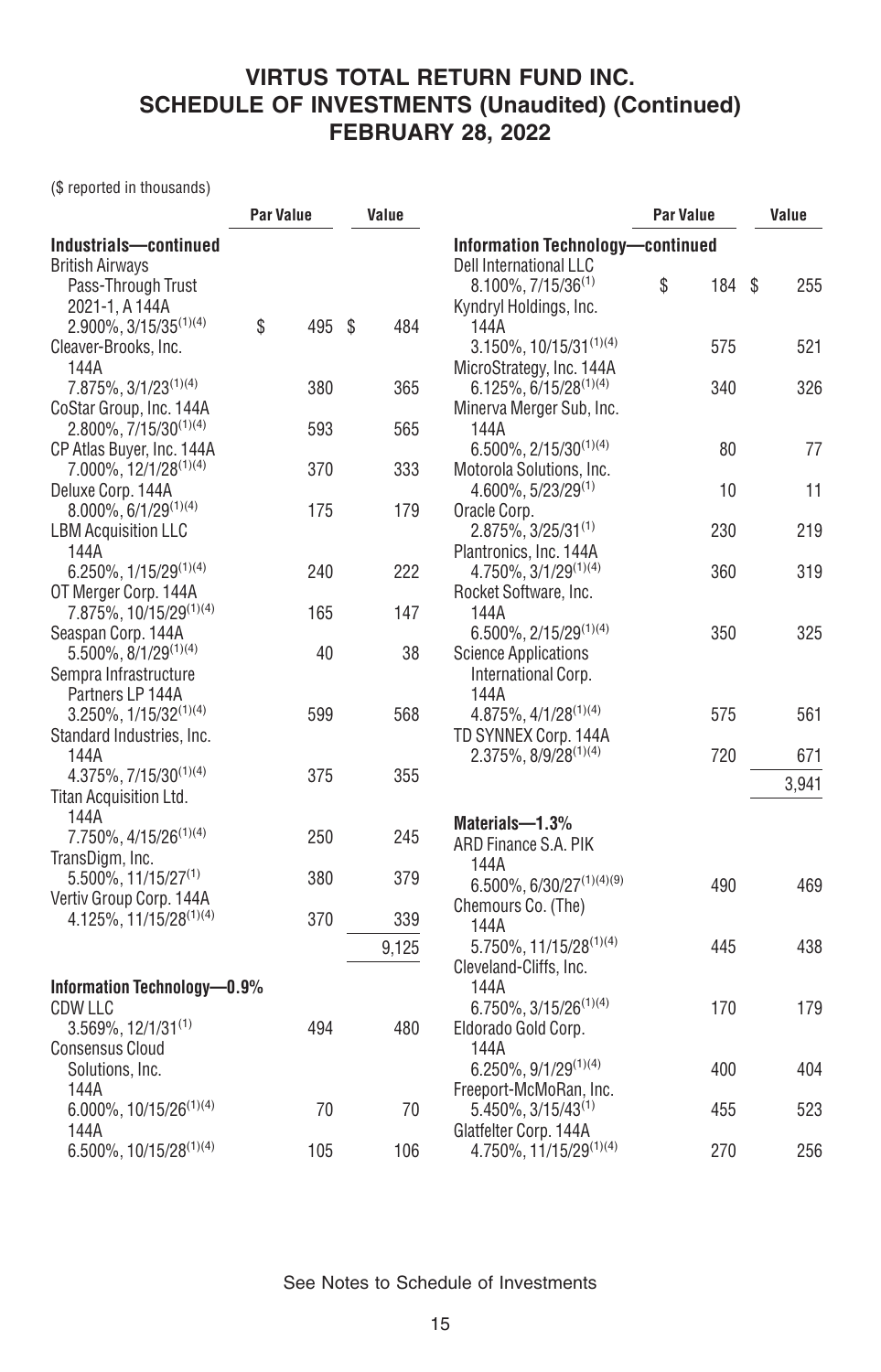(\$ reported in thousands)

|                                                                 | <b>Par Value</b> |           | Value |            |                                                                                          | <b>Par Value</b> |     | Value |       |
|-----------------------------------------------------------------|------------------|-----------|-------|------------|------------------------------------------------------------------------------------------|------------------|-----|-------|-------|
| <b>Materials-continued</b><br>Inversiones CMPC S.A.<br>144A     |                  |           |       |            | <b>Real Estate-continued</b><br>Ontario Teachers' Cadillac<br><b>Fairview Properties</b> |                  |     |       |       |
| $3.850\%$ , $1/13/30^{(1)(4)}$                                  | \$               | 595 \$    |       | 585        | Trust 144A                                                                               |                  |     |       |       |
| New Enterprise Stone &<br>Lime Co., Inc. 144A                   |                  |           |       |            | 2.500%, 10/15/31(1)(4)<br><b>Phillips Edison Grocery</b>                                 | \$               | 355 | Ŝ.    | 338   |
| 9.750%, 7/15/28(1)(4)                                           |                  | 420       |       | 434        | <b>Center Operating</b>                                                                  |                  |     |       |       |
| Nufarm Australia Ltd.                                           |                  |           |       |            | Partnership I LP                                                                         |                  |     |       |       |
| 144A<br>5.000%, 1/27/30(1)(4)                                   |                  | 195       |       | 193        | $2.625\%, 11/15/31^{(1)}$<br><b>Service Properties Trust</b>                             |                  | 610 |       | 570   |
| Suzano Austria GmbH                                             |                  |           |       |            | 4.950%, 2/15/27 <sup>(1)</sup>                                                           |                  | 320 |       | 298   |
| $2.500\%$ , $9/15/28^{(1)}$                                     |                  | 235       |       | 214        | $4.375\%$ , $2/15/30^{(1)}$                                                              |                  | 215 |       | 187   |
| Taseko Mines Ltd. 144A<br>$7.000\%$ , 2/15/26 <sup>(1)(4)</sup> |                  | 605       |       | 605        |                                                                                          |                  |     |       | 4,033 |
| Teck Resources Ltd.                                             |                  |           |       |            | Utilities-0.8%                                                                           |                  |     |       |       |
| $6.125\%, 10/1/35^{(1)}$                                        |                  | 425       |       | 519        | <b>Alliant Energy</b>                                                                    |                  |     |       |       |
| Trident TPI Holdings, Inc.<br>144A                              |                  |           |       |            | Finance LLC 144A<br>$3.600\%, 3/1/32^{(1)(4)}$                                           |                  | 311 |       | 314   |
| $9.250\%, 8/1/24^{(1)(4)}$                                      |                  | 260       |       | 267        | <b>CMS Energy Corp.</b>                                                                  |                  |     |       |       |
| 144A<br>6.625%, 11/1/25 <sup>(1)(4)</sup>                       |                  | 375       |       | 371        | $4.750\%$ , 6/1/50 <sup>(1)</sup>                                                        |                  | 570 |       | 573   |
| WR Grace Holdings LLC                                           |                  |           |       |            | Eskom Holdings SOC Ltd.<br>144A                                                          |                  |     |       |       |
| 144A                                                            |                  |           |       |            | 7.125%, 2/11/25 <sup>(1)(4)</sup>                                                        |                  | 695 |       | 682   |
| 5.625%, 8/15/29 <sup>(1)(4)</sup>                               |                  | 160       |       | 153        | Ferrellgas LP                                                                            |                  |     |       |       |
|                                                                 |                  |           |       | 5,610      | 144A<br>$5.375\%$ , 4/1/26 <sup>(1)(4)</sup>                                             |                  | 115 |       | 108   |
| Real Estate-1.0%                                                |                  |           |       |            | 144A                                                                                     |                  |     |       |       |
| <b>EPR Properties</b>                                           |                  |           |       |            | $5.875\%$ , 4/1/29 <sup>(1)(4)</sup>                                                     |                  | 120 |       | 110   |
| 4.750%, 12/15/26 <sup>(1)</sup><br><b>GLP Capital LP</b>        |                  | 570       |       | 589        | Perusahaan Listrik<br>Negara PT 144A                                                     |                  |     |       |       |
| $5.250\%$ , $6/1/25^{(1)}$                                      |                  | 225       |       | 237        | $4.125\%, 5/15/27^{(1)(4)}$                                                              |                  | 855 |       | 875   |
| $5.750\%$ , 6/1/28 <sup>(1)</sup>                               |                  | 277       |       | 307<br>174 | Southern Co. (The) Series                                                                |                  |     |       |       |
| $5.300\%$ , $1/15/29^{(1)}$<br>$3.250\%$ , $1/15/32^{(1)}$      |                  | 160<br>47 |       | 44         | $21-A$<br>$3.750\%, 9/15/51^{(1)}$                                                       |                  | 628 |       | 584   |
| <b>Kite Realty Group Trust</b>                                  |                  |           |       |            | <b>Texas Competitive</b>                                                                 |                  |     |       |       |
| 4.750%, 9/15/30 <sup>(1)</sup>                                  |                  | 610       |       | 657        | Electric Holdings Co.                                                                    |                  |     |       |       |
| <b>MPT Operating</b><br>Partnership LP                          |                  |           |       |            | 144A<br>11.500%, 10/1/49(4)(7)                                                           |                  | 125 |       |       |
| 4.625%, 8/1/29 <sup>(1)</sup>                                   |                  | 130       |       | 130        |                                                                                          |                  |     |       |       |
| <b>Office Properties Income</b>                                 |                  |           |       |            |                                                                                          |                  |     |       |       |
| Trust<br>$4.500\%$ , $2/1/25^{(1)}$                             |                  | 490       |       | 502        |                                                                                          |                  |     |       |       |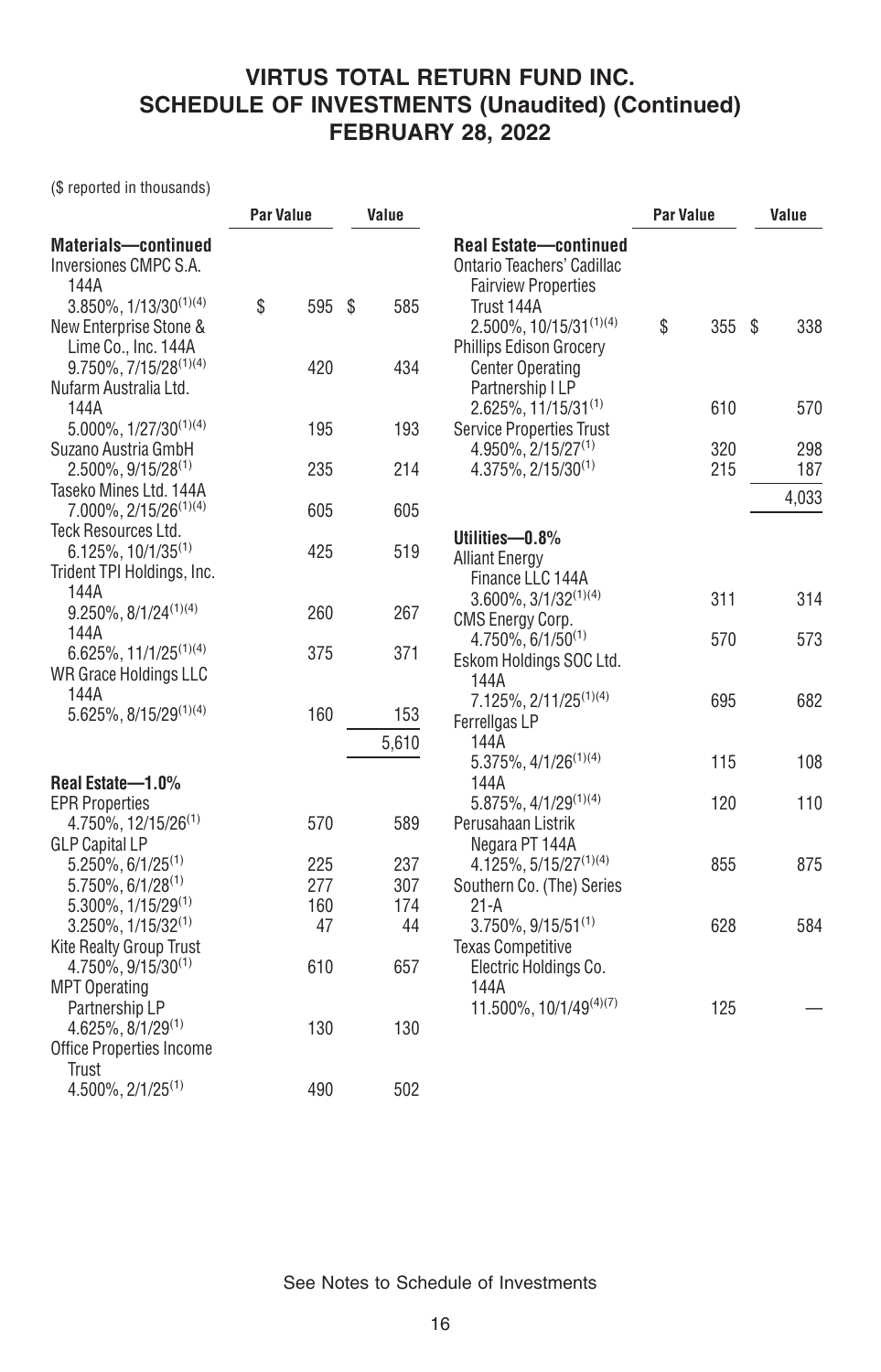(\$ reported in thousands)

|                                                                                                        | Par Value |    | Value        |                                                                                                             | <b>Par Value</b> |  |    | Value        |  |
|--------------------------------------------------------------------------------------------------------|-----------|----|--------------|-------------------------------------------------------------------------------------------------------------|------------------|--|----|--------------|--|
| Utilities-continued<br>Vistra Corp. 144A<br>$8.000\%$ (1)(4)(6)                                        | \$<br>330 | \$ | 339<br>3,585 | Aerospace-continued<br>United AirLines, Inc.<br>Tranche B (3 month<br>$LIBOR + 3.750\%)$                    |                  |  |    |              |  |
|                                                                                                        |           |    |              | 4.500%, 4/21/28 <sup>(5)</sup>                                                                              | \$<br>183        |  | \$ | 183          |  |
| TOTAL CORPORATE BONDS AND NOTES<br>(Identified Cost \$94,238)                                          |           |    | 91,694       |                                                                                                             |                  |  |    | 2,088        |  |
| LEVERAGED LOANS-10.9%                                                                                  |           |    |              | Chemicals-0.6%<br>Aruba Investments<br><b>Holdings LLC First Lien</b>                                       |                  |  |    |              |  |
| Aerospace-0.5%<br>Air Canada (3 month                                                                  |           |    |              | (6 month LIBOR +<br>$3.750\%$                                                                               |                  |  |    |              |  |
| $LIBOR + 3.500\%)$<br>$4.250\%$ , $8/11/28^{(5)}$<br>Amentum Government                                | 83        |    | 82           | 4.500%, 11/24/27 <sup>(5)</sup><br>Bakelite UK Intermediate<br>Ltd. (3 month LIBOR +                        | 208              |  |    | 207          |  |
| Services Holdings LLC<br>Tranche B (3 month<br>Term SOFR + 4.000%)<br>$4.500\%$ , $2/7/29^{(5)}$       | 165       |    | 164          | $4.000\%$ )<br>$0.000\%$ , 2/2/29 <sup>(5)(10)</sup><br><b>CPC Acquisition Corp.</b><br>First Lien (3 month | 255              |  |    | 253          |  |
| American Airlines, Inc. (3)<br>month LIBOR +<br>4.750%)                                                |           |    |              | $LIBOR + 3.750\%)$<br>4.500%, 12/29/27(5)<br>Diamond BC B.V. Tranche                                        | 352              |  |    | 340          |  |
| $5.500\%$ , 4/20/28 <sup>(5)</sup><br><b>Brown Group</b><br>Holding LLC (3 month<br>$LIBOR + 2.500\%)$ | 75        |    | 76           | B (1 month LIBOR +<br>$3.000\%$ )<br>$3.500\%$ , 9/29/28 <sup>(5)</sup><br>Herens Holdco S.a.r.l.           | 575              |  |    | 566          |  |
| $3.000\%$ , 6/7/28 <sup>(5)</sup><br><b>KKR Apple Bidco LLC</b><br>(1 month LIBOR +<br>$3.000\%$ )     | 445       |    | 440          | Tranche B (6 month<br>$LIBOR + 4.000\%)$<br>4.750%, 7/3/28 <sup>(5)</sup><br>Ineos U.S. Finance LLC         | 508              |  |    | 504          |  |
| 3.500%, 9/22/28(5)<br>Second Lien (1 month<br>$LIBOR + 5.750\%)$                                       | 295       |    | 292          | 2024 (1 month LIBOR<br>$+2.000\%$<br>$2.105\%, \frac{4}{124^{(5)}}$                                         | 477              |  |    | 470          |  |
| 6.250%, 9/21/29(5)<br>Mileage Plus Holdings,<br>LLC (3 month LIBOR +                                   | 25        |    | 25           | Innophos Holdings, Inc.<br>(1 month LIBOR +<br>$3.750\%$                                                    |                  |  |    |              |  |
| $5.250\%)$<br>$6.250\%, 6/21/27^{(5)}$<br>TransDigm, Inc.                                              | 400       |    | 417          | $3.959\%$ , $2/5/27^{(5)}$                                                                                  | 319              |  |    | 317<br>2,657 |  |
| Tranche E (1 month<br>$LIBOR + 2.250\%)$<br>$2.459\%, 5/30/25^{(5)}$<br>Tranche F (1 month             | 273       |    | 268          | <b>Consumer Non-Durables-0.3%</b><br>DS Parent, Inc. Tranche B<br>(3 month LIBOR +<br>$5.750\%$             |                  |  |    |              |  |
| $LIBOR + 2.250\%)$<br>2.459%, 12/9/25 <sup>(5)</sup>                                                   | 144       |    | 141          | 6.500%, 12/11/28 <sup>(5)</sup>                                                                             | 230              |  |    | 222          |  |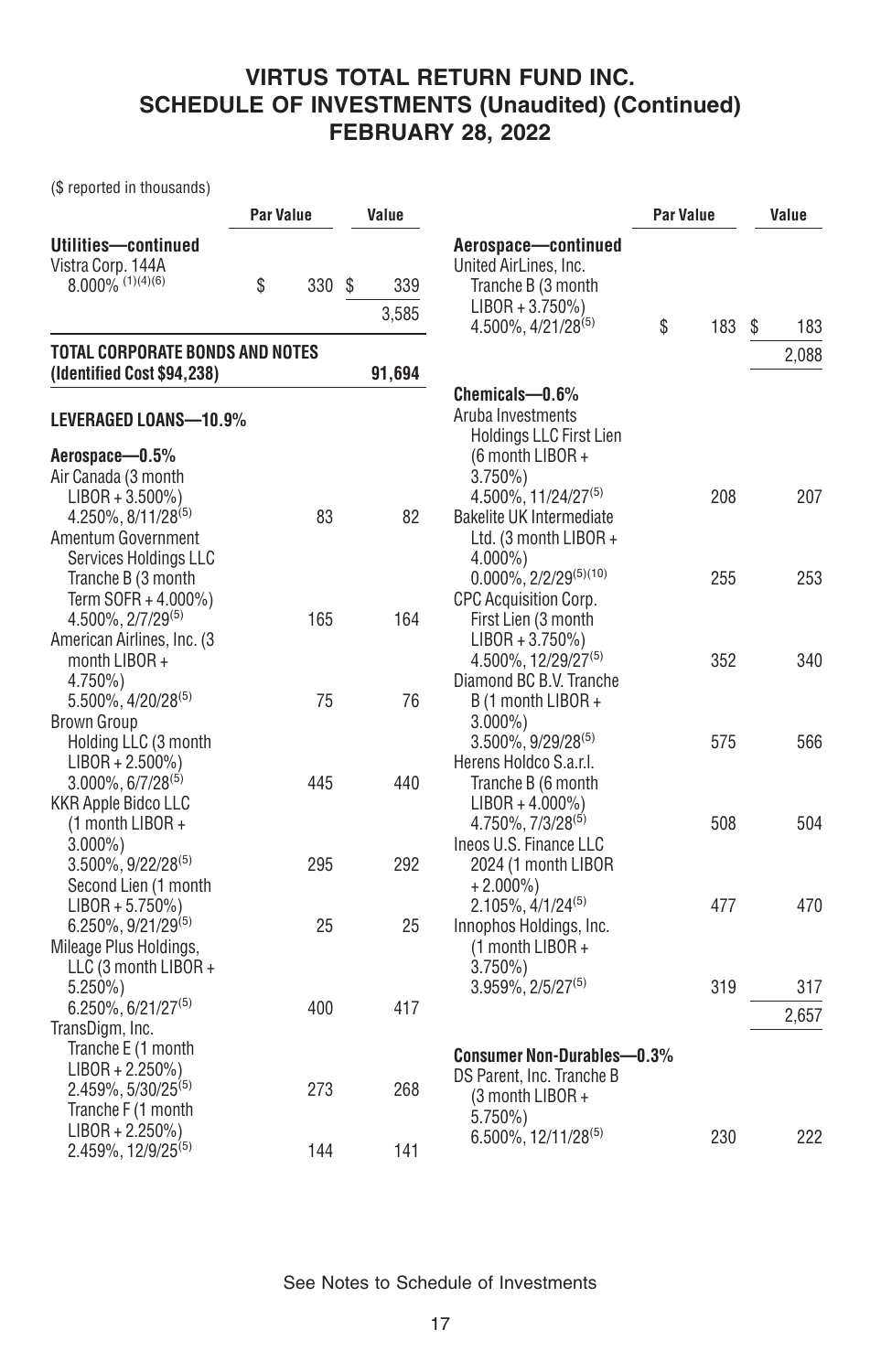(\$ reported in thousands)

|                                                                                                               | <b>Par Value</b> |        | Value |              |                                                                                                                              | <b>Par Value</b> | Value |  |
|---------------------------------------------------------------------------------------------------------------|------------------|--------|-------|--------------|------------------------------------------------------------------------------------------------------------------------------|------------------|-------|--|
| <b>Consumer Non-Durables-continued</b><br>Parfums Holding Co., Inc.<br>First Lien (1 month                    |                  |        |       |              | Financial-continued<br>Tranche B-4 (1 month<br>$LIBOR + 5.250\%)$                                                            |                  |       |  |
| $LIBOR + 4.000\%)$<br>$4.209\%$ , 6/30/24 <sup>(5)</sup>                                                      | \$               | 610 \$ |       | 603          | $5.459\%$ , $1/20/29^{(5)}$<br>Tranche B-9 (1 month                                                                          | \$<br>125S       | 124   |  |
| ZEP, Inc. First Lien (12)<br>month LIBOR +<br>$4.000\%$ )                                                     |                  |        |       |              | $LIBOR + 3.250\%)$<br>$3.459\%$ , $7/31/27^{(5)}$<br><b>Blackhawk Network</b>                                                | 457              | 448   |  |
| 5.000%, 8/12/24 <sup>(5)</sup>                                                                                |                  | 325    |       | 315<br>1,140 | Holdings, Inc. First<br>Lien (1 month LIBOR +                                                                                |                  |       |  |
| Energy- $0.4\%$<br>Citgo Petroleum Corp.<br>2019, Tranche B (1                                                |                  |        |       |              | $3.000\%$ )<br>$3.209\%$ , 6/15/25 <sup>(5)</sup><br><b>Citadel Securities LP</b><br>2021 (1 month LIBOR                     | 349              | 343   |  |
| month LIBOR +<br>$6.250\%$                                                                                    |                  |        |       |              | $+2.500\%$<br>$2.605\%$ , $2/2/28^{(5)}$                                                                                     | 541              | 535   |  |
| 7.250%, 3/28/24(5)                                                                                            |                  | 275    |       | 273          |                                                                                                                              |                  | 1,662 |  |
| <b>Hamilton Projects</b><br>Acquiror LLC (3 month<br>$LIBOR + 4.500\%)$                                       |                  |        |       |              | Food / Tobacco-0.2%<br>H-Food Holdings LLC (1                                                                                |                  |       |  |
| 5.500%, 6/17/27 <sup>(5)</sup><br><b>Medallion Midland</b><br>Acquisition LP (1<br>month LIBOR +<br>$3.750\%$ |                  | 311    |       | 307          | month LIBOR +<br>3.688%<br>$3.896\%$ , 5/23/25 <sup>(5)</sup><br>Shearer's Foods LLC First<br>Lien (1 month LIBOR +          | 263              | 255   |  |
| 4.500%, 10/18/28 <sup>(5)</sup><br>Oryx Midstream Services<br>Permian Basin LLC<br>Tranche B (3 month         |                  | 357    |       | 353          | $3.500\%$<br>$4.250\%$ , $9/23/27^{(5)}$<br>Triton Water Holdings,<br>Inc. First Lien (3 month                               | 382              | 369   |  |
| $LIBOR + 3.250\%)$<br>$3.750\%$ , $10/5/28^{(5)}$                                                             |                  | 325    |       | 322          | $LIBOR + 3.500\%)$<br>$4.000\%$ , $3/31/28^{(5)}$                                                                            | 378              | 368   |  |
| <b>Traverse Midstream</b><br>Partners LLC (3 month                                                            |                  |        |       |              |                                                                                                                              |                  | 992   |  |
| Term SOFR + 4.250%)<br>5.250%, 9/27/24 <sup>(5)</sup>                                                         |                  | 537    |       | 535          | Forest Prod / Containers-0.5%<br><b>Anchor Glass Container</b>                                                               |                  |       |  |
| Financial-0.4%<br><b>Asurion LLC</b><br>Tranche B-3, Second                                                   |                  |        |       | 1.790        | Corp. 2017 (3 month)<br>$LIBOR + 2.750\%)$<br>3.750%, 12/7/23 <sup>(5)</sup><br>Berlin Packaging LLC<br>Tranche B-4 (3 month | 163              | 140   |  |
| Lien (1 month $LIBOR +$<br>$5.250\%$<br>5.459%, 1/31/28(5)                                                    |                  | 215    |       | 212          | $LIBOR + 3.250\%)$<br>$3.750\%$ , $3/11/28^{(5)}$                                                                            | 481              | 474   |  |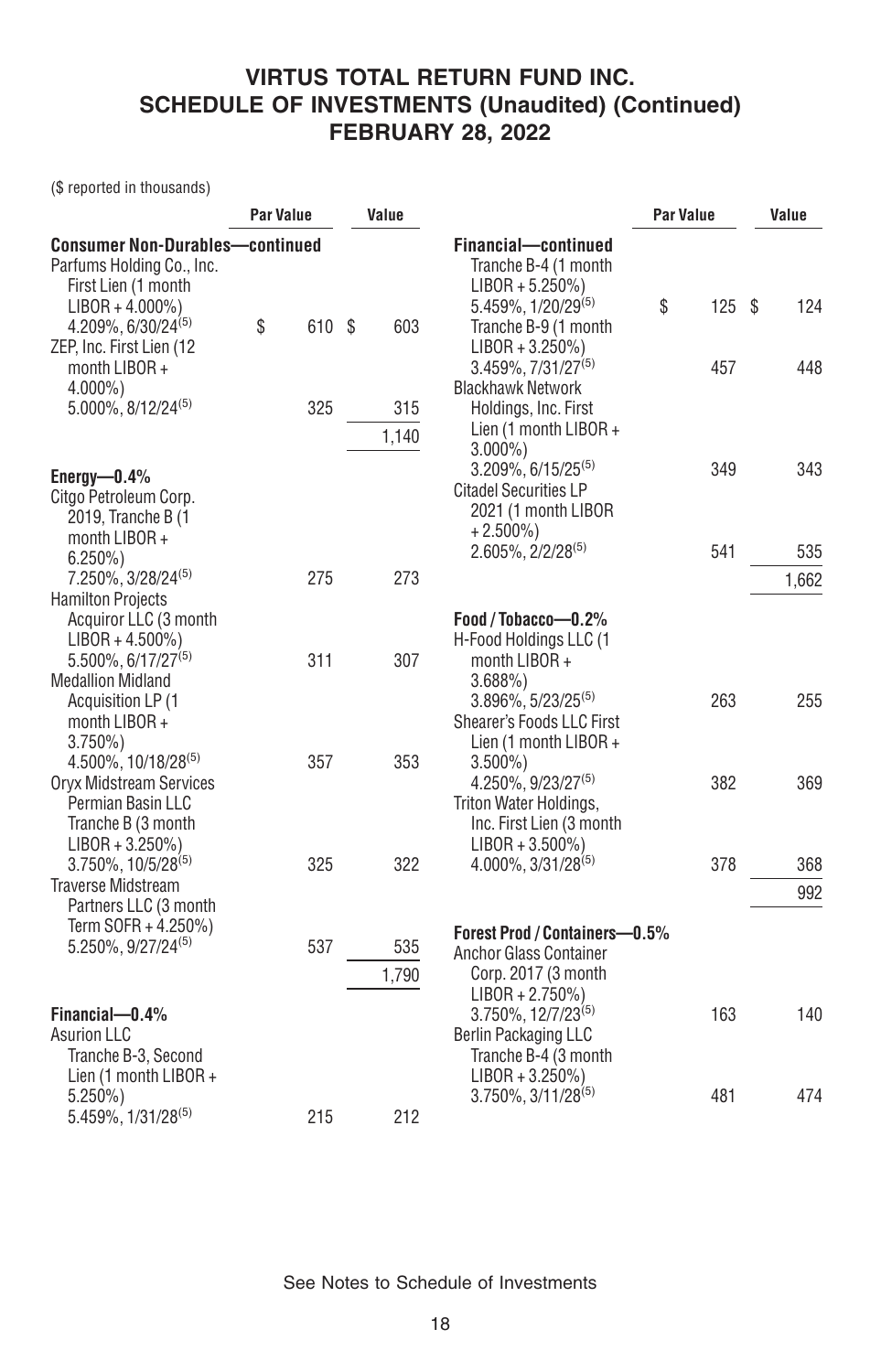(\$ reported in thousands)

|                                                                                                                              | <b>Par Value</b> |  | Value |       |                                                                                                                                     | <b>Par Value</b> |        |  | Value |  |
|------------------------------------------------------------------------------------------------------------------------------|------------------|--|-------|-------|-------------------------------------------------------------------------------------------------------------------------------------|------------------|--------|--|-------|--|
| <b>Forest Prod / Containers-continued</b><br>BWay Holding Co. (1<br>month LIBOR +                                            |                  |  |       |       | Gaming / Leisure-continued<br><b>J&amp;J Ventures</b><br>Gaming LLC (1 month                                                        |                  |        |  |       |  |
| $3.250\%$<br>$3.356\%$ , $4/3/24^{(5)}$<br>Klockner Pentaplast of<br>America, Inc. Tranche<br>B (6 month LIBOR +             | \$<br>561        |  | Ŝ.    | 551   | $LIBOR + 4.000\%)$<br>4.750%, 4/26/28(5)<br>Landry's Finance<br>Acquisition Co. 2020<br>(1 month LIBOR +                            | \$               | 334 \$ |  | 332   |  |
| $4.750\%$<br>5.554%, 2/12/26 <sup>(5)</sup><br>Spectrum Holdings III<br>Corp. First Lien (3<br>month LIBOR +                 | 457              |  |       | 427   | 12.000%)<br>13.000%, 10/4/23(5)<br>Playa Resorts Holding<br>B.V. (1 month LIBOR +<br>$2.750\%)$                                     |                  | 25     |  | 27    |  |
| $3.250\%$<br>$4.250\%$ , $1/31/25^{(5)}$<br>TricorBraun, Inc. (1                                                             | 228              |  |       | 221   | 3.750%, 4/29/24(5)<br>Pug LLC<br>Tranche B (1 month                                                                                 |                  | 710    |  | 695   |  |
| month LIBOR +<br>$3.250\%$<br>$3.750\%$ , $3/3/28^{(5)}$                                                                     | 414              |  |       | 407   | $LIBOR + 3.500\%)$<br>3.709%, 2/12/27 <sup>(5)</sup><br>Tranche B-2 (1 month                                                        |                  | 519    |  | 509   |  |
| Gaming / Leisure-0.8%                                                                                                        |                  |  |       | 2,220 | $LIBOR + 4.250\%)$<br>4.750%, 2/12/27 <sup>(5)</sup><br>Raptor Acquisition Corp.                                                    |                  | 67     |  | 66    |  |
| <b>Caesars Resort</b><br><b>Collection LLC Tranche</b><br>B (1 month LIBOR +<br>$2.750\%$<br>2.959%, 12/23/24 <sup>(5)</sup> | 586              |  |       | 579   | Tranche B (3 month<br>$LIBOR + 4.000\%)$<br>4.750%, 11/1/26 <sup>(5)</sup><br><b>Scientific Games</b><br><b>Holdings LP Tranche</b> |                  | 115    |  | 115   |  |
| Carnival Corp.<br>2021, Tranche B (3<br>month LIBOR +<br>$3.250\%$                                                           |                  |  |       |       | B-2 (3 month LIBOR +<br>$3.500\%$<br>$0.000\%$ , $2/4/29^{(5)(10)}$<br><b>UFC Holdings LLC</b>                                      |                  | 75     |  | 75    |  |
| 4.000%, 10/18/28(5)<br>Tranche B (3 month<br>$LIBOR + 3.000\%)$                                                              | 220              |  |       | 217   | Tranche B-3 (6 month<br>$LIBOR + 2.750\%)$<br>$3.500\%$ , $4/29/26^{(5)}$                                                           |                  | 496    |  | 489   |  |
| 3.750%, 6/30/25(5)<br><b>ECL Entertainment LLC</b><br>Tranche B (3 month                                                     | 94               |  |       | 92    | Health Care-1.9%                                                                                                                    |                  |        |  | 3,466 |  |
| $LIBOR + 7.500\%)$<br>$8.250\%, 5/1/28^{(5)}$<br>Fertitta<br>Entertainment LLC<br>Tranche B (1 month<br>Term SOFR + 4.000%)  | 70               |  |       | 71    | <b>ASP Navigate Acquisition</b><br>Corp. (3 month LIBOR<br>$+4.500\%$<br>$5.500\%$ , 10/6/27 <sup>(5)</sup>                         |                  | 173    |  | 173   |  |
| 4.500%, 1/27/29 <sup>(5)</sup>                                                                                               | 200              |  |       | 199   |                                                                                                                                     |                  |        |  |       |  |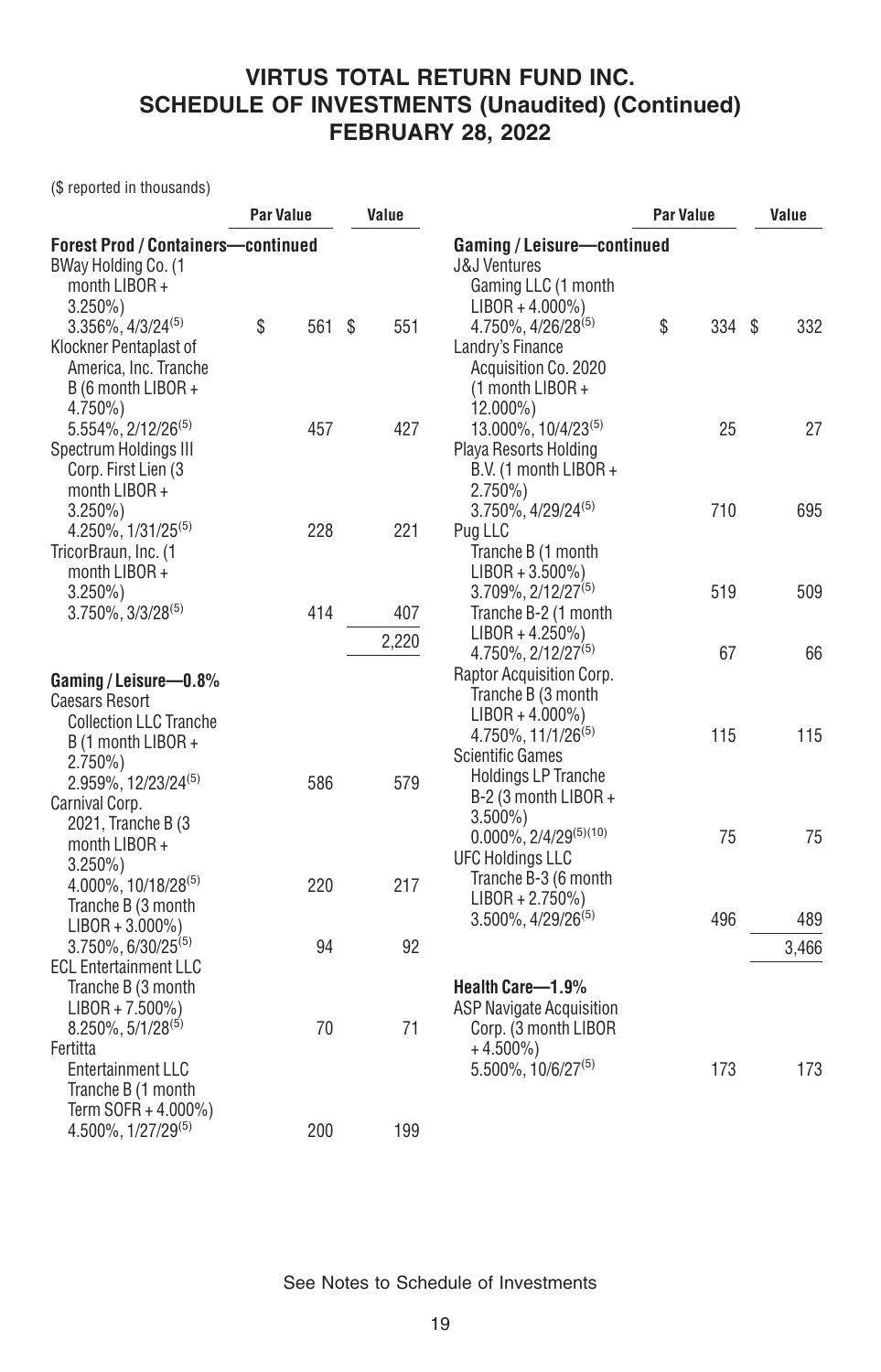(\$ reported in thousands)

|                                                                                                    | <b>Par Value</b> |   | Value |                                                                                                                  | Par Value | Value     |  |
|----------------------------------------------------------------------------------------------------|------------------|---|-------|------------------------------------------------------------------------------------------------------------------|-----------|-----------|--|
| <b>Health Care-continued</b><br>Azalea TopCo, Inc. 2021<br>$(1$ month LIBOR +<br>$3.750\%)$        |                  |   |       | <b>Health Care-continued</b><br>Pearl Intermediate<br><b>Parent LLC First Lien</b><br>(1 month LIBOR +           |           |           |  |
| 4.500%, 7/24/26 <sup>(5)</sup><br>Bausch Health Cos., Inc.<br>Tranche B (3 month                   | \$<br>611        | S | 606   | $2.750\%)$<br>2.959%, 2/14/25 <sup>(5)</sup><br>PetVet Care Centers LLC                                          | \$<br>533 | \$<br>525 |  |
| $LIBOR + 5.250\%)$<br>$0.000\%, 1/27/27^{(5)(10)}$<br>Envision Healthcare Corp.                    | 160              |   | 158   | 2021, First Lien (1<br>month LIBOR +<br>$3.500\%$ )                                                              |           |           |  |
| (1 month LIBOR +<br>$3.750\%$<br>$3.959\%$ , $10/10/25^{(5)}$                                      | 154              |   | 112   | 4.250%, 2/14/25 <sup>(5)</sup><br>Phoenix Guarantor, Inc.                                                        | 193       | 192       |  |
| <b>Gainwell Acquisition</b><br>Corp. Tranche B (3                                                  |                  |   |       | Tranche B-1 (1 month<br>$LIBOR + 3.250\%)$<br>$3.459\%, 3/5/26^{(5)}$                                            | 305       | 300       |  |
| month LIBOR +<br>4.000%)                                                                           |                  |   |       | Tranche B-3 (1 month<br>$LIBOR + 3.500\%)$                                                                       |           |           |  |
| 4.750%, 10/1/27 <sup>(5)</sup><br><b>Heartland Dental LLC</b><br>2021 (1 month LIBOR<br>$+4.000\%$ | 332              |   | 330   | 3.662%, 3/5/26 <sup>(5)</sup><br>Phoenix Newco, Inc. First<br>Lien (2 month LIBOR +<br>$3.500\%$ )               | 565       | 558       |  |
| 4.162%, 4/30/25 <sup>(5)</sup><br>Hunter Holdco 3 Ltd. First<br>Lien (3 month LIBOR +              | 383              |   | 380   | 4.000%, 11/15/28 <sup>(5)</sup><br>Pluto Acquisition I, Inc.<br>2021, First Lien (1                              | 130       | 129       |  |
| 4.250%)<br>$4.750\%$ , $8/19/28^{(5)}$<br>LifePoint Health, Inc.<br>Tranche B, First Lien (1       | 190              |   | 188   | month LIBOR +<br>$4.000\%$ )<br>4.209%, 6/22/26 <sup>(5)</sup><br>Southern Veterinary<br>Partners LLC First Lien | 264       | 261       |  |
| month LIBOR +<br>$3.750\%$<br>$3.959\%$ , 11/16/25 <sup>(5)</sup><br>LSCS Holdings, Inc. (3        | 370              |   | 366   | (3 month LIBOR +<br>$4.000\%$<br>$0.000\%, 10/5/27^{(5)(10)}$                                                    | 189       | 189       |  |
| month LIBOR +<br>$4.500\%$ )<br>5.000%, 11/23/28(5)<br>Medline Borrower LP (1                      | 335              |   | 333   | Sterigenics-Nordion<br>Holdings LLC (3 month<br>$LIBOR + 2.750\%)$<br>3.250%, 12/11/26 <sup>(5)</sup>            | 170       | 167       |  |
| month LIBOR +<br>$3.250\%$<br>$3.750\%$ , 10/23/28 <sup>(5)</sup>                                  | 100              |   | 99    | Sunshine Luxembourg<br>VII S.a.r.I. Tranche B-3<br>$(3$ month LIBOR +                                            |           |           |  |
| One Call Corp. Tranche B,<br>First Lien (3 month<br>$LIBOR + 5.500\%)$                             |                  |   |       | $3.750\%$<br>4.500%, 10/1/26(5)<br>Surgery Center Holdings,                                                      | 174       | 173       |  |
| 6.250%, 4/22/27 <sup>(5)</sup><br><b>Packaging Coordinators</b><br>Midco, Inc. Tranche B,          | 617              |   | 612   | Inc. 2021 (1 month<br>$LIBOR + 3.750\%)$<br>4.500%, 8/31/26 <sup>(5)</sup>                                       | 323       | 319       |  |
| First Lien (3 month<br>$LIBOR + 3.500\%)$<br>4.500%, 11/30/27(5)                                   | 348              |   | 346   |                                                                                                                  |           |           |  |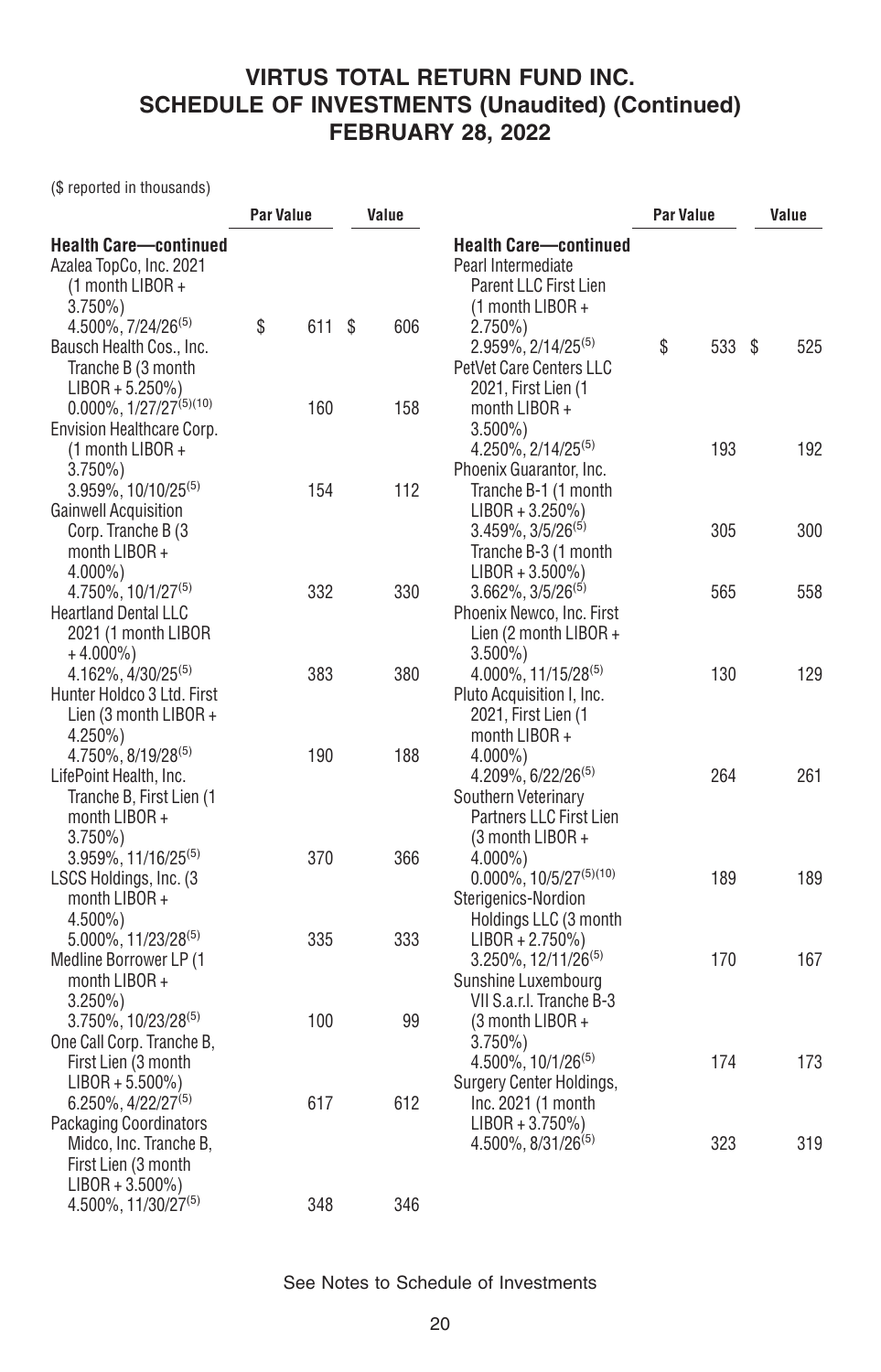(\$ reported in thousands)

|                                                                                                      | <b>Par Value</b> |      | Value |       |                                                                                               | Par Value |        | Value |     |
|------------------------------------------------------------------------------------------------------|------------------|------|-------|-------|-----------------------------------------------------------------------------------------------|-----------|--------|-------|-----|
| <b>Health Care-continued</b><br>Upstream Newco, Inc.<br>2021 (1 month LIBOR<br>$+4.250\%$            |                  |      |       |       | Information Technology-continued<br><b>BMC Software</b><br>2021 (3 month LIBOR<br>$+3.750\%)$ |           |        |       |     |
| 4.459%, 11/20/26 <sup>(5)</sup><br>Viant Medical Holdings,<br>Inc. First Lien (1 month               | \$               | 233S |       | 231   | 3.974%, 10/2/25 <sup>(5)</sup><br>Second Lien (3 month<br>$LIBOR + 5.500\%)$                  | \$        | 484 \$ |       | 478 |
| $LIBOR + 3.750\%)$<br>$3.959\%, 7/2/25^{(5)}$<br>Waystar Technologies,                               |                  | 807  |       | 760   | $6.000\%$ , 2/27/26 <sup>(5)</sup><br>ConnectWise LLC (3<br>month LIBOR +                     |           | 95     |       | 94  |
| Inc. 2021 (1 month<br>$LIBOR + 4.000\%)$<br>4.105%, 10/22/26(5)                                      |                  | 345  |       | 344   | $3.500\%$ )<br>4.000%, 9/29/28(5)<br>Epicor Software Corp.                                    | 300       |        |       | 297 |
|                                                                                                      |                  |      |       | 7,851 | Tranche C (1 month                                                                            |           |        |       |     |
| Housing $-0.3%$                                                                                      |                  |      |       |       | $LIBOR + 3.250\%)$<br>4.000%, 7/30/27 <sup>(5)</sup>                                          | 629       |        |       | 622 |
| 84 Lumber Co. Tranche<br>B-1 (1 month LIBOR +<br>$3.000\%$ )                                         |                  |      |       |       | Greeneden U.S. Holdings<br>II LLC Tranche B-4 (1<br>month LIBOR +                             |           |        |       |     |
| $3.750\%$ , 11/13/26 <sup>(5)</sup><br>Chariot Buyer LLC (1<br>month LIBOR +                         |                  | 233  |       | 231   | $4.000\%$ )<br>4.750%, 12/1/27 <sup>(5)</sup><br>Hyland Software, Inc.<br>2018 (1 month LIBOR | 267       |        |       | 267 |
| $3.500\%$ )<br>4.000%, 11/3/28(5)<br>Quikrete Holdings, Inc.                                         |                  | 335  |       | 332   | $+3.500\%$<br>4.250%, 7/1/24 <sup>(5)</sup>                                                   | 484       |        |       | 482 |
| Tranche B-1 (3 month<br>$LIBOR + 3.000\%)$                                                           |                  |      |       |       | Infinite Bidco LLC<br>First Lien (3 month                                                     |           |        |       |     |
| $0.000\%$ , 2/21/28 <sup>(5)(10)</sup><br>SRS Distribution, Inc.<br>2021 (3 month LIBOR              |                  | 520  |       | 515   | $LIBOR + 3.750\%)$<br>4.250%, 3/2/28 <sup>(5)</sup><br>Second Lien (3 month                   | 353       |        |       | 350 |
| $+3.750\%)$<br>4.250% - 4.269%, 6/2/28(5)                                                            |                  | 169  |       | 167   | $LIBOR + 7.000\%)$<br>7.508%, 3/2/29 <sup>(5)</sup><br>Magenta Buyer LLC First                | 135       |        |       | 134 |
| 2022 (3 month Term<br>$SOFR + 3.500\%)$<br>$4.000\%$ , 6/2/28 <sup>(5)</sup>                         |                  | 35   |       | 34    | Lien (3 month LIBOR +<br>$5.000\%$                                                            |           |        |       |     |
|                                                                                                      |                  |      |       | 1,279 | 5.750%, 7/27/28 <sup>(5)</sup><br>Project Ruby Ultimate                                       | 234       |        |       | 232 |
| Information Technology-1.4%<br>Applied Systems, Inc.                                                 |                  |      |       |       | Parent Corp. First Lien<br>(1 month LIBOR +                                                   |           |        |       |     |
| Second Lien (3 month<br>$LIBOR + 5.500\%)$                                                           |                  |      |       |       | $3.250\%$ )<br>4.000%, 3/10/28(5)<br>Proofpoint, Inc. (3 month                                | 352       |        |       | 349 |
| 6.250%, 9/19/25 <sup>(5)</sup><br>Aston Finco S.a.r.l. First<br>Lien (1 month LIBOR +<br>$4.250\%$ ) |                  | 208  |       | 207   | $LIBOR + 3.250\%)$<br>3.758%, 8/31/28 <sup>(5)</sup>                                          | 340       |        |       | 336 |
| 4.459%, 10/9/26 <sup>(5)</sup>                                                                       |                  | 241  |       | 239   |                                                                                               |           |        |       |     |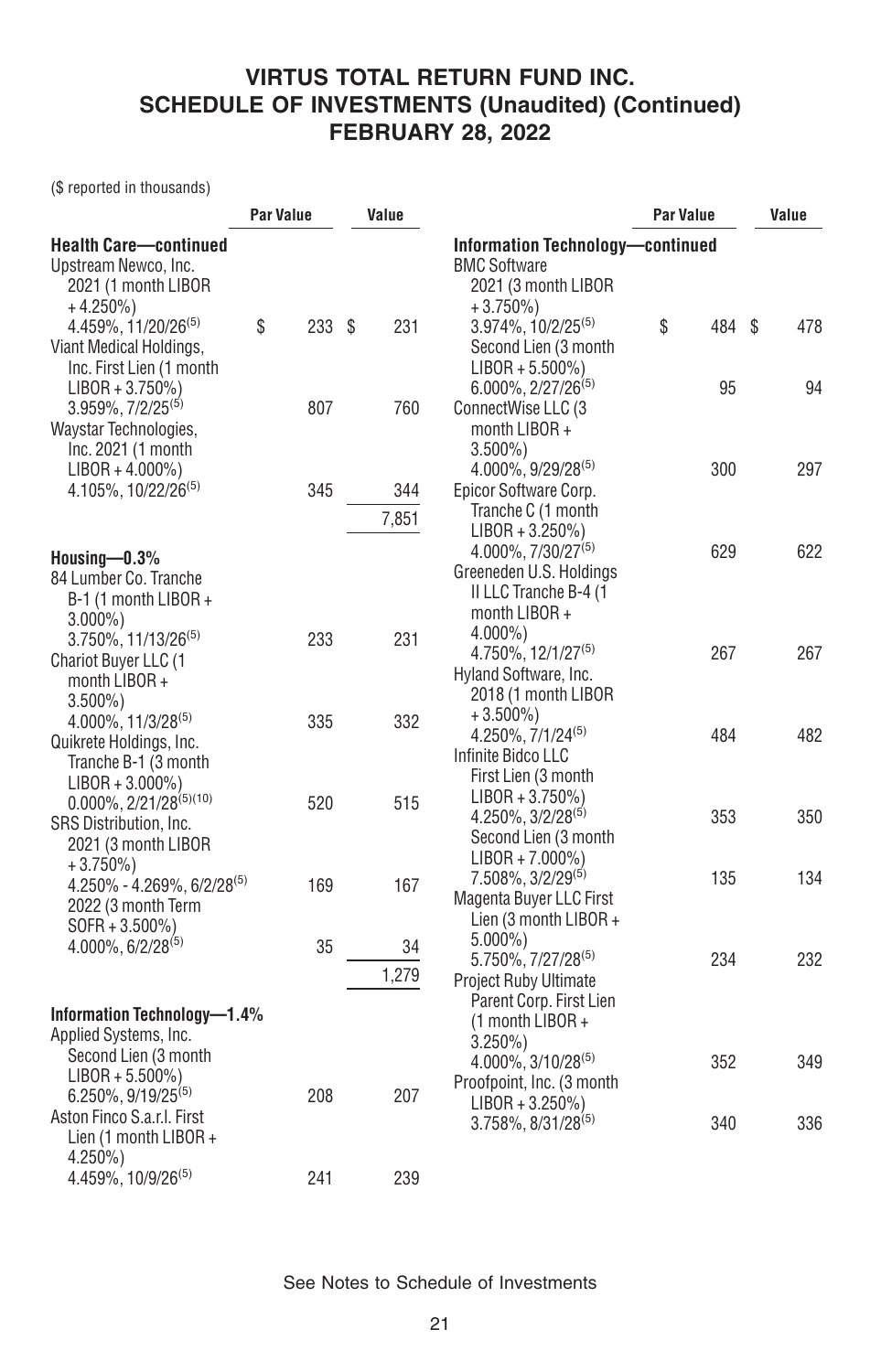(\$ reported in thousands)

|                                                                                            | Par Value |      | Value |       |                                                                                                  | <b>Par Value</b> | Value |  |
|--------------------------------------------------------------------------------------------|-----------|------|-------|-------|--------------------------------------------------------------------------------------------------|------------------|-------|--|
| Information Technology-continued<br>Quest Software US<br>Holdings, Inc. First              |           |      |       |       | <b>Manufacturing-continued</b><br>Second Lien (6 month<br>$LIBOR + 8.250\%)$                     |                  |       |  |
| Lien (3 month Term<br>$SOFR + 4.250\%)$                                                    |           |      |       |       | $9.000\%$ , 6/15/29 <sup>(5)</sup><br>Backyard Acquireco, Inc.                                   | \$<br>95 \$      | 94    |  |
| 4.750%, 1/17/29(5)<br>RealPage, Inc. First Lien                                            | \$        | 255S |       | 251   | (3 month LIBOR +<br>$3.750\%$                                                                    |                  |       |  |
| $(1$ month LIBOR +<br>$3.250\%$                                                            |           |      |       |       | $4.500\%$ , 11/2/27 <sup>(5)</sup><br>Filtration Group Corp.                                     | 321              | 318   |  |
| $3.750\%$ , $4/24/28^{(5)}$<br>Sophia LP Tranche B (3                                      |           | 469  |       | 463   | (1 month LIBOR +<br>$3.000\%$ )                                                                  |                  |       |  |
| month LIBOR +<br>$3.500\%$                                                                 |           |      |       |       | 3.209%, 3/31/25(5)<br>2021 (1 month LIBOR                                                        | 581              | 574   |  |
| $3.724\%$ , $10/7/27^{(5)}$<br>UKG, Inc.<br>2021, Second Lien (3<br>month LIBOR +          |           | 351  |       | 347   | $+3.500\%)$<br>4.000%, 10/21/28 <sup>(5)</sup><br>Safe Fleet Holdings LLC<br>2022 (3 month LIBOR | 75               | 74    |  |
| $5.250\%)$<br>5.750%, 5/3/27(5)<br>2021-2, First Lien (3<br>month LIBOR +                  |           | 20   |       | 20    | $+3.750\%)$<br>$0.000\%, 2/17/29^{(5)(10)}$<br>Star U.S. Bidco LLC (3<br>month LIBOR +           | 65               | 64    |  |
| $3.250\%$<br>$0.000\%$ , 5/4/26 <sup>(5)(10)</sup><br>Veritas U.S., Inc. 2021,             |           | 670  |       | 665   | $4.250\%$<br>5.250%, 3/17/27 <sup>(5)</sup><br>Truck Hero, Inc. (1 month                         | 315              | 313   |  |
| Tranche B (3 month<br>$LIBOR + 5.000\%)$                                                   |           |      |       |       | $LIBOR + 3.250\%)$<br>4.000%, 1/31/28 <sup>(5)</sup>                                             | 269              | 264   |  |
| $6.000\%$ , 9/1/25 <sup>(5)</sup>                                                          |           | 100  |       | 98    |                                                                                                  |                  | 2,841 |  |
|                                                                                            |           |      |       | 5,931 | <b>Media / Telecom - Cable/Wireless</b><br>Video $-0.0\%$                                        |                  |       |  |
| Manufacturing-0.7%<br>Alliance Laundry<br><b>Systems LLC Tranche</b><br>B (3 month LIBOR + |           |      |       |       | Directy Financing LLC (3)<br>month LIBOR +<br>$5.000\%$ )                                        |                  |       |  |
| $0.750\%)$<br>4.250%, 10/8/27(5)                                                           |           | 507  |       | 502   | $5.750\%$ , $8/2/27^{(5)}$<br>Intelsat Jackson Holdings                                          | 173              | 173   |  |
| Apex Group Treasury LLC<br>(3 month LIBOR +                                                |           |      |       |       | S.A. Tranche B-5<br>8.625%, 1/2/24 <sup>(11)</sup>                                               | 1                | 1     |  |
| $3.750\%$<br>$4.250\%$ , $7/27/28^{(5)}$                                                   |           | 364  |       | 361   |                                                                                                  |                  | 174   |  |
| Arcline FM Holdings LLC<br>First Lien (6 month<br>$LIBOR + 4.750\%)$                       |           |      |       |       |                                                                                                  |                  |       |  |
| 5.500%, 6/23/28 <sup>(5)</sup>                                                             |           | 279  |       | 277   |                                                                                                  |                  |       |  |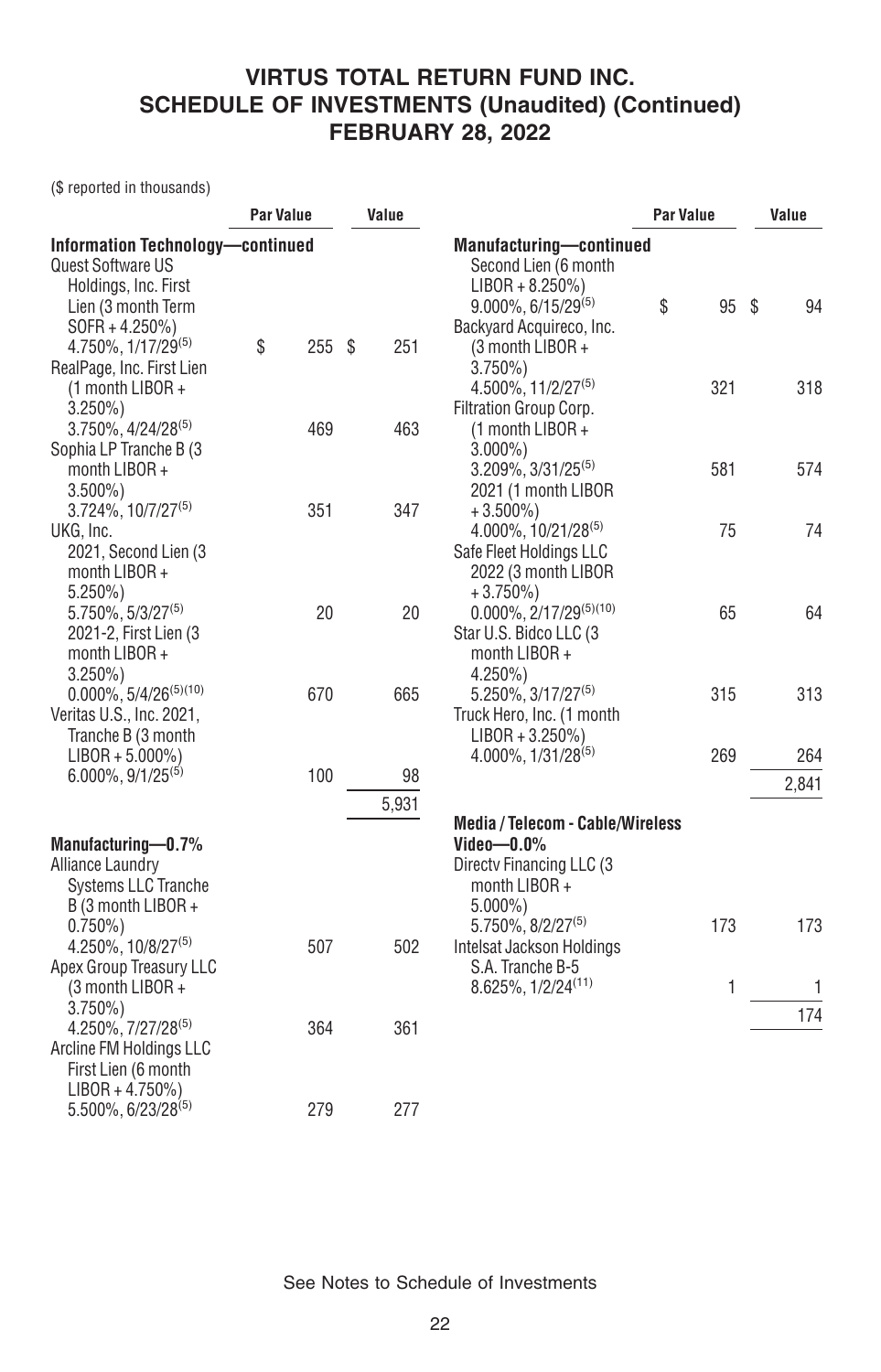(\$ reported in thousands)

|                                                                                                                         |    | Par Value |  | Value        |                                                                                                                                  | <b>Par Value</b> |     | Value |       |
|-------------------------------------------------------------------------------------------------------------------------|----|-----------|--|--------------|----------------------------------------------------------------------------------------------------------------------------------|------------------|-----|-------|-------|
| <b>Media / Telecom - Diversified</b><br>Media $-0.3\%$<br>Cinemark USA, Inc. (3)<br>month $LIBOR +$<br>$1.750\%$        |    |           |  |              | Metals / Minerals-0.1%<br>Covia Holdings LLC (3<br>month LIBOR +<br>$4.000\%$ )<br>$0.000\%, 7/31/26^{(5)(10)}$                  | \$               | 340 | -S    | 336   |
| $0.000\%$ , 3/31/25 <sup>(5)(10)</sup><br>Dotdash Meredith, Inc.<br>Tranche B (3 month<br>Term SOFR + 4.000%)           | \$ | 232S      |  | 225          | $Retail - 0.5%$<br><b>CNT Holdings I Corp. First</b><br>Lien (3 month $LIBOR +$                                                  |                  |     |       |       |
| 4.500%, 11/23/28 <sup>(5)</sup><br>McGraw-Hill Education,<br>Inc. (3 month $LIBOR +$<br>4.750%)                         |    | 340       |  | 338          | $3.500\%$<br>4.250%, 11/8/27 <sup>(5)</sup><br><b>Great Outdoors</b><br>Group LLC Tranche B-2<br>(3 month LIBOR +                |                  | 283 |       | 281   |
| 5.250%, 7/28/28(5)<br><b>William Morris Endeavor</b><br>Entertainment LLC<br>Tranche B-1 (1 month<br>$LIBOR + 2.750\%)$ |    | 295       |  | 292          | $3.750\%$<br>$4.500\%$ , $3/6/28^{(5)}$<br>Harbor Freight Tools USA,<br>Inc. 2021 (1 month                                       |                  | 351 |       | 350   |
| $2.960\%$ , 5/18/25 <sup>(5)</sup>                                                                                      |    | 352       |  | 343<br>1,198 | $LIBOR + 2.750\%)$<br>$3.250\%, 10/19/27^{(5)}$<br>Michaels Cos., Inc. (The)<br>Tranche B (3 month                               |                  | 470 |       | 462   |
| Media / Telecom -<br>Telecommunications-0.1%<br>CenturyLink, Inc. Tranche<br>B (1 month LIBOR +<br>$2.250\%)$           |    |           |  |              | $LIBOR + 4.250\%)$<br>$5.000\%$ , 4/15/28 <sup>(5)</sup><br>Petco Health & Wellness<br>Co., Inc. First Lien (3)<br>month LIBOR + |                  | 239 |       | 222   |
| 2.459%, 3/15/27(5)<br>Consolidated<br>Communications, Inc.<br>Tranche B-1 (1 month                                      |    | 171       |  | 167          | $3.250\%$<br>$4.000\%$ , $3/3/28^{(5)}$<br>PetsMart LLC (3 month<br>$LIBOR + 3.750\%)$                                           |                  | 253 |       | 251   |
| $LIBOR + 3.500\%)$<br>$4.250\%$ , 10/2/27 <sup>(5)</sup><br>Securus Technologies<br>Holdings, Inc. First                |    | 154       |  | 151          | 4.500%, 2/11/28(5)<br>Rising Tide Holdings, Inc.<br>First Lien (1 month<br>$LIBOR + 4.750\%)$                                    |                  | 259 |       | 257   |
| Lien (3 month LIBOR +<br>$4.500\%$                                                                                      |    |           |  |              | $5.500\%$ , 6/1/28 <sup>(5)</sup>                                                                                                |                  | 189 |       | 185   |
| $5.500\%$ , 11/1/24 <sup>(5)</sup>                                                                                      |    | 148       |  | 142          |                                                                                                                                  |                  |     |       | 2,008 |
|                                                                                                                         |    |           |  | 460          |                                                                                                                                  |                  |     |       |       |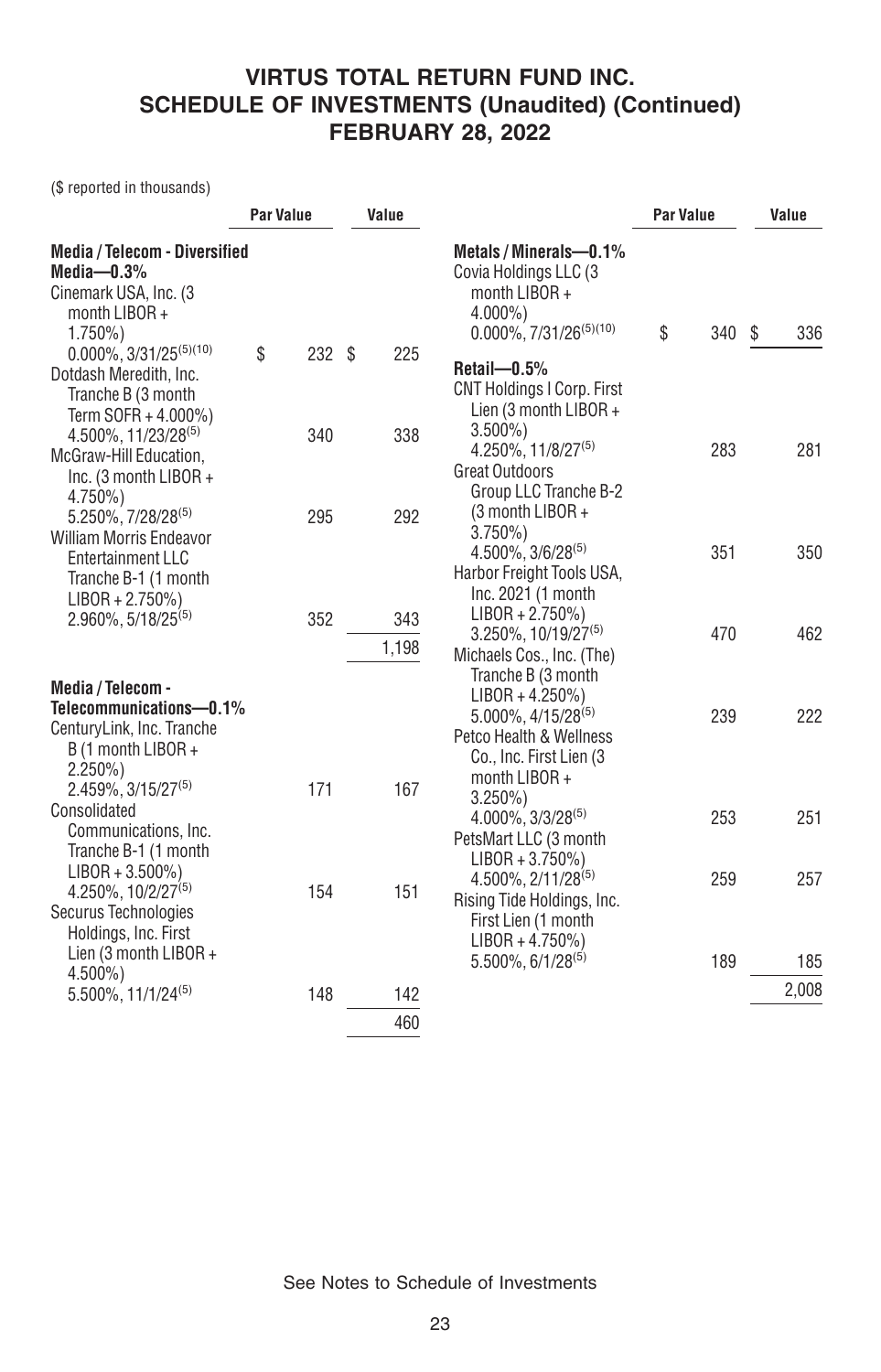(\$ reported in thousands)

|                                                         | <b>Par Value</b> |     | Value |     |                                                  | <b>Par Value</b> | Value |       |
|---------------------------------------------------------|------------------|-----|-------|-----|--------------------------------------------------|------------------|-------|-------|
| Service-1.3%                                            |                  |     |       |     | Service-continued                                |                  |       |       |
| AIT Worldwide Logistics,                                |                  |     |       |     | Hoya Midco LLC 2022,                             |                  |       |       |
| Inc. First Lien (3 month                                |                  |     |       |     | First Lien (6 month                              |                  |       |       |
| $LIBOR + 4.750\%)$                                      |                  |     |       |     | Term SOFR + 3.250%)                              |                  |       |       |
| $5.500\%$ , $4/6/28^{(5)}$                              | \$               | 294 | Ŝ.    | 292 | \$<br>3.750%, 2/3/29(5)                          | $163$ \$         |       | 162   |
| <b>Allied Universal</b>                                 |                  |     |       |     | NAB Holdings LLC (3                              |                  |       |       |
| Holdco LLC (3 month                                     |                  |     |       |     | month Term SOFR+                                 |                  |       |       |
| $LIBOR + 3.750\%)$                                      |                  |     |       |     | $3.000\%$<br>$3.500\%$ , 11/23/28 <sup>(5)</sup> | 190              |       | 187   |
| $4.250\%$ , 5/12/28 <sup>(5)</sup>                      |                  | 60  |       | 59  | Peraton Corp. Tranche B,                         |                  |       |       |
| Carlisle Foodservice                                    |                  |     |       |     | First Lien (1 month                              |                  |       |       |
| Products, Inc. First                                    |                  |     |       |     | $LIBOR + 3.750\%)$                               |                  |       |       |
| Lien (6 month LIBOR $+$                                 |                  |     |       |     | 4.500%, 2/1/28(5)                                | 507              |       | 504   |
| $3.000\%$                                               |                  |     |       |     | PODS LLC (3 month                                |                  |       |       |
| 4.000%, 3/20/25 <sup>(5)</sup>                          |                  | 392 |       | 379 | $LIBOR + 3.000\%)$                               |                  |       |       |
| Dun & Bradstreet Corp.                                  |                  |     |       |     | $3.750\%$ , $3/31/28^{(5)}$                      | 566              |       | 559   |
| (The)                                                   |                  |     |       |     | Sedgwick Claims                                  |                  |       |       |
| 2022, Tranche B-2 (1                                    |                  |     |       |     | <b>Management Services,</b>                      |                  |       |       |
| month Term SOFR+                                        |                  |     |       |     | Inc. 2019 (1 month                               |                  |       |       |
| $3.250\%$                                               |                  |     |       |     | $LIBOR + 3.750\%)$                               |                  |       |       |
| $3.440\%$ , $1/18/29^{(5)}$                             |                  | 50  |       | 49  | $3.959\%$ , $9/3/26^{(5)}$                       | 546              |       | 541   |
| Tranche B (1 month                                      |                  |     |       |     | St. George's University                          |                  |       |       |
| $LIBOR + 3.250\%)$<br>$3.459\%$ , 2/6/26 <sup>(5)</sup> |                  | 586 |       | 579 | Scholastic                                       |                  |       |       |
| DXP Enterprises, Inc. (1                                |                  |     |       |     | Services LLC (3 month                            |                  |       |       |
| month $LIBOR +$                                         |                  |     |       |     | $LIBOR + 3.250\%)$                               |                  |       |       |
| $4.750\%$                                               |                  |     |       |     | $0.000\%$ , 2/10/29 <sup>(5)(10)</sup>           | 291              |       | 286   |
| 5.750%, 12/23/27 <sup>(5)</sup>                         |                  | 208 |       | 206 | Sweetwater                                       |                  |       |       |
| <b>Garda World Security</b>                             |                  |     |       |     | Borrower LLC (1                                  |                  |       |       |
| Corp. Tranche B-2 (1                                    |                  |     |       |     | month LIBOR +                                    |                  |       |       |
| month $LIBOR +$                                         |                  |     |       |     | 4.750%)                                          |                  |       |       |
| $4.250\%$                                               |                  |     |       |     | $5.500\%$ , $8/7/28^{(5)}$                       | 243              |       | 241   |
| 4.430%, 10/30/26 <sup>(5)</sup>                         |                  | 75  |       | 74  | <b>Weld North</b>                                |                  |       |       |
| Grab Holdings, Inc. (6                                  |                  |     |       |     | Education LLC 2021 (1                            |                  |       |       |
| month LIBOR +                                           |                  |     |       |     | month LIBOR +                                    |                  |       |       |
| $4.500\%$                                               |                  |     |       |     | $3.750\%$                                        |                  |       |       |
| 5.500%, 1/29/26 <sup>(5)</sup>                          |                  | 496 |       | 492 | 4.250%, 12/21/27 <sup>(5)</sup>                  | 607              |       | 602   |
| Hertz Corp. (The)                                       |                  |     |       |     |                                                  |                  |       | 5,581 |
| Tranche B (1 month                                      |                  |     |       |     |                                                  |                  |       |       |
| $LIBOR + 3.250\%)$                                      |                  |     |       |     | Transportation - Automotive-0.3%                 |                  |       |       |
| 3.750%, 6/30/28(5)                                      |                  | 312 |       | 310 | <b>Clarios Global LP First</b>                   |                  |       |       |
| Tranche C (1 month                                      |                  |     |       |     | Lien (1 month $LIBOR +$                          |                  |       |       |
| $LIBOR + 3.250\%)$                                      |                  |     |       |     | $3.250\%$                                        |                  |       |       |
| 3.750%, 6/30/28 <sup>(5)</sup>                          |                  | 59  |       | 59  | $3.459\%$ , $4/30/26^{(5)}$                      | 224              |       | 222   |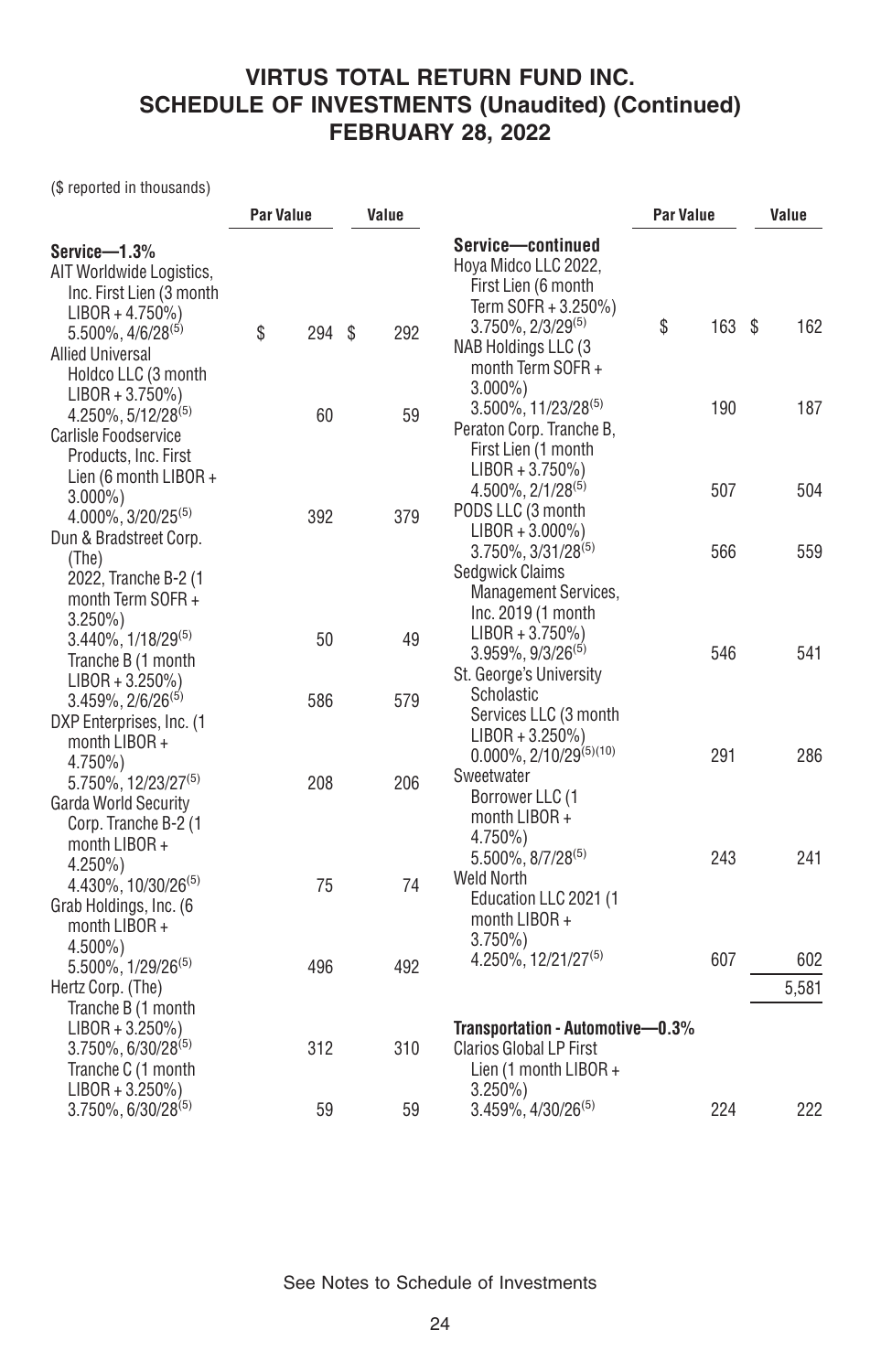(\$ reported in thousands)

|                                                                                                                                                                 | <b>Par Value</b> |     | Value |       |                                                                                                                   | Par Value              | Value             |  |
|-----------------------------------------------------------------------------------------------------------------------------------------------------------------|------------------|-----|-------|-------|-------------------------------------------------------------------------------------------------------------------|------------------------|-------------------|--|
| Transportation -<br>Automotive-continued<br>Cooper-Standard<br>Automotive, Inc.<br>Tranche B-1 (1 month<br>$LIBOR + 2.000\%)$<br>2.750%, 11/2/23 <sup>(5)</sup> | \$               | 678 | Ŝ.    | 643   | Utility-continued<br>2018, Tranche C (3<br>month LIBOR +<br>$3.750\%$<br>$4.750\%$ , $1/30/24^{(5)}$              | \$<br>32               | Ŝ.<br>27<br>1,087 |  |
| <b>Mavis Tire Express</b><br>Services Topco Corp.<br>First Lien (3 month                                                                                        |                  |     |       |       | <b>TOTAL LEVERAGED LOANS</b><br>(Identified Cost \$46,440)                                                        |                        | 46,115            |  |
| $LIBOR + 4.000\%)$                                                                                                                                              |                  |     |       |       |                                                                                                                   | <b>Shares</b>          |                   |  |
| 4.750%, 5/4/28(5)<br>PAI Holdco, Inc. Tranche                                                                                                                   |                  | 264 |       | 262   | <b>PREFERRED STOCKS-0.6%</b>                                                                                      |                        |                   |  |
| B (3 month LIBOR +<br>$3.500\%$<br>4.250%, 10/28/27 <sup>(5)</sup>                                                                                              |                  | 109 |       | 108   | Financials-0.5%<br>Capital Farm Credit ACA<br>Series 1 144A, 5.000% <sup>(1)(4)</sup>                             | $310^{(12)}$           | 308               |  |
|                                                                                                                                                                 |                  |     |       | 1.235 | JPMorgan Chase & Co. Series<br>HH, 4.600% <sup>(1)</sup>                                                          | $285^{(12)}$           | 280               |  |
| <b>Transportation - Land</b><br>Transportation-0.0%<br>LaserShip, Inc. First Lien                                                                               |                  |     |       |       | MetLife, Inc. Series D.<br>$5.875\%^{(1)}$<br><b>Truist Financial Corp. Series</b>                                | $329^{(12)}$           | 343               |  |
| (6 month LIBOR +<br>$4.500\%$ )                                                                                                                                 |                  |     |       |       | $Q, 5.100\%$ <sup>(1)</sup><br>Zions Bancorp NA, 6.950% <sup>(1)</sup>                                            | $565^{(12)}$<br>17,485 | 586<br>465        |  |
| 5.250%, 5/8/28(5)                                                                                                                                               |                  | 120 |       | 119   |                                                                                                                   |                        | 1,982             |  |
| Utility- $0.3\%$<br>Brookfield WEC Holdings,<br>Inc. (1 month LIBOR +<br>$2.750\%)$<br>$3.250\%$ , $8/1/25^{(5)}$                                               |                  | 460 |       | 453   | Industrials-0.1%<br>General Electric Co. Series D.<br>(3 month LIBOR +<br>$3.330\%$ , $3.533\%$ <sup>(1)(5)</sup> | $622^{(12)}$           | 588               |  |
| <b>Generation Bridge II LLC</b><br>Tranche B (3 month                                                                                                           |                  |     |       |       | <b>TOTAL PREFERRED STOCKS</b><br>(Identified Cost \$2,596)                                                        |                        | 2,570             |  |
| $LIBOR + 5.000\%)$<br>5.500%, 2/23/29(5)<br>Tranche C (3 month                                                                                                  |                  | 118 |       | 117   | <b>COMMON STOCKS-85.5%</b>                                                                                        |                        |                   |  |
| $LIBOR + 5.000\%)$<br>$5.500\%$ , 2/23/29 <sup>(5)</sup><br>Lightstone HoldCo LLC                                                                               |                  | 14  |       | 14    | <b>Communication Services-2.4%</b><br>Cellnex Telecom S.A. <sup>(1)</sup>                                         | 224,648                | 10,237            |  |
| 2018, Tranche B (3<br>month $LIBOR +$<br>$3.750\%$<br>4.750%, 1/30/24 <sup>(5)</sup>                                                                            |                  | 573 |       | 476   | <b>Consumer Discretionary-0.0%</b><br><b>MYT Holding LLC</b><br>Class $B^{(1)(7)(13)}$                            | 22,362                 | 46                |  |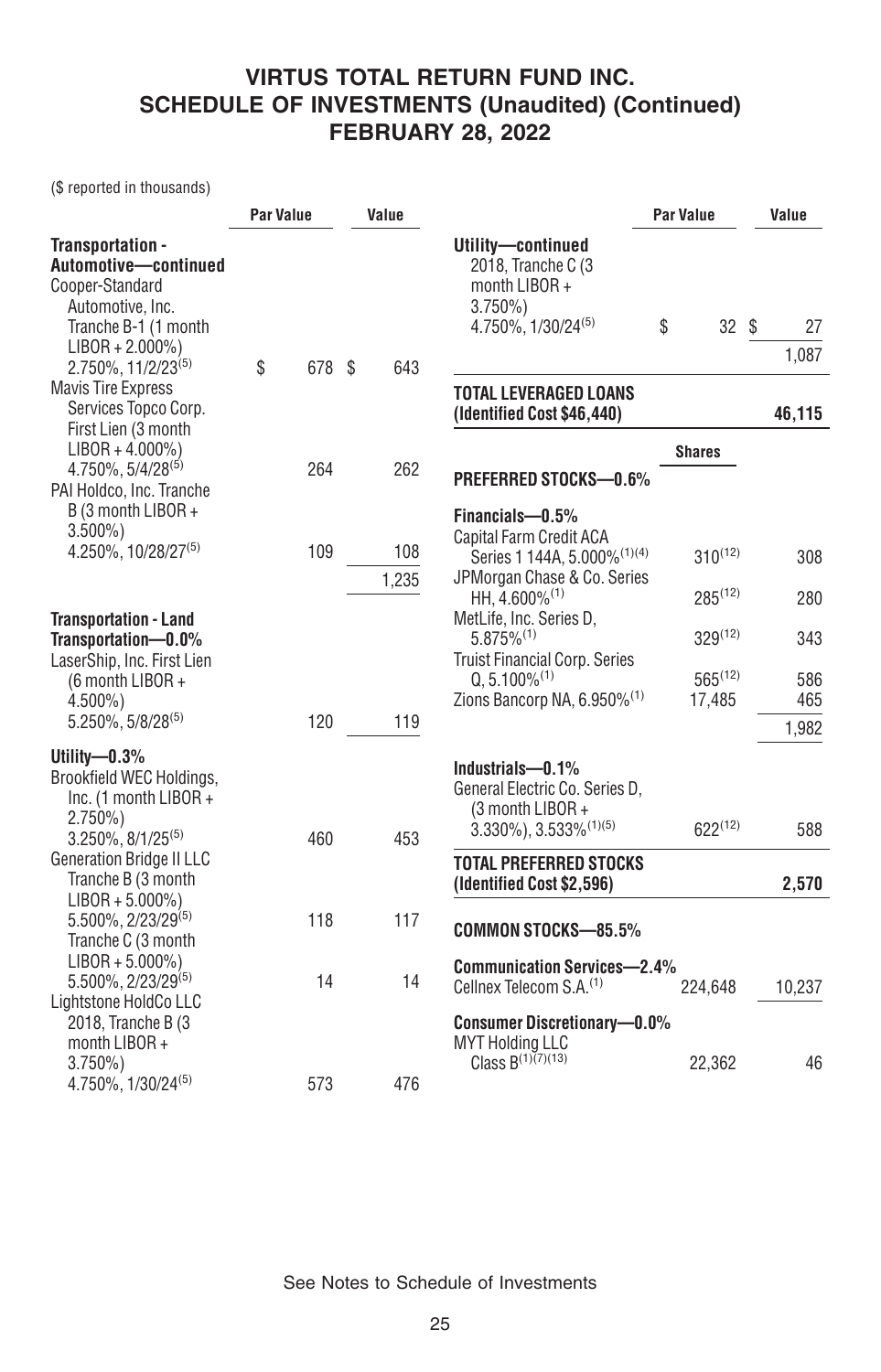(\$ reported in thousands)

|                                         | <b>Shares</b> | Value    |                                         | <b>Shares</b> | Value   |
|-----------------------------------------|---------------|----------|-----------------------------------------|---------------|---------|
| <b>Consumer Discretionary-continued</b> |               |          | Utilities-37.6%                         |               |         |
| NMG Parent LLC <sup>(1)(13)</sup>       | 368           | \$<br>59 | Ameren Corp. <sup>(1)</sup>             | 65,370 \$     | 5,619   |
|                                         |               | 105      | American Water Works Co.,               |               |         |
|                                         |               |          | Inc <sup>(1)</sup>                      | 24,995        | 3,776   |
| Energy- $14.3\%$                        |               |          | Atmos Energy Corp. <sup>(1)</sup>       | 58,020        | 6,371   |
| Cheniere Energy, Inc. <sup>(1)</sup>    | 104,730       | 13,919   | CenterPoint Energy, Inc. <sup>(1)</sup> | 324,435       | 8.873   |
| Enbridge, Inc. <sup>(1)</sup>           | 277,477       | 11,981   | CMS Energy Corp. <sup>(1)</sup>         | 92,055        | 5,892   |
| Frontera Energy Corp. (1)(13)           | 1,636         | 17       | Dominion Energy, Inc. <sup>(1)</sup>    | 195.000       | 15,508  |
| ONEOK, Inc. <sup>(1)</sup>              | 119,310       | 7,791    | EDP - Energias de Portugal              |               |         |
| Pembina Pipeline Corp. <sup>(1)</sup>   | 198,790       | 6,760    | S.A <sup>(1)</sup>                      | 1,096,633     | 5,366   |
| QuarterNorth Energy Holding,            |               |          | Emera, Inc. <sup>(1)</sup>              | 84,910        | 3,973   |
| $Inc^{(13)}$                            | 2.997         | 355      | Enel $SpA^{(1)}$                        | 781.195       | 5,780   |
| Targa Resources Corp. <sup>(1)</sup>    | 128,670       | 8,411    | Evergy, Inc. <sup>(1)</sup>             | 89,495        | 5,585   |
| TC Energy Corp. <sup>(1)</sup>          | 101,722       | 5,463    | Eversource Energy <sup>(1)</sup>        | 86,980        | 7,115   |
| Williams Cos., Inc. $(The)^{(1)}$       | 181,250       | 5,669    | Iberdrola S.A. <sup>(1)</sup>           | 567,273       | 6,475   |
|                                         |               | 60,366   | National Grid plc <sup>(1)</sup>        | 814,250       | 12,352  |
|                                         |               |          | NextEra Energy, Inc. <sup>(1)</sup>     | 215,404       | 16,860  |
| Industrials-23.7%                       |               |          | Orsted $A/S(1)$                         | 57,438        | 7,458   |
| Aena SME S.A. <sup>(1)(13)</sup>        | 99,324        | 16,293   | <b>Public Service Enterprise</b>        |               |         |
| Aeroports de Paris <sup>(1)(13)</sup>   | 25,190        | 3,587    | Group, Inc. <sup>(1)</sup>              | 182,625       | 11,840  |
| Atlantia SpA(1)(13)                     | 256,210       | 4.714    | Sempra Energy <sup>(1)</sup>            | 105,060       | 15,152  |
| Auckland International Airport          |               |          | Southern Co. (The) <sup>(1)</sup>       | 76,570        | 4,959   |
| $Ltd.$ <sup>(1)(13)</sup>               | 1,010,881     | 4.895    | Spire, Inc. <sup>(1)</sup>              | 53,430        | 3,586   |
| Canadian National Railway               |               |          | Xcel Energy, Inc. <sup>(1)</sup>        | 104,290       | 7,022   |
| Co. <sup>(1)</sup>                      | 49.500        | 6.138    |                                         |               | 159,562 |
| Canadian Pacific Railway                |               |          |                                         |               |         |
| Ltd.(1)                                 | 78,475        | 5,515    | <b>TOTAL COMMON STOCKS</b>              |               |         |
| CSX Corp. <sup>(1)</sup>                | 278,670       | 9,450    | (Identified Cost \$324,467)             |               | 362,704 |
| Ferrovial S.A. <sup>(1)</sup>           | 284,265       | 7,783    |                                         |               |         |
| Flughafen Zurich AG(1)(13)              | 37,265        | 6,705    | <b>RIGHTS-0.0%</b>                      |               |         |
| Norfolk Southern Corp. <sup>(1)</sup>   | 41,081        | 10.538   |                                         |               |         |
| Transurban Group <sup>(1)</sup>         | 1,439,028     | 13,291   | Utilities-0.0%                          |               |         |
| Union Pacific Corp. <sup>(1)</sup>      | 19,232        | 4,730    | Vistra Energy Corp. <sup>(7)</sup>      | 2,084         | 3       |
| Vinci $S.A.(1)$                         | 65,036        | 6,893    |                                         |               |         |
|                                         |               | 100,532  | <b>TOTAL RIGHTS</b>                     |               |         |
|                                         |               |          | (Identified Cost \$2)                   |               | 3       |
| Real Estate-7.5%                        |               |          | <b>TOTAL LONG-TERM</b>                  |               |         |
| American Tower Corp. <sup>(1)</sup>     | 79,330        | 17,998   | INVESTMENTS-135.8%                      |               |         |
| Crown Castle International              |               |          | (Identified Cost \$543,973)             |               | 576,385 |
| Corp. <sup>(1)</sup>                    | 83,465        | 13,904   |                                         |               |         |
|                                         |               | 31,902   |                                         |               |         |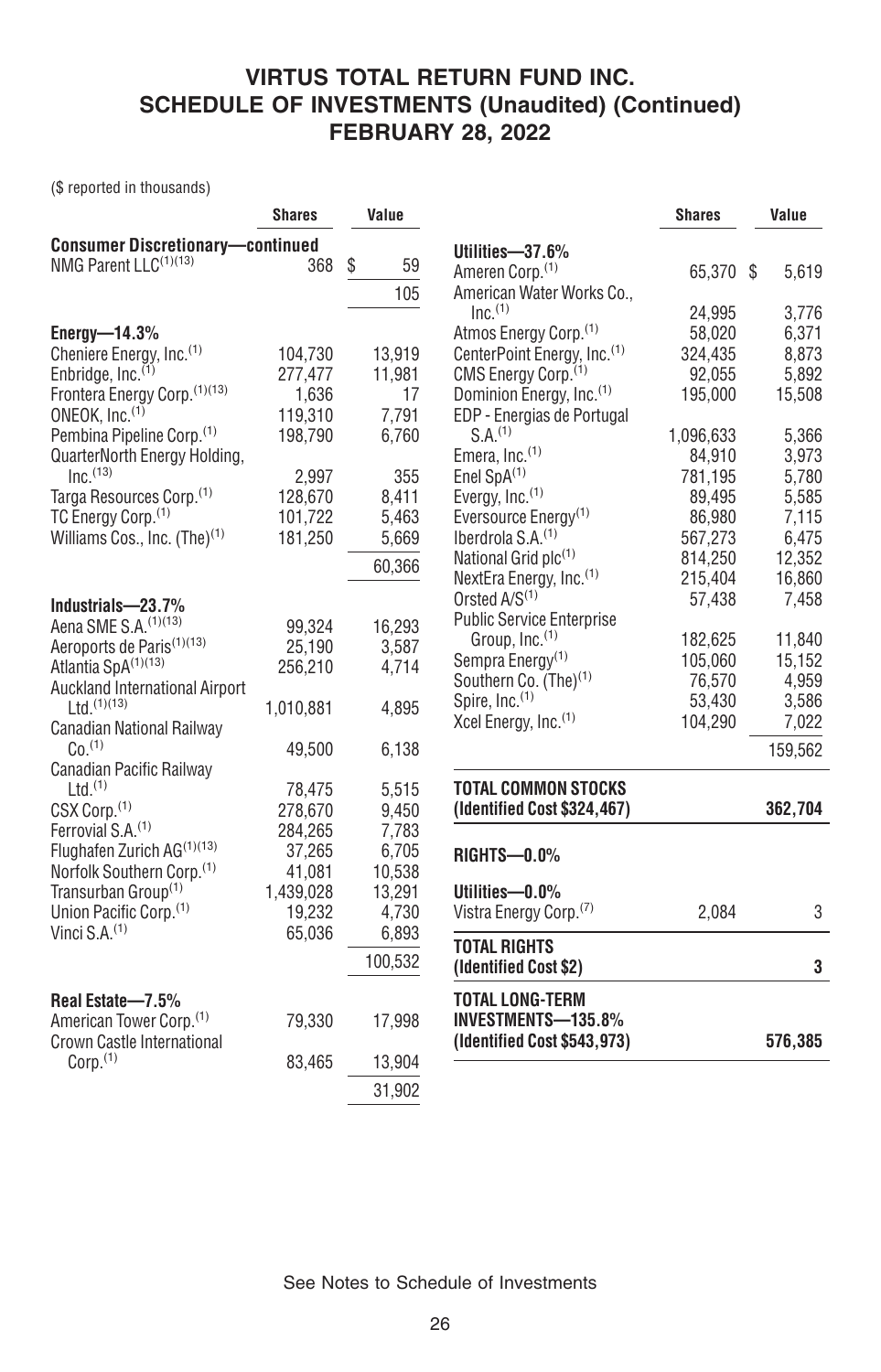(\$ reported in thousands)

|                                                                            |                                                                                                                                                                                                                                                                                                                                                                                                                                                                        | Shares       |           | Value                 |  |  |  |
|----------------------------------------------------------------------------|------------------------------------------------------------------------------------------------------------------------------------------------------------------------------------------------------------------------------------------------------------------------------------------------------------------------------------------------------------------------------------------------------------------------------------------------------------------------|--------------|-----------|-----------------------|--|--|--|
| SHORT-TERM INVESTMENT-1.7%                                                 |                                                                                                                                                                                                                                                                                                                                                                                                                                                                        |              |           |                       |  |  |  |
|                                                                            | <b>Money Market Mutual Fund-1.7%</b><br><b>Dreyfus Government Cash</b><br>Management Fund -<br><b>Institutional Shares</b><br>(seven-day effective yield<br>$0.030\%$ ) <sup>(1)</sup> (14)                                                                                                                                                                                                                                                                            | 7,016,853 \$ |           | 7,017                 |  |  |  |
|                                                                            | <b>TOTAL SHORT-TERM INVESTMENT</b><br>(Identified Cost \$7,017)                                                                                                                                                                                                                                                                                                                                                                                                        |              |           | 7,017                 |  |  |  |
|                                                                            | TOTAL INVESTMENTS-137.5%<br>(Identified Cost \$550,990)<br>Other assets and liabilities, net-(37.5)%<br>NET ASSETS-100.0%                                                                                                                                                                                                                                                                                                                                              |              | \$583,402 | (159, 113)<br>424,289 |  |  |  |
| ABS<br>ACA<br>BAM<br>CMT<br>JSC<br>LLC<br>LLLP<br>LP.<br>NA<br>PIK<br>SOFR | <b>Abbreviations:</b><br><b>Asset-Backed Securities</b><br>American Capital Access Financial Guarantee<br>Corp.<br><b>Build America Municipal Insured</b><br><b>Constant Maturity Treasury</b><br>Joint Stock Company<br><b>LIBOR London Interbank Offered Rate</b><br><b>Limited Liability Company</b><br>Limited Liability Limited Partnership<br><b>Limited Partnership</b><br>National Association<br>Payment-in-Kind Security<br>Secured Overnight Financing Rate |              |           |                       |  |  |  |
|                                                                            | <b>Footnote Legend:</b>                                                                                                                                                                                                                                                                                                                                                                                                                                                |              |           |                       |  |  |  |
| (1)<br>(2)<br>(3)                                                          | All or a portion of securities is segregated as<br>collateral for borrowings.<br>Security in default; no interest payments are<br>being received during the bankruptcy<br>proceedings.                                                                                                                                                                                                                                                                                 |              |           |                       |  |  |  |
|                                                                            | Regulation S security. Security is offered and                                                                                                                                                                                                                                                                                                                                                                                                                         |              |           |                       |  |  |  |

sold outside of the United States; therefore, it is exempt from registration with the SEC under Rules 903 and 904 of the Securities Act of 1933.

- (4) Security exempt from registration under Rule 144A of the Securities Act of 1933. These securities may be resold in transactions exempt from registration, normally to qualified institutional buyers. At February 28, 2022, these securities amounted to a value of \$122,645 or 28.9% of net assets.
- (5) Variable rate security. Rate disclosed is as of February 28, 2022. Information in parenthesis represents benchmark and reference rate for each security. Certain variable rate securities are not based on a published reference rate and spread but are determined by the issuer or agent and are based on current market conditions, or, for mortgage-backed securities, are impacted by the individual mortgages which are paying off over time. These securities do not indicate a reference rate and spread in their descriptions.
- (6) No contractual maturity date.
- (7) The value of this security was determined using significant unobservable inputs and is reported as a Level 3 security in the Fair Value Hierarchy table located after the Schedule of Investments.
- (8) Amount is less than \$500.
- $(9)$  100% of the income received was in cash.
- (10) This loan will settle after February 28, 2022, at which time the interest rate, based on the LIBOR and the agreed upon spread on trade date, will be reflected.
- (11) Security in default, interest payments are being received during the bankruptcy proceedings.
- (12) Value shown as par value.
- (13) Non-income producing.
- (14) Shares of this fund are publicly offered, and its prospectus and annual report are publicly available.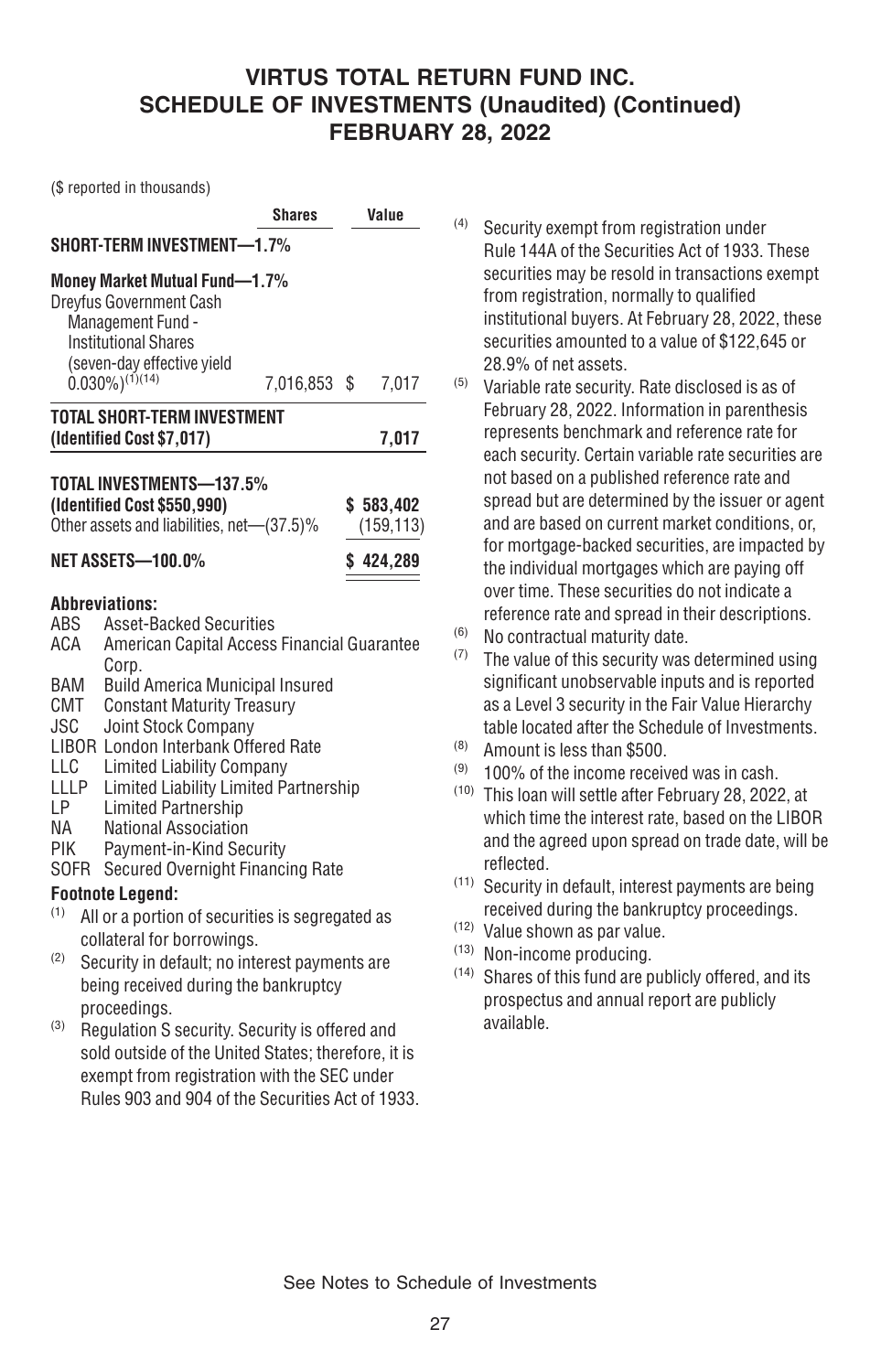(\$ reported in thousands)

#### **Country Weightings†**

| <b>United States</b>                                                               | 67%            |
|------------------------------------------------------------------------------------|----------------|
| Canada                                                                             | 8              |
| Spain                                                                              | 7              |
| Australia                                                                          | $\frac{3}{2}$  |
| <b>United Kingdom</b>                                                              |                |
| France                                                                             | $\overline{2}$ |
| Italy                                                                              | $\overline{2}$ |
| Other                                                                              | 9              |
| Total                                                                              | 100%           |
| $\pm$ 0/ $\pm$ 1.12 $\pm$ 1.12 $\pm$ 1.12 $\pm$ 1.12 $\pm$ 1.12 $\pm$ 0.0<br>0.000 |                |

† % of total investments as of February 28, 2022.

The following table summarizes the market value of the Fund's investments as of February 28, 2022, based on the inputs used to value them (See Security Valuation Note 1 in the Notes to Schedule of Investments):

|                                      | Total<br>Value at<br>February 28, 2022 | Level 1<br><b>Quoted Prices</b> | Level 2<br>Significant<br>Observable<br>Inputs | Level 3<br>Significant<br>Unobservable<br>Inputs |  |
|--------------------------------------|----------------------------------------|---------------------------------|------------------------------------------------|--------------------------------------------------|--|
| Assets:                              |                                        |                                 |                                                |                                                  |  |
| <b>Debt Securities:</b>              |                                        |                                 |                                                |                                                  |  |
| <b>Asset-Backed Securities</b>       | \$24,319                               | \$                              | \$24,319                                       |                                                  |  |
| <b>Corporate Bonds and Notes</b>     | 91.694                                 |                                 | 91.693                                         | 1 <sup>(1)</sup>                                 |  |
| <b>Foreign Government Securities</b> | 12,942                                 |                                 | 12,942                                         |                                                  |  |
| Leveraged Loans                      | 46.115                                 |                                 | 46.115                                         |                                                  |  |
| Mortgage-Backed Securities           | 31,324                                 |                                 | 31,324                                         |                                                  |  |
| <b>Municipal Bonds</b>               | 1.544                                  |                                 | 1.544                                          |                                                  |  |
| U.S. Government Securities           | 3,170                                  |                                 | 3,170                                          |                                                  |  |
| <b>Equity Securities:</b>            |                                        |                                 |                                                |                                                  |  |
| <b>Common Stocks</b>                 | 362,704                                | 344,058                         | 18,600                                         | 46                                               |  |
| <b>Preferred Stocks</b>              | 2,570                                  | 465                             | 2,105                                          |                                                  |  |
| Rights                               | 3                                      |                                 |                                                | 3                                                |  |
| Money Market Mutual Fund             | 7,017                                  | 7,017                           |                                                |                                                  |  |
| Total Investments                    | \$583,402                              | \$351,540                       | \$231,812                                      | \$50                                             |  |
|                                      |                                        |                                 |                                                |                                                  |  |

(1) Includes internally fair valued securities currently priced at zero (\$0).

Security held by the Fund with an end of period value of \$46 was transferred from Level 2 to Level 3 due to a decrease in trading activities during the period.

Securities held by the Fund with an end of period value of \$1,482 were transferred from Level 3 to Level 2 due to an increase in trading activities during the period.

Some of the Fund's investments that were categorized as Level 3 may have been valued utilizing third party pricing information without adjustment. If applicable, such valuations are based on unobservable inputs. A significant change in third party information could result in a significantly lower or higher value of Level 3 investments.

Management has determined that the amount of Level 3 securities compared to total net assets is not material; therefore, the rollforward of Level 3 securities and assumptions are not shown for the period ended February 28, 2022.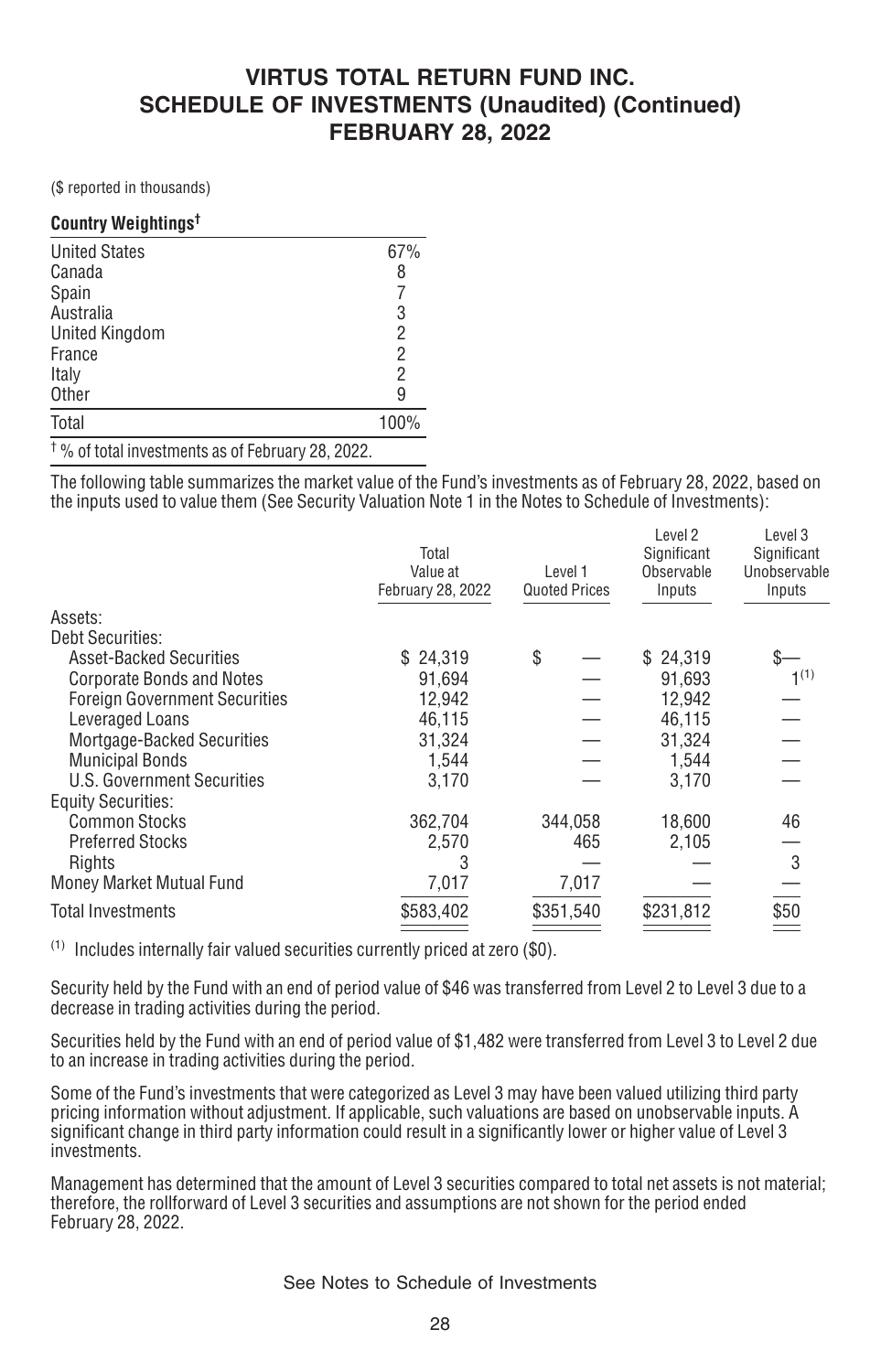#### **VIRTUS TOTAL RETURN FUND INC. NOTES TO SCHEDULE OF INVESTMENTS (Unaudited) FEBRUARY 28, 2022**

#### **Note 1. Significant Accounting Policies**

The Fund utilizes a fair value hierarchy which prioritizes the inputs to valuation techniques used to measure fair value into three broad levels. The Fund's policy is to recognize transfers into or out of Level 3 at the end of the reporting period.

- Level 1 quoted prices in active markets for identical securities (security types generally include listed equities).
- Level 2 prices determined using other significant observable inputs (including quoted prices for similar securities, interest rates, prepayment speeds, credit risk, etc.).
- Level 3 prices determined using significant unobservable inputs (including the Valuation Committee's own assumptions in determining the fair value of investments).

A description of the valuation techniques applied to the Fund's major categories of assets and liabilities measured at fair value on a recurring basis is as follows:

Equity securities are valued at the official closing price (typically last sale) on the exchange on which the securities are primarily traded or, if no closing price is available, at the last bid price and are categorized as Level 1 in the hierarchy. Restricted equity securities and private placements that are illiquid, or are internally fair valued by the Valuation Committee, are generally categorized as Level 3 in the hierarchy.

Certain non-U.S. securities may be fair valued in cases where closing prices are not readily available or are deemed not reflective of readily available market prices. For example, significant events (such as movement in the U.S. securities market, or other regional and local developments) may occur between the time that non-U.S. markets close (where the security is principally traded) and the time that the Fund calculates its net asset value ("NAV") at the close of regular trading on the New York Stock Exchange ("NYSE") (generally 4 p.m. Eastern time) that may impact the value of securities traded in these non-U.S. markets. In such cases, the Fund fair values non-U.S. securities using an independent pricing service which considers the correlation of the trading patterns of the non-U.S. security to the intraday trading in the U.S. markets for investments such as American Depositary Receipts, financial futures, Exchange Traded Funds ("ETFs"), and certain indexes, as well as prices for similar securities. Such fair valuations are categorized as Level 2 in the hierarchy. Because the frequency of significant events is not predictable, fair valuation of certain non-U.S. common stocks may occur on a frequent basis.

Debt securities, including convertible bonds, and restricted securities, are valued based on evaluated quotations received from independent pricing services or from dealers who make markets in such securities. For most bond types, the pricing service utilizes matrix pricing that considers one or more of the following factors: yield or price of bonds of comparable quality, coupon, maturity, current cash flows, type, activity of the underlying equities, and current day trade information, as well as dealer supplied prices. These valuations are generally categorized as Level 2 in the hierarchy. Structured debt instruments, such as mortgage-backed and asset-backed securities may also incorporate collateral analysis and utilize cash flow models for valuation and are generally categorized as Level 2 in the hierarchy. Pricing services do not provide pricing for all securities and therefore indicative bids from dealers are utilized which are based